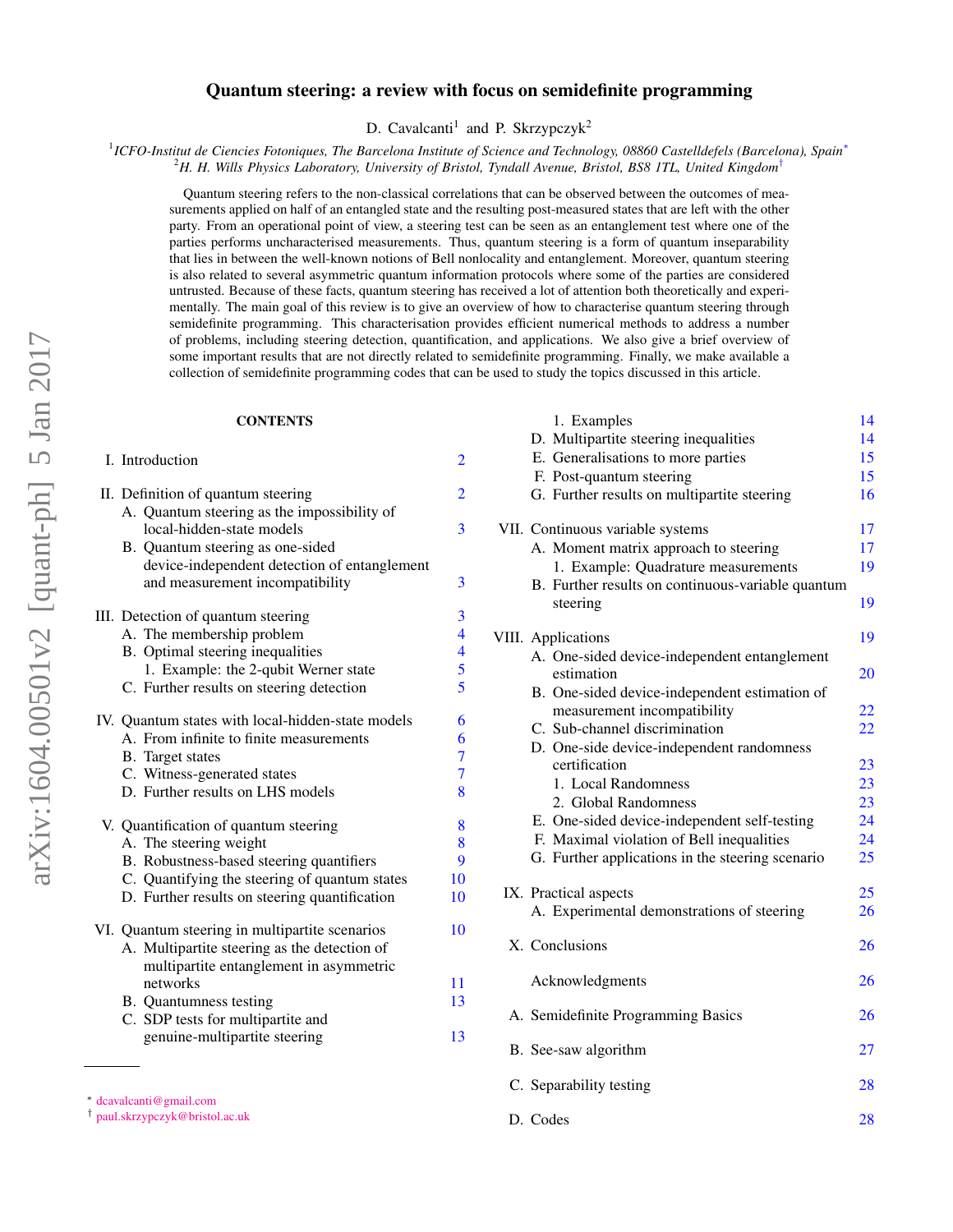# <span id="page-1-0"></span>I. INTRODUCTION

In 1935 E. Schrodinger [\[1\]](#page-28-1) introduced the concept of quantum steering in an attempt to formalise the "spooky action at distance" discussed by Einstein, Podolsky and Rosen in their seminal paper [\[2\]](#page-28-2). Quantum steering refers to the fact that, in a bipartite scenario, one of the parties can change the state of the other distant party by applying local measurements. In 2007 Wiseman, Jones and Doherty formalised steering in terms of the incompatibility of quantum mechanical predictions with a classical-quantum model where pre-determined states are sent to the parties. Furthermore, the observation of quantum steering can also be seen as the detection of entanglement when one of the parties performs uncharacterised measurements [\[3\]](#page-28-3). In this way, steering detection can be seen as a scenario in between a non-locality test [\[4\]](#page-28-4) and a standard entanglement test  $[5, 6]$  $[5, 6]$  $[5, 6]$  (See Fig. [1\)](#page-1-2). Because of this, the study of quantum steering has provided new insights to the understanding of quantum inseparability and consequently this has become a popular area recently.

The main goal of this article is to give a general overview of quantum steering with a focus on how to characterise it through semidefinite programming. This approach has been recently followed by some researchers and has proved to be useful in several contexts such as steering detection, quantification, and applications. More specifically, we will describe how semidefinite programming can be used to attack the following problems: (i) detect steering and obtain experimentalfriendly steering witnesses, (ii) determine the robustness to noise of experimental setups to perform a faithful steering tests, (iii) applications, including randomness certification, entanglement and nonlocality estimation, (iv) connection to other properties of quantum mechanics such as measurement incompatibility, and (v) foundational problems, such as the characterisation of quantum correlations.

We stress that the present article is not aimed to be a complete review on quantum steering, but rather provide a general framework to deal with this concept and to provide a set of techniques that can be used in future studies. Nevertheless, we provide in the end of each section a brief overview of some of the most important results on quantum steering.

# <span id="page-1-1"></span>II. DEFINITION OF QUANTUM STEERING

We start by defining the scenario in which quantum steering is discussed. Consider a bipartite situation composed by Alice and Bob sharing an unknown quantum state  $\rho^{AB}$ . Alice performs  $m_A$  measurements on her subsystem labelled by  $x = 0, \ldots, m_A-1$ , each having  $o_A$  outcomes  $a = 0, \ldots, o_A-1$ . Upon choosing measurement  $x$  and receiving outcome  $a$ , the state of Bob's system is transformed into the state  $\rho_{a|x}$  with probability  $p(a|x)$ .

The steering scenario consists of the situation where no characterisation of Alice's measurements is assumed, while



<span id="page-1-2"></span>FIG. 1. Different bipartite scenarios where entanglement can be certified. a. Entanglement scenario: Alice and Bob can apply a tomographically complete set of measurements and retrieve the state  $\rho^{AB}$  they share. The entanglement of  $\rho^{AB}$  can be certified through a sequence of semi-definite programs [\[7\]](#page-28-7) b. Quantum steering scenario: Alice treats her measurements as a black box with classical inputs  $x$  and outputs  $a$ . Bob performs tomography and reconstructs the set of states  $\{\sigma_{a|x}\}$  conditioned to Alice's measurements. In this case, entanglement can be certified through a single SDP test [\[8\]](#page-28-8) (see Eq. [\(10\)](#page-3-2)) c: Quantum non-locality scenario: both Alice and Bob treat their measurements as black boxes. In this case their analysis is based on the set of probability distributions  $\{P(ab|xy)\}$  that they can obtain. Entanglement can be detected by running a linear program [\[4\]](#page-28-4)

Bob has full control of his measurements and can thus access the conditional states  $\rho_{a|x}$ . This is often called a *one-sided device-independent scenario*, as all the results in this scenario do not dependent on any particular information of how Alice's measurements work. The available information in this scenario is the collection of post-measured states and respective conditional probabilities  $\{\rho_{a|x}, p(a|x)\}_{a,x}$ . This information can be summarized by the set of unnormalised quantum sates  $\{\sigma_{a|x}\}_{a,x}$ , where  $\sigma_{a|x} = p(a|x)\rho_{a|x}$ , often called an *assemblage*. According to quantum theory the members of the assemblage can be obtained by

<span id="page-1-3"></span>
$$
\sigma_{a|x} = \text{tr}_{A}[(M_{a|x} \otimes 1) \rho^{AB}], \tag{1}
$$

where  $\sum_a M_{a|x} = 11$  and  $M_{a|x} \geq 0 \forall a, x$ . We stress that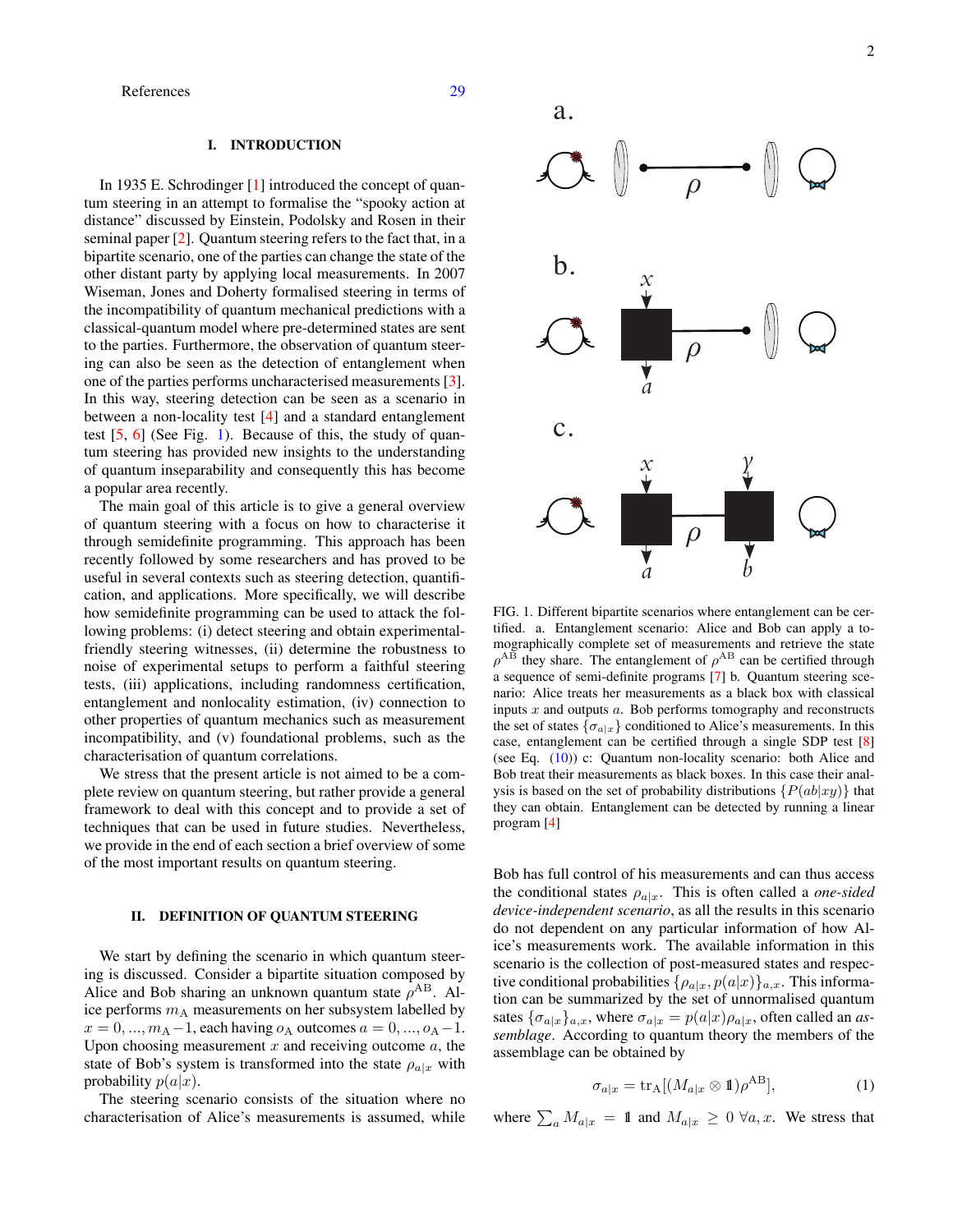in the steering scenario the state  $\rho^{AB}$  and the measurements  ${M_{a|x}}_{a,x}$  are completely unknown. Not even Alice's Hilbert space dimension is specified in the problem.

Notice that by definition, quantum assemblages satisfy

$$
\sum_{a} \sigma_{a|x} = \sum_{a} \sigma_{a|x'} = \rho^{\mathcal{B}} \quad \forall x, x', \tag{2}
$$

<span id="page-2-4"></span>and

$$
\operatorname{tr}\sum_{a}\sigma_{a|x}=1 \quad \forall x,\tag{3}
$$

where  $\rho^{\rm B} = {\rm tr}_{\rm A}[\rho^{\rm AB}]$ . Condition [\(2\)](#page-2-3) comes simply from the fact that the average of  $\sigma_{a|x}$  over Alice's outcome is the reduced state of Bob (and can be seen as a 'no-signalling' requirement from Alice to Bob) while [\(3\)](#page-2-4) is the normalisation condition.

In the remainder of this article we will denote an assemblage simply as  $\sigma_{a|x}$ , and a set of measurements as  $M_{a|x}$ , unless we find it necessary to stress that they actually refer to multiple objects.

### <span id="page-2-0"></span>A. Quantum steering as the impossibility of local-hidden-state models

In 2007 Wiseman, Jones and Doherty formally defined quantum steering as the possibility of remotely generating ensembles that could not be produced by a *local hidden state* (LHS) model [\[3\]](#page-28-3). A LHS model refers to the situation where a source sends a classical message  $\lambda$  to one of the parties, say Alice, and a corresponding quantum state  $\rho_{\lambda}$  to the other party, Bob. Given that Alice decides to apply measurement x, the variable  $\lambda$  instructs Alice's measurement device to output the result a with probability  $p(a|x, \lambda)$ . Additionally it is also considered that the classical message  $\lambda$  can be chosen according to a distribution  $\mu(\lambda)$ . Bob does not have access to the classical variable  $\lambda$ , so the final assemblage he observes is composed by the elements

<span id="page-2-5"></span>
$$
\sigma_{a|x} = \int d\lambda \mu(\lambda) p(a|x,\lambda) \rho_{\lambda}.
$$
 (4)

Notice that the normalisation of each member of the assemblage,  $tr[\sigma_{a|x}] = \int d\lambda \mu(\lambda) p(a|x, \lambda) = p(a|x)$ , gives the probability that Alice observes the result  $a$  given that she measured  $x$ . In what follows, whenever an assemblage has a LHS decomposition [\(4\)](#page-2-5) we will denote it by  $\sigma_{a|x}^{\text{LHS}}$ .

An assemblage is said to demonstrate steering if it does not admit a decomposition of the form [\(4\)](#page-2-5). Furthermore, a quantum state  $\rho^{AB}$  is said to be *steerable from* A *to* B (B to A) if there exists measurements in Alice's (Bob's) part that produces an assemblage that demonstrates steering. On the contrary, an assemblage is said to be LHS if it can be written as in [\(4\)](#page-2-5), and a quantum state is said to be unsteerable if for all local measurements an LHS assemblage is generated<sup>[1](#page-2-6)</sup>.

<span id="page-2-3"></span>It is important to notice that, unlike other notions of quantum correlations like entanglement or non-locality, the concept of quantum steering is asymmetric: a quantum state can be steerable from Alice to Bob, but unsteerable from Bob to Alice. This phenomenon has been theoretically studied [\[9,](#page-28-9) [10\]](#page-28-10) and experimentally demonstrated recently [\[11](#page-28-11)[–13\]](#page-28-12).

# <span id="page-2-1"></span>B. Quantum steering as one-sided device-independent detection of entanglement and measurement incompatibility

As we will show, by observing steering one can certify, at the same time, that Alice and Bob share entanglement and that Alice's measurements, although uncharacterised, are incompatible. To see how, let us assume that Alice and Bob share a separable state  $\rho^{\rm sep} = \int d\lambda \mu(\lambda) \rho^{\rm A}_{\lambda} \otimes \rho^{\rm B}_{\lambda}$ . This imposes the following structure on the assemblages created:

$$
\sigma_{a|x} = \text{tr}_{\mathcal{A}}[(M_{a|x} \otimes \mathbb{1})\rho^{\text{sep}}]
$$
  
= 
$$
\int d\lambda \mu(\lambda) \text{ tr}[M_{a|x}\rho^{\text{A}}_{\lambda}]\rho^{\text{B}}_{\lambda},
$$
  
= 
$$
\int d\lambda \mu(\lambda) p(a|x, \lambda)\rho^{\text{B}}_{\lambda},
$$
 (5)

which has the same structure as  $(4)$ .

Let us now assume that Alice's measurements are compatible, in the sense of being jointly measurable [\[14\]](#page-28-13). This means that there exists a single 'parent' measurement  $N$  with POVM elements  $\{N_{\lambda}\}_{\lambda}$ , and a collection of probability distributions  $p(a|x,\lambda)$ , such that  $M_{a|x} = \int d\lambda p(a|x,\lambda)N_{\lambda}$ . If Alice performs such measurements on an arbitrary state  $\rho^{AB}$ , this imposes the following structure on the assemblages created:

$$
\sigma_{a|x} = \text{tr}_{A}[(M_{a|x} \otimes \mathbb{1})\rho^{AB}]
$$
  
=  $\int d\lambda p(a|x, \lambda) \text{tr}_{A}[(N_{\lambda} \otimes \mathbb{1})\rho_{AB}],$   
=  $\int d\lambda \mu(\lambda) p(a|x, \lambda)\rho_{\lambda}^{B},$  (6)

where  $\mu(\lambda)$  := tr[ $N_{\lambda} \otimes \mathbb{1} \rho^{AB}$ ] and  $\rho^B_{\lambda}$  := tr<sub>A</sub>[ $(N_{\lambda} \otimes$  $1/\rho^{AB}/\text{tr}[(N_{\lambda} \otimes 1)/\rho^{AB}]$ . This again has the same structure as [\(4\)](#page-2-5).

#### <span id="page-2-2"></span>III. DETECTION OF QUANTUM STEERING

As discussed before, deciding whether an assemblage  $\sigma_{a|x}$ demonstrates steering amounts to checking whether there exists a collection of quantum states  $\rho_{\lambda}$  and probability distributions  $\mu(\lambda)$  and  $p(a|x, \lambda)$  such that [\(4\)](#page-2-5) holds. This is in principle a hard problem, since the variable  $\lambda$  could assume infinitely many values. In what follows we show that if the

<span id="page-2-6"></span><sup>&</sup>lt;sup>1</sup> Note that in the literature one can find the terminology that an assem-

blage is 'steerable' or 'unsteerable'. Here, we retain this terminology only for states, and when talking about assemblages use instead 'demonstrates steering' or 'LHS' as more appropriate descriptions.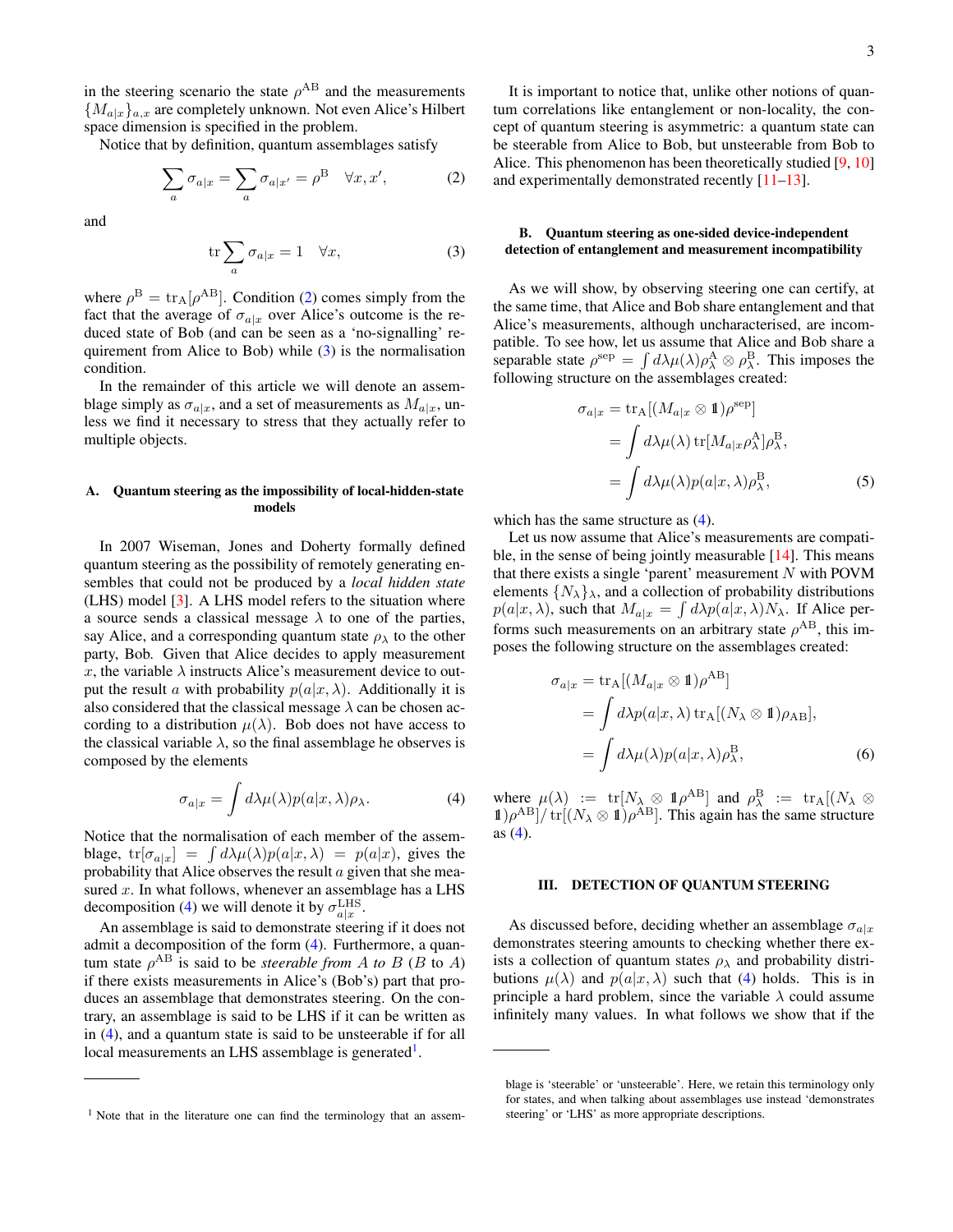number of measurements and outputs is finite this problem becomes much simpler, and can actually be computed through semidefinite programming (SDP) [\[15\]](#page-28-14). A brief review of the relevant concepts of SDP can be found in Appendix [A.](#page-25-3)

#### <span id="page-3-0"></span>A. The membership problem

Suppose that  $x = 0, ..., m_A - 1$  and  $a = 1, ..., o_A - 1$ , i.e. Alice performs  $m_A$  measurements with  $o_A$  outcomes each. A crucial observation is that, given the finite number of measurement choices and outcomes,  $p(a|x, \lambda)$  in Eq. [\(4\)](#page-2-5) can be decomposed as a convex combination of (a finite number of) deterministic probability distributions. In particular, a deterministic probability distribution  $D(a|x, \lambda')$  gives a fixed outcome a for each measurement, *i.e.*  $D(a|x, \lambda') = \delta_{a,\lambda'(x)}$ , such that  $a = \lambda'(x)$ , with  $\lambda'(\cdot)$  being a function from  $\{0, \ldots, m_A - 1\}$ to  $\{0, \ldots, o_A - 1\}$ . One can identify each  $\lambda'$  with a string of outcomes  $\lambda' = (a_{x=0}, a_{x=1}, \dots, a_{x=m_A-1})$ , such that  $\lambda'(x') = a_{x=x'}$ . There are  $d = o_A^{m_A}$  such strings, and hence  $d$  unique deterministic probability distributions. With this in place, one can always write

<span id="page-3-3"></span>
$$
p(a|x,\lambda) = \sum_{\lambda'=1}^{d} p(\lambda'|\lambda)D(a|x,\lambda'), \qquad (7)
$$

where  $p(\lambda'|\lambda)$  is the weight of the deterministic distribution labelled  $\lambda'$  (when the hidden variable takes value  $\lambda$ ).

 $\int d\lambda \mu(\lambda) p(\lambda'|\lambda) \rho_{\lambda}$  we obtain that an LHS assemblage By inserting [\(7\)](#page-3-3) into [\(4\)](#page-2-5) and defining  $\sigma_{\lambda'}$  := can be written as

<span id="page-3-4"></span>
$$
\sigma_{a|x} = \sum_{\lambda'=1}^{d} D(a|x,\lambda')\sigma_{\lambda'}.
$$
 (8)

Crucially, in comparison to [\(4\)](#page-2-5), Eq. [\(8\)](#page-3-4) is a finite sum (instead of an integral), and for each  $\lambda'$ ,  $D(a|x, \lambda')$  is a fixed distribution (unlike  $p(a|x, \lambda)$ , which was unknown). This thus represents a significant simplification in the structure of LHS assemblages.

Finally, notice that

$$
\sum_{\lambda'} \text{tr}[\sigma_{\lambda'}] = \sum_{\lambda'} \int d\lambda \mu(\lambda) p(\lambda'|\lambda),
$$
  
= 1. (9)

We can now easily write a SDP that tests if a given assemblage  $\sigma_{a|x}$  with  $x = 1, ..., m_A$  and  $a = 1, ..., o_A$  is LHS [\[8\]](#page-28-8):

given 
$$
\{\sigma_{a|x}\}_{{a,x}}, \{D(a|x,\lambda)\}_\lambda
$$
  
find  $\{\sigma_{\lambda}\}_\lambda$  (10)  
s.t.  $\sum_{\lambda} D(a|x,\lambda)\sigma_{\lambda} = \sigma_{a|x} \quad \forall a,x,$   
 $\sigma_{\lambda} \ge 0 \quad \forall \lambda.$ 

Notice first that the constraint [\(9\)](#page-3-5) is implicitly enforced in the above, due to condition [\(3\)](#page-2-4) satisfied by all quantum assemblages. Furthermore, notice that this problem is a special instance of a generic SDP where the objective function *vanishes* (i.e.  $A_{\lambda} = 0$ , in the terminology of Appendix [A,](#page-25-3) such that the objective is  $\sum_{\lambda}$  tr $[A_{\lambda}\sigma_{\lambda}] = 0$ ). Such problems are called *feasibility problems*, and test whether or not the (primal) feasible set is equal to the empty set or not; if it is equal to the empty set there exists no set of  $\sigma_{\lambda}$  which satisfy the constraints in [\(10\)](#page-3-2). In the cases where the set is not empty, the optimal primal value is zero. If on the other hand the set is empty, the primal optimal value is  $\alpha = -\infty$ , i.e. as small as possible, which indicates the infeasibility of the problem.

Finally, let us also note that we can always turn this feasibility SDP into a strictly feasible one, which is advantageous from a computational perspective. In particular, if we relax the constraint  $\sigma_{\lambda} \geq 0 \ \forall \lambda$  to  $\sigma_{\lambda} \geq \mu \mathbb{1} \ \forall \lambda$ , (where  $\mu$  can be negative), then there is always a  $\mu$  such that  $\sum_{\lambda} D(a|x, \lambda) \sigma_{\lambda} =$  $\sigma_{a|x}$   $\forall a, x^2$  $\forall a, x^2$ . Thus, one can equivalently test for an LHS model by solving the following SDP:

<span id="page-3-7"></span>given 
$$
\{\sigma_{a|x}\}_{a,x}, \{D(a|x,\lambda)\}_\lambda
$$
  
\nmax  $\mu$  (11)  
\n  
\n $\{\sigma_{\lambda}\}$  (12)  
\n  
\n $\sum_{\lambda} D(a|x,\lambda)\sigma_{\lambda} = \sigma_{a|x} \quad \forall a, x,$   
\n $\sigma_{\lambda} \ge \mu \mathbb{1} \quad \forall \lambda.$ 

A negative optimal value demonstrates steering, as this corresponds to the cases when  $(10)$  was infeasible. On the other hand, a non-negative value means that all  $\sigma_{\lambda}$  are positive semidefinite (PSD), and thus corresponds to having obtained an LHS model (*i.e.* to the feasible case above).

### <span id="page-3-1"></span>B. Optimal steering inequalities

We can now apply the duality theory of SDPs to the above problem [\(11\)](#page-3-7) to obtain the dual problem. Following the steps outlined in Appendix [A,](#page-25-3) that is by introducing dual (Lagrange) variables, and passing to the Lagrangian, we arrive at the following dual program:

<span id="page-3-8"></span><span id="page-3-5"></span>given 
$$
\{\sigma_{a|x}\}_{a,x}, \{D(a|x,\lambda)\}_\lambda
$$
  
\n
$$
\min_{\{F_{a|x}\}} \text{tr} \sum_{ax} F_{a|x} \sigma_{a|x} \qquad (12)
$$
\n
$$
\text{s.t.} \sum_{ax} F_{a|x} D(a|x,\lambda) \ge 0 \quad \forall \lambda,
$$
\n
$$
\text{tr} \sum_{ax,\lambda} F_{a|x} D(a|x,\lambda) = 1.
$$

<span id="page-3-6"></span><span id="page-3-2"></span><sup>&</sup>lt;sup>2</sup> This follows from the fact that any assemblage can be bought inside the set of LHS assemblages by mixing with the maximally mixed assemblage  $1\!\!1_{a|x} := 1\!\!1/(d_B \omicron_A)$  (*i.e.* there is a ball of LHS assemblages around it). Re-arranging such a mixture demonstrates the claim.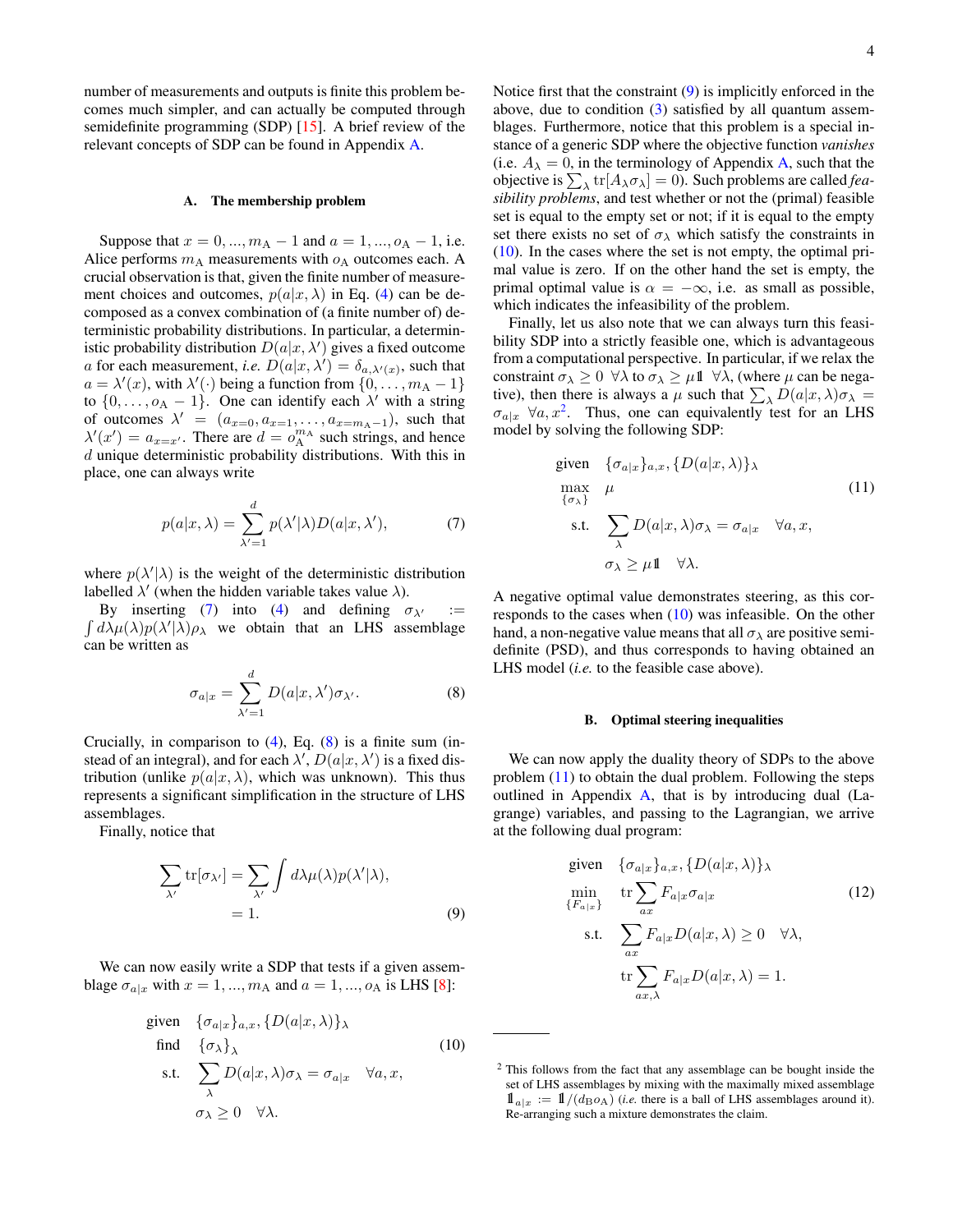three cases in [\(12\)](#page-3-8) (when  $\lambda = (0, 1)$ , (1, 0) and (1, 1) respec-

<span id="page-4-4"></span>
$$
(\alpha_{0|0} + \alpha_{0|1}) \ge ||\vec{m}_{0|0} + \vec{m}_{0|1}||,
$$
  
\n
$$
(\alpha_{0|0} + \alpha_{1|1}) \ge ||\vec{m}_{0|0} + \vec{m}_{1|1}||,
$$
  
\n
$$
(\alpha_{1|0} + \alpha_{0|1}) \ge ||\vec{m}_{1|0} + \vec{m}_{0|1}||,
$$
  
\n
$$
(\alpha_{1|0} + \alpha_{1|1}) \ge ||\vec{m}_{1|0} + \vec{m}_{1|1}||.
$$
\n(17)

The second constraint is also straightforwardly seen to be equivalent to  $(\alpha_{0|0} + \alpha_{1|0} + \alpha_{0|1} + \alpha_{1|1}) = 1/4.$ 

tively) lead to the four constraints:

Now, it is clear that the second line of  $(15)$  is minimised when we anti-align (or align) the  $\vec{m}_{a|x}$  with the  $\hat{n}_x$ , *i.e.* when  $\vec{m}_{0|0} = -m_{0|0}\hat{n}_0, \vec{m}_{1|0} = m_{1|0}\hat{n}_0, \vec{m}_{0|1} = -m_{0|1}\hat{n}_1$ , and  $\vec{m}_{1|1} = m_{1|1}\hat{n}_1$ , for  $m_{a|x}$  positive scalars. Now, let us consider the simple symmetric case as an ansatz:  $\alpha_{a|x} = \alpha$  =  $1/16$ ,  $m_{a|x} = m$ . In this case, the constraints [\(17\)](#page-4-4) become identical, and are saturated when  $m = 1/(8\sqrt{2})$ . Putting everything together, we see that  $\beta = 1 - \sqrt{2w}$ , and thus we have a violation whenever  $w > 1/\sqrt{2}$ .

Finally, defining  $A_x := M_{0|x} - M_{1|x}$ , the (unknown) observable measured by Alice, such that  $\text{tr}_{A}[(A_{x} \otimes \mathbb{1})\rho^{AB}] =$  $\sigma_{0|x} - \sigma_{1|x}$ , it is straightforward to show that

$$
\beta = \text{tr}\sum_{ax} F_{ax}\sigma_{a|x} = \frac{1}{16}(2 - \sqrt{2}\langle A_0 X \rangle - \sqrt{2}\langle A_1 Z \rangle) \tag{18}
$$

where  $\langle A_0F \rangle := \text{tr}[(\sigma_{0|x} - \sigma_{1|x})F]$ , which leads to the steering inequality

$$
\langle A_0 X \rangle + \langle A_1 Z \rangle \le \sqrt{2}.\tag{19}
$$

<span id="page-4-2"></span>This coincides with the well-known linear steering inequality first derived in [\[16\]](#page-28-15). A similar analysis also works for the case where Alice performs all 3 Pauli spin measurements  $X$ ,  $Y$ , and  $Z$  on the Werner state, in which case the optimal lin-*Y*, and *Z* on the Werner state, in which case the optimal lin-<br>ear steering inequality  $\langle A_0 X \rangle + \langle A_1 Y \rangle + \langle A_2 Z \rangle \leq \sqrt{3}$  is obtained.

#### <span id="page-4-1"></span>C. Further results on steering detection

We have described above how to detect whether an assemblage demonstrates steering by semidefinite programming. There are several other results on steering detection, most of them based on developing specific steering inequalities. Here we review some of these studies.

<span id="page-4-3"></span>To the best of our knowledge, the first proposal of a steering inequality was made in the continuous-variable case [\[17\]](#page-28-16). We leave the discussion of this scenario to the Sec. [VII B.](#page-18-1)

Several linear steering inequalities were proposed in Refs. [\[16,](#page-28-15) [18–](#page-28-17)[22\]](#page-28-18). Some of these inequalities were proven to be useful in experimental steering tests with inefficient detectors [\[19](#page-28-19)[–22\]](#page-28-18). In particular, Ref. [\[19\]](#page-28-19) proposed a steering inequality which is violated if Alice has up to 16 qubit measurements with detection efficiency above  $1/m_A$ , where  $m_A$  is the number of measurements (see also [\[20,](#page-28-20) [21\]](#page-28-21)). This result was generalised for any number of arbitrary measurements, of any

If  $\sigma_{a|x}$  demonstrates steering, the solution of this problem returns Hermitian operators  ${F_{a|x}}_{ax}$ , which can be used to define a steering inequality  $\text{tr}\sum_{ax} F_{a|x}\sigma_{a|x} \geq \beta_{LHS}$ which is satisfied by all LHS assemblages and is violated, in particular, by  $\sigma_{a|x}$ . The first constraint encodes the requirement that all LHS assemblages should achieve a value larger than 0: indeed, by multiplying both sides by the members of an LHS model,  $\sigma_{\lambda}$ , and taking the sum and trace, we see that tr $\sum_{ax\lambda} F_{a|x} D(a|x,\lambda)\sigma_{\lambda} \ge 0$ . That is,  $\beta_{\text{LHS}} = 0$ . On the other hand, the dual objective function is the value  $\beta := \text{tr} \sum_{ax} F_{a|x} \sigma_{a|x}$  obtained by the observed assemblage. Only if the assemblage demonstrates steering can this value be negative. Finally, the second constraint can be seen as fixing a scale for the steering functional, in particular by specifying the value taken for the LHS model  $\sigma_{\lambda} = 1/(d_{\text{B}}|\lambda|)$ .

### <span id="page-4-0"></span>*1. Example: the 2-qubit Werner state*

As an illustration of the above, we demonstrate here how the optimal steering inequality can be obtained from the dual [\(12\)](#page-3-8) in one of the simplest steering scenarios: Alice performs two Pauli spin measurements  $(X \text{ and } Z)$  on half of the twoqubit Werner state,

<span id="page-4-5"></span>
$$
\rho(w) = w \left| \phi^+ \right\rangle \left\langle \phi^+ \right| + (1 - w) \frac{1}{4},\tag{13}
$$

where  $|\phi^+\rangle = (|00\rangle + |11\rangle)/\sqrt{\ }$ 2 and  $0 \leq w \leq 1$ . It is well known that this state is steerable if and only if  $w > 1/2$  [\[3\]](#page-28-3). However, to demonstrate steering up to this value of  $w$  an infinite number of projective measurements have to be used. For the simple case at hand, it is known that the state is steerable for two measurements if  $w > 1/\sqrt{2}$  [\[16\]](#page-28-15).

The assemblage created for Bob is given by

$$
\sigma_{a|x} = w \frac{\mathbb{1} + (-1)^a \hat{n}_x \cdot \vec{\sigma}}{2} + \frac{1 - w}{4} \mathbb{1}
$$
 (14)

where  $\vec{\sigma} = (X, Y, Z)$  is a vector containing the Pauli operators, and  $\hat{n}_0 = \hat{x}$  and  $\hat{n}_1 = \hat{z}$  are unit vectors on the Bloch sphere.

An arbitrary Hermitian  $F_{a|x}$  can be written as  $F_{a|x}$  =  $\alpha_{a|x}1 + \vec{m}_{a|x} \cdot \vec{\sigma}$ , for  $\alpha_{a|x}$  a real scalar, and  $\vec{m}_{a|x}$  a real threedimensional vector. For this steering functional, the assemblage [\(14\)](#page-4-2) achieves the value

$$
\beta = \frac{1}{2}(\alpha_{0|0} + \alpha_{1|0} + \alpha_{0|1} + \alpha_{1|1}) + \frac{w}{2}(\hat{n}_0 \cdot (\vec{m}_{0|0} - \vec{m}_{1|0}) + \hat{n}_1 \cdot (\vec{m}_{0|1} - \vec{m}_{1|1})).
$$
 (15)

Recall that  $\lambda$  runs over all deterministic strategies,  $\lambda$  =  $(a_{x=0}, a_{x=1})$ . The first constraint in [\(12\)](#page-3-8) when  $\lambda = (0, 0)$ , namely  $F_{0|0} + F_{0|1} \ge 0$ , written out explicitly is

$$
(\alpha_{0|0} + \alpha_{0|1})1 + (\vec{m}_{0|0} + \vec{m}_{0|1}) \cdot \vec{\sigma} \ge 0, \qquad (16)
$$

which is easily seen to be equivalent to the condition ( $\alpha_{0|0}$  +  $\alpha_{0|1} \geq || \vec{m}_{0|0} + \vec{m}_{0|1} ||$ . The same calculation for the other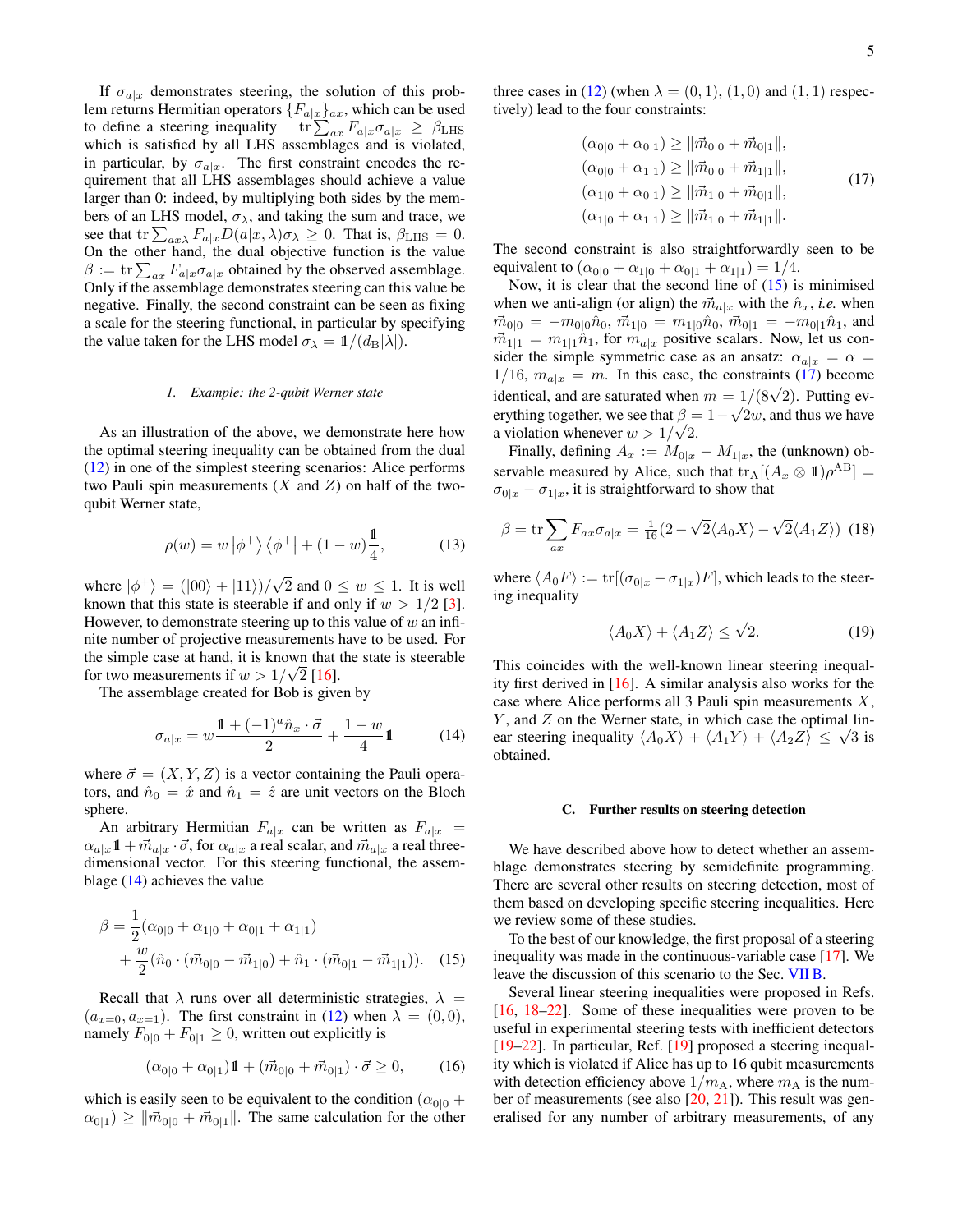dimension, in Ref. [\[22\]](#page-28-18). We notice that this detection efficiency threshold is tight, since if the detection efficiency of Alice's measurements is below this threshold no steering can be demonstrated [\[19\]](#page-28-19).

Another interesting class of linear steering inequalities are those allowing for an unbounded violation [\[22–](#page-28-18)[24\]](#page-28-22). In Ref. [\[24\]](#page-28-22) the authors showed a steering inequality whose violation increases indefinitely with the dimension of the system measured if Alice performs measurements given by mutually unbiased bases. In Ref. [\[22\]](#page-28-18) examples of unbounded violations in a more realistic scenario consisting of more general measurements and errors in the state preparation and measurements were shown (see also [\[25\]](#page-28-23)).

Concerning the relation between steering and joint measurability, Refs. [\[26,](#page-28-24) [27\]](#page-28-25) showed that any set of incompatible measurements lead to steering when applied to any entangled pure state.

Finally, modifications to the steering scenario were also considered. In Refs. [\[28–](#page-28-26)[31\]](#page-28-27) a scenario where Alice and Bob are restricted to perform only two dichotomic measurements each was considered. Ref. [\[32\]](#page-28-28) considered the case where Bob, instead of performing tomography, only assumes that his subsystem has a given dimension. In Ref. [\[33\]](#page-28-29) the tomography in Bob's site is changed by uncharacterised measurements with known quantum inputs. In Ref. [\[34\]](#page-28-30) a method to detect steering without the use of inequalities was proposed. Ref. [\[35\]](#page-28-31) considered that Alice has trusted quantum inputs, while Bob applies tomography, and showed the connection of this scenario with that of quantum teleportation.

# <span id="page-5-0"></span>IV. QUANTUM STATES WITH LOCAL-HIDDEN-STATE **MODELS**

In Sec. [III](#page-2-2) we have described ways of checking if a given assemblage demonstrates steering. However there exists entangled states that are unsteerable, *i.e.* all assemblages obtained by measuring them are LHS [\[3,](#page-28-3) [9,](#page-28-9) [10,](#page-28-10) [36\]](#page-28-32). An example of such a state is the two-qubit Werner state [\(13\)](#page-4-5) for which if Alice applies any projective measurement the resulting assemblage is LHS if  $p \leq 1/2$  (this follows from the fact that the model presented in Ref. [\[37\]](#page-28-33) is a LHS model [\[3,](#page-28-3) [36\]](#page-28-32)). Notice that above this bound this state is known to be steerable [\[3\]](#page-28-3). For general POVM measurements, this state produces LHS assemblages if  $p \leq 5/12$  (this follows from the fact that the local hidden variable (LHV) model presented in Ref. [\[38\]](#page-28-34) can again also be seen as a LHS model [\[10\]](#page-28-10)). This bound is however not known to be tight.

Determining whether a given state is unsteerable or not is an important issue since it tells us whether the entanglement of such a state can be certified if one of the parties uses uncharacterised devices. Moreover, it also identifies whether the state is useful for steering based tasks (see Sec. [VIII\)](#page-18-2). Additionally, unsteerable states can not violate Bell inequalities. This follows from the fact that the probability distributions that are obtained after Bob applies a local measurement on a LHS assemblage [\(4\)](#page-2-5) have a LHV model [\[4\]](#page-28-4), *i.e.* :

$$
p(ab|xy) = \text{tr}[M_{b|y}\sigma_{a|x}^{\text{LHS}}],
$$
  
= 
$$
\text{tr}[M_{b|y} \int d\lambda \mu(\lambda) p(a|x, \lambda) \rho_{\lambda}],
$$
  
= 
$$
\int d\lambda \mu(\lambda) p(a|x, \lambda) p(b|y, \lambda).
$$
 (20)

Thus, unsteerable states are also local, and hence useless for device-independent tasks [\[4\]](#page-28-4).

Unfortunately determining if a state is unsteerable is a very hard problem, because it involves determining if the assemblages generated from it have the LHS form [\(4\)](#page-2-5) for all possible measurements Alice can apply. However recent techniques based on SDP have provided a powerful sufficient test to determine whether quantum states are unsteerable [\[39,](#page-28-35) [40\]](#page-29-0). There are two variants of this test. In the first, given a specific state, a test was given which can certify its unsteerability [\[39,](#page-28-35) [40\]](#page-29-0). The second variants allows one to probe whether there exists an unsteerable state in a given region of the state space [\[39\]](#page-28-35). Thus by probing different regions one can find different unsteerable states. In what follows we describe these methods.

### <span id="page-5-1"></span>A. From infinite to finite measurements

The main difficulty in determining if a quantum state is unsteerable relies in the fact that infinitely many measurements have to be considered. In what follows we outline a method which gets rid of this problem by replacing it with one of finding a LHS model for a finite number of measurements on a (potentially unphysical) state. This method was inspired by the results of Ref. [\[41\]](#page-29-1) where the authors propose LHV/LHS models using only a finite number of hidden variables/states, and will allow the use of semidefinite programming in situations which involve infinitely many measurements, which *a priori* would appear to be beyond the scope of SDP techniques. Here we will restrict our discussion to qubits and projective measurements, although a similar discussion could be made for more general cases.

Consider a set of  $m_A$  projective measurements  $\{M_x\}_{x=0}^{m_A-1}$ , each of them with measurement operators  $\Pi_{a|x} = [1 +$  $(-1)^{a} \vec{u}_x \cdot \vec{\sigma}$ /2, with  $a \in \{0, 1\}$ ,  $\vec{u}_x$  unit vectors, and  $\vec{\sigma} =$  $(X, Y, Z)$  a vector containing the Pauli operators. These measurements can be represented by points on the surface of the Bloch sphere, and define a polytope in  $\mathbb{R}^3$ . We can calculate the radius  $r$  of the largest ball contained in this poly- $tope<sup>3</sup>$  $tope<sup>3</sup>$  $tope<sup>3</sup>$  which will represent noisy measurements with elements  $\Pi_{a|\vec{u}}^{(r)} = r \Pi_{a|\vec{u}} + (1 - r) \pmb{\mathbb{1}}/2$ , where  $\vec{u}$  are arbitrary unit vectors in  $\mathbb{S}^3$ . This implies that the entire (infinite) ball of noisy measurements can be simulated using only the finite set of measurements  $\{M_x\}_x$ .

<span id="page-5-2"></span><sup>&</sup>lt;sup>3</sup> This can be done by enumerating the facets of the polytope, and looking for the one that is closet to the center of the ball.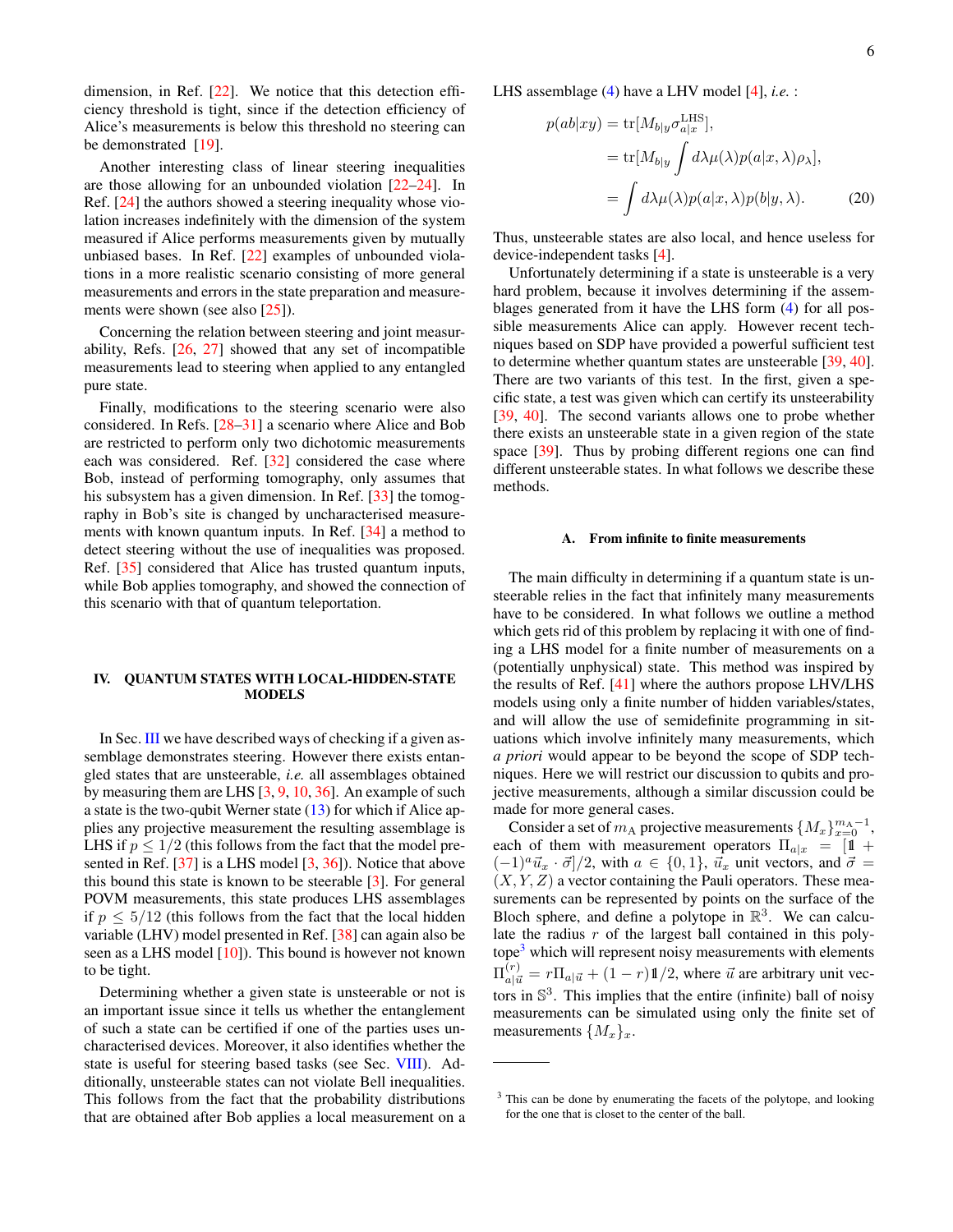Now, suppose that the set of measurements  $\{M_x\}_x$ , when applied to a Hermitian operator  $O^{AB}$ , leads to a LHS assemblage, *i.e.* :

$$
\text{tr}_{\mathcal{A}}[(\Pi_{a|x} \otimes \mathbf{1})O^{\text{AB}}] = \sum_{\lambda} D(a|x, \lambda)\sigma_{\lambda} \quad \forall a, x. \quad (21)
$$

Then, the identity

$$
tr_A[(\Pi_{a|\hat{u}}^{(r)} \otimes \mathbb{1})O^{AB}]
$$
  
= tr\_A[(\Pi\_{a|\hat{u}} \otimes \mathbb{1})(rO^{AB} + (1-r)\frac{\mathbb{1}}{2} \otimes O^{B})], (22)

where  $O^{\rm B} = {\rm tr}_{\rm A}[O^{\rm AB}]$ , implies that the operator  $O^{\rm AB'} =$  $rO^{\rm AB} + (1-r) \pmb{1}/2 \otimes \dot{O}^{\rm B}$  has a LHS model for all projective measurements  $\Pi_{a|\hat{u}}$ .

More generally, if one can find a set of measurements  ${M_x}_x$ , and a linear map  $\Lambda(\cdot)$  which shrinks the Bloch sphere so that it is contained within the convex hull of  $\{M_x\}_x$ , then the identity

$$
\operatorname{tr}_{A}[(\Lambda(\Pi_{a|\hat{u}})\otimes \mathbb{1})O^{AB}] = \operatorname{tr}_{A}[(\Pi_{a|\hat{u}}\otimes \mathbb{1})\Lambda^{\dagger} \otimes id(O^{AB})],
$$
\n(23)

where id( $\cdot$ ) refers to the identity channel, implies that  $\Lambda^{\dagger} \otimes$  $id(O^{AB})$  will have a LHS model for all projective measurements whenever  $O^{AB}$  does for the measurements  $\{M_x\}_x$ .

#### <span id="page-6-0"></span>B. Target states

We can now present a method to test if a given state  $\rho^{AB}$  in  $\mathbb{C}^2 \otimes \mathbb{C}^d$  is unsteerable when Alice applies projective measurements [\[39,](#page-28-35) [40\]](#page-29-0). The key ingredient is the method outlined in the previous section, which allows one to determine whether a noisy state has a LHS model for all projective measurements, by checking whether the operator  $O^{AB}$  has a LHS model for a finite set of fixed measurements  $\{M_x\}_{x=0}^{m_A-1}$  with measurement operators  $\{\Pi_{a|x}\}_{a=0}^{a=o_A-1}$ .

With this in mind we can now define a SDP which, for any choice of measurements  $M_x$ , searches for an operator  $O^{AB}$ which provides a LHS assemblage for these measurements, and such that  $rO^{\rm AB} + (1-r)\mathbb{1}/2 \otimes O^{\rm B} = \rho^{\rm AB}$ 

given 
$$
\rho^{AB}
$$
,  $\{\Pi_{a|x}\}_{a,x}, r$   
\nfind  $O^{AB}$ ,  $\{\sigma_{\lambda}\}_{\lambda}$  (24)  
\ns.t.  $\text{tr}_{A} [(\Pi_{a|x} \otimes \mathbb{1}) O^{AB}] = \sum_{\lambda} D(a|x, \lambda)\sigma_{\lambda} \quad \forall a, x,$   
\n $\sigma_{\lambda} \geq 0 \quad \forall \lambda,$   
\n $rO^{AB} + (1-r)\mathbb{1}/2 \otimes O^{B} = \rho^{AB}.$ 

The fact that the resulting  $O^{AB}$  is unsteerable for the set  ${M_x}_x$  implies that  $\rho^{AB}$  is unsteerable for *all* projective measurements. Notice that the operator  $O^{AB}$  is not required to be a physical state. The only requirement is that it becomes the desired state  $\rho^{AB}$  after white noise is applied on half of it (a similar idea was used in Ref. [\[42\]](#page-29-2)).

In Refs. [\[39,](#page-28-35) [40\]](#page-29-0) it was shown that this method can detect that several entangled quantum states are unsteerable includ-ing Werner states [\(13\)](#page-4-5) and some variations of it,  $2 \times 4$  bound entangled states, noisy GHZ and W states [\(61\)](#page-13-2).

In order to also include the case where Alice applies general POVM measurements, use of a result in Ref. [\[43\]](#page-29-3) can be made, proving that if a state  $\rho^{AB}$  is unsteerable for all projective measurements, then the state  $\rho^{AB'} = (1/2)\rho^{AB} +$  $(1/2)\gamma^A \otimes \rho^B$  has a LHS model for general POVM measurements, where  $\gamma^A$  is an arbitrary state. The above SDP can be modidied to include this additional noise:

given 
$$
\rho^{AB}
$$
,  $\{\Pi_{a|x}\}_{a,x}, r, \gamma^A$   
\nfind  $O^{AB}$ ,  $\{\sigma_{\lambda}\}_{\lambda}$  (25)  
\ns.t.  $\text{tr}_{A} [(\Pi_{a|x} \otimes \mathbb{1}) O^{AB}] = \sum_{\lambda} D(a|x, \lambda)\sigma_{\lambda} \quad \forall a, x,$   
\n $\sigma_{\lambda} \ge 0 \quad \forall \lambda,$   
\n $\frac{1}{2} [rO^{AB} + (1-r)\frac{\mathbb{1}}{2} \otimes O^{B}] + \frac{\gamma^{A} \otimes O^{B}}{2} = \rho^{AB}.$ 

### <span id="page-6-3"></span><span id="page-6-1"></span>C. Witness-generated states

In the previous SDPs  $(24)$  and  $(25)$  the starting point is a target state  $\rho^{AB}$ . In Ref. [\[39\]](#page-28-35) a variant of this method was proposed to randomly find entangled states which are unsteerable. The idea is to start with an entanglement witness W (*i.e.* an operator for which  $tr[W \rho^{AB}] < 0$  implies that  $\rho^{AB}$  is entangled) and look for unsteerable states that can be detected by it. The new SDPs read

given 
$$
W
$$
,  $\{\Pi_{a|x}\}_{a,x}, r$   
\n
$$
\min_{O^{AB}, \{\sigma_{\lambda}\}} \text{tr}[W\tilde{O}^{AB}] \qquad (26)
$$
\n
$$
\text{s.t.} \quad \tilde{O}^{AB} = rO^{AB} + (1-r)\mathbb{1}/2 \otimes O^{B},
$$
\n
$$
\tilde{O}^{AB} \ge 0, \quad \text{tr}[\tilde{O}^{AB}] = 1,
$$
\n
$$
\text{tr}_{A} [(\Pi_{a|x} \otimes \mathbb{1}) O^{AB}] = \sum_{\lambda} D(a|x, \lambda) \sigma_{\lambda} \ \forall \, a, x,
$$
\n
$$
\sigma_{\lambda} \ge 0 \quad \forall \, \lambda,
$$

in the case of LHS for projective measurements and

<span id="page-6-2"></span>given 
$$
W
$$
,  $\{\Pi_{a|x}\}_{a,x}, r, \gamma^{\mathcal{A}}$   
\n
$$
\min_{O^{AB}, \{\sigma_{\lambda}\}} \text{tr}[W\tilde{O}^{AB}] \qquad (27)
$$
\n
$$
\text{s.t.} \quad \tilde{O}^{AB} = \frac{1}{2}(rO^{AB} + (1-r)\frac{\mathbb{1}}{2} \otimes O^{B}) + \frac{1}{2}(\gamma^{A} \otimes O^{B}),
$$
\n
$$
\tilde{O}^{AB} \ge 0, \quad \text{tr}[\tilde{O}^{AB}] = 1,
$$
\n
$$
\text{tr}_{\mathcal{A}} [(\Pi_{a|x} \otimes \mathbb{1}) O^{AB}] = \sum_{\lambda} D(a|x, \lambda) \sigma_{\lambda} \quad \forall a, x,
$$
\n
$$
\sigma_{\lambda} \ge 0 \quad \forall \lambda,
$$

for the case of POVM measurements. If the solution of these SDPs are negative, then the minimising operator  $\tilde{O}^{AB}$  is an entangled state which is unsteerable: The fact that  $\tilde{O}^{AB}$  is entangled is guaranteed by the violation of the witness  $W$  and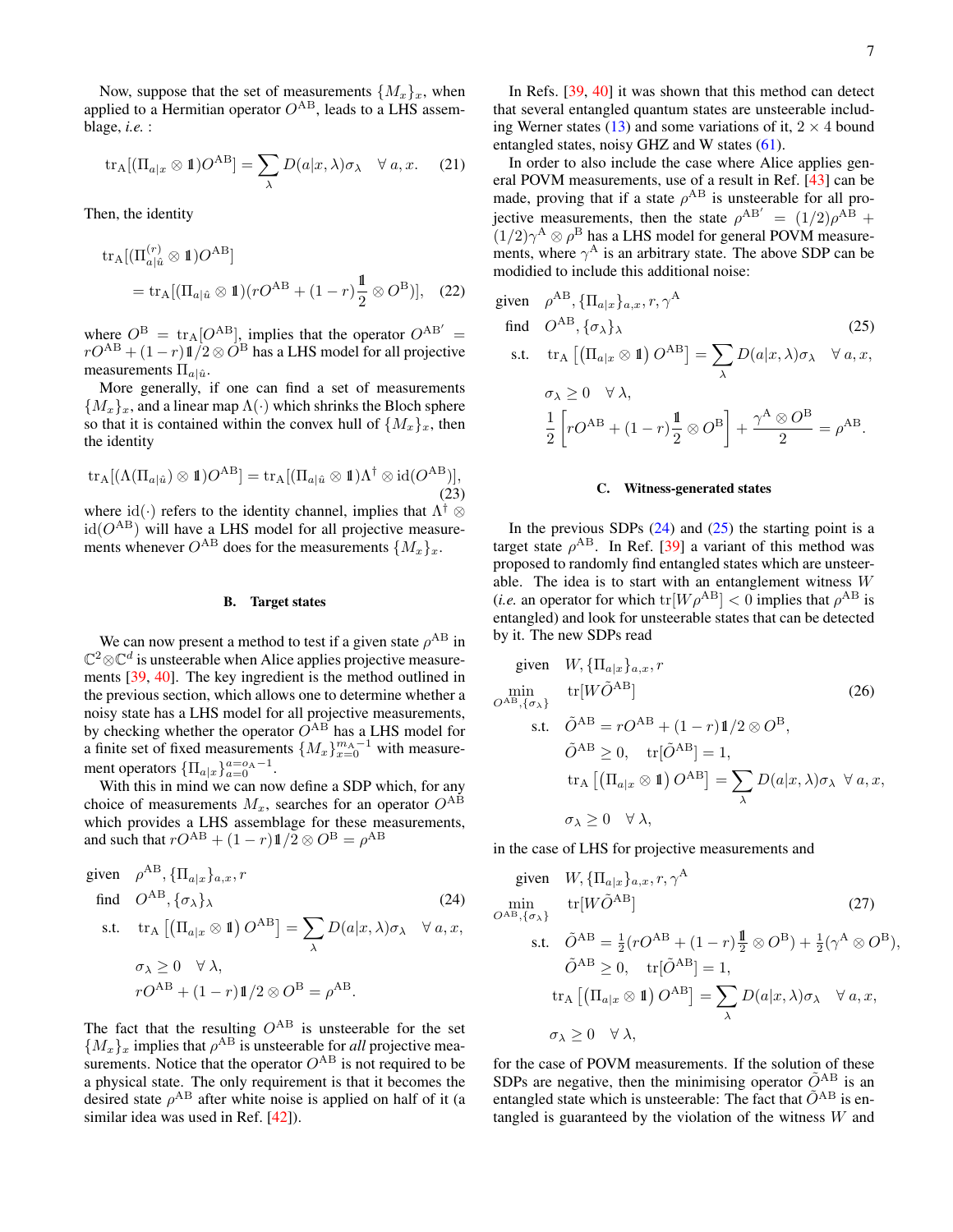the facts that it is a valid state and has a LHS model are imposed by the constraints of the SDPs.

Using the above SDPs for randomly chosen entanglement witnesses, thousands of new unsteerable entangled states were found [\[39\]](#page-28-35).

#### <span id="page-7-0"></span>D. Further results on LHS models

Even before quantum steering gained attention, there were some entangled quantum states which were known to not be steerable. This is because some LHV models can be also seen as LHS models. This is the case, as mentioned before, of the celebrated LHV model for projective measurements applied on the Werner state shown in Ref. [\[37\]](#page-28-33). Another example is the LHV model for general POVM measurements for the same state presented by Barrett  $[38]$  (see [\[10\]](#page-28-10)). Similar ideas were used to present LHS models for other classes of states in Refs. [\[3,](#page-28-3) [36,](#page-28-32) [43\]](#page-29-3). Furthermore, in the multipartite case, there are also known examples of (genuine) multipartite entangled states with LHS models [\[44–](#page-29-4)[46\]](#page-29-5).

Concerning other criteria to certify whether quantum states are unsteerable we suggest Refs. [\[41,](#page-29-1) [47\]](#page-29-6). In particular Ref. [\[47\]](#page-29-6), following the techniques of Ref. [\[48\]](#page-29-7), described a sufficient condition for a Bell-diagonal state to be unsteerable when projective measurements are considered, which was later proven to be also necessary [\[49\]](#page-29-8). In Ref. [\[50\]](#page-29-9) a different sufficient criterion, that can be applied to any two-qubit state, was found.

### <span id="page-7-1"></span>V. QUANTIFICATION OF QUANTUM STEERING

In the Section [III](#page-2-2) we reviewed the problem of detecting quantum steering from a given assemblage. Another interesting question recently considered in the literature is how much steering does an assemblage demonstrate. In what follows we will review some of the recently proposed quantifiers of steering which can be calculated using semidefinite programming. These quantifiers were motivated by entanglement and nonlocality quantifiers and have clear operational interpretations.

### <span id="page-7-2"></span>A. The steering weight

The steering weight was the first proposed quantifier of steering [\[51\]](#page-29-10) and was motivated by the best separable approximation of entanglement [\[52\]](#page-29-11) and the EPR2 decomposition of nonlocality [\[53\]](#page-29-12). Consider an assemblage  $\sigma_{a|x}$ . We can always decompose it as a convex combination of a LHS assemblage  $\sigma_{a|x}^{\text{LHS}}$  of the form [\(4\)](#page-2-5) and a generic assemblage  $\gamma_{a|x}$ satisfying [\(2\)](#page-2-3) and [\(3\)](#page-2-4), *i.e.*

<span id="page-7-3"></span>
$$
\sigma_{a|x} = p\gamma_{a|x} + (1-p)\sigma_{a|x}^{\text{LHS}} \quad \forall a, x. \tag{28}
$$

This decomposition can be interpreted as if the assemblage  $\sigma_{a|x}$  is being created by mixing members of the assemblage  $\gamma_{a|x}$  and a LHS assemblage  $\sigma_{a|x}^{\text{LHS}}$ , with weights p and 1 – p respectively. The steering weight of an assemblage  $\sigma_{a|x}$ , denoted by  $\text{SW}(\sigma_{a|x})$ , quantifies how much of the assemblage  $\gamma_{a|x}$  is needed in such a procedure (consequently, how much of a LHS assemblage can be used). That is, it consists in the minimum of  $p$  over all possible decompositions of the form [\(28\)](#page-7-3):

<span id="page-7-4"></span>
$$
SW(\sigma_{a|x}) = \min_{p, \{\gamma_{a|x}\}, \{\sigma_{\lambda}\}} p
$$
\n
$$
s.t. \quad \sigma_{a|x} = p\gamma_{a|x} + (1-p)\sigma_{a|x}^{LHS} \quad \forall a, x,
$$
\n
$$
\sigma_{a|x}^{LHS} = \sum_{\lambda} D(a|x, \lambda)\sigma_{\lambda} \quad \forall a, x,
$$
\n
$$
\sum_{a} \gamma_{a|x} = \sum_{a} \gamma_{a|x'} \quad \forall x, x',
$$
\n
$$
\text{tr}\sum_{a} \gamma_{a|x} = 1 \quad \forall x, \quad \gamma_{a|x} \ge 0 \quad \forall a, x,
$$
\n
$$
\text{tr}\sum_{\lambda} \sigma_{\lambda} = 1, \quad \sigma_{\lambda} \ge 0 \quad \forall \lambda,
$$

where we have used Eq. [\(8\)](#page-3-4) to write  $\sigma_{a|x}^{\text{LHS}}$  as a combination of deterministic strategies.

An interesting fact about the steering weight is that it is bounded by any convex function  $f(\cdot)$  of the assemblage. For instance,  $f(\cdot)$  can be the violation of a steering inequality. Let us consider that the steering weight of the assemblage  $\sigma_{a|x}$ , given by  $p^* = \text{SW}(\sigma_{a|x})$ , is achieved by the decomposition  $\sigma_{a|x} = p^* \gamma_{a|x}^* + (1 - p^*) \sigma_{a|x}^{*LHS}$ . Then,

$$
f(\sigma_{a|x}) \le p^* f(\gamma_{a|x}^*) + (1 - p^*) f(\sigma_{a|x}^{* \text{LHS}}),
$$
  
 
$$
\le p^* f_{\text{max}} + (1 - p^*) f_{\text{max}}^{\text{LHS}},
$$
 (30)

where in the first line we used the convexity of  $f(\cdot)$ , and in the second line we denote the maximal value of  $f(\cdot)$  among all possible assemblages by  $f_{\text{max}}$ , and among all possible LHS assemblages by  $f_{\text{max}}^{\text{LHS}}$ . This implies that

$$
SW(\sigma_{a|x}) \ge \frac{f(\sigma_{a|x}) - f_{\text{max}}^{\text{LHS}}}{f_{\text{max}} - f_{\text{max}}^{\text{LHS}}}.
$$
 (31)

It is not immediately evident from the definition [\(29\)](#page-7-4) that the computation of SW can be made via SDP since  $p$ ,  $\sigma_{a|x}^{\text{LHS}}$ and  $\gamma_{a|x}$  are all variable of the problem. However, after some manipulation we can rewrite this problem as such. In order to see this, let us first combine the condition that  $\gamma_{a|x} \geq 0$  with the decomposition for  $\sigma_{a|x}$  to obtain

$$
\gamma_{a|x} = \frac{1}{p} \left( \sigma_{a|x} - (1-p) \sum_{\lambda} D(a|x,\lambda) \sigma_{\lambda} \right) \ge 0. \quad (32)
$$

Without loss of generality we can take  $p > 0$  ( $p = 0$  means that the assemblage is LHS), then the term inside the brackets must be positive semidefinite. Notice that the condition  $\sum_a \gamma_{a|x} = \sum_a \gamma_{a|x'}$  does not need to be explicitly enforced, since by assumption  $\sigma_{a|x}$  satisfies

$$
\sum_{a} \sigma_{a|x} = \sum_{a} \sigma_{a|x'} \qquad \forall x, x'. \tag{33}
$$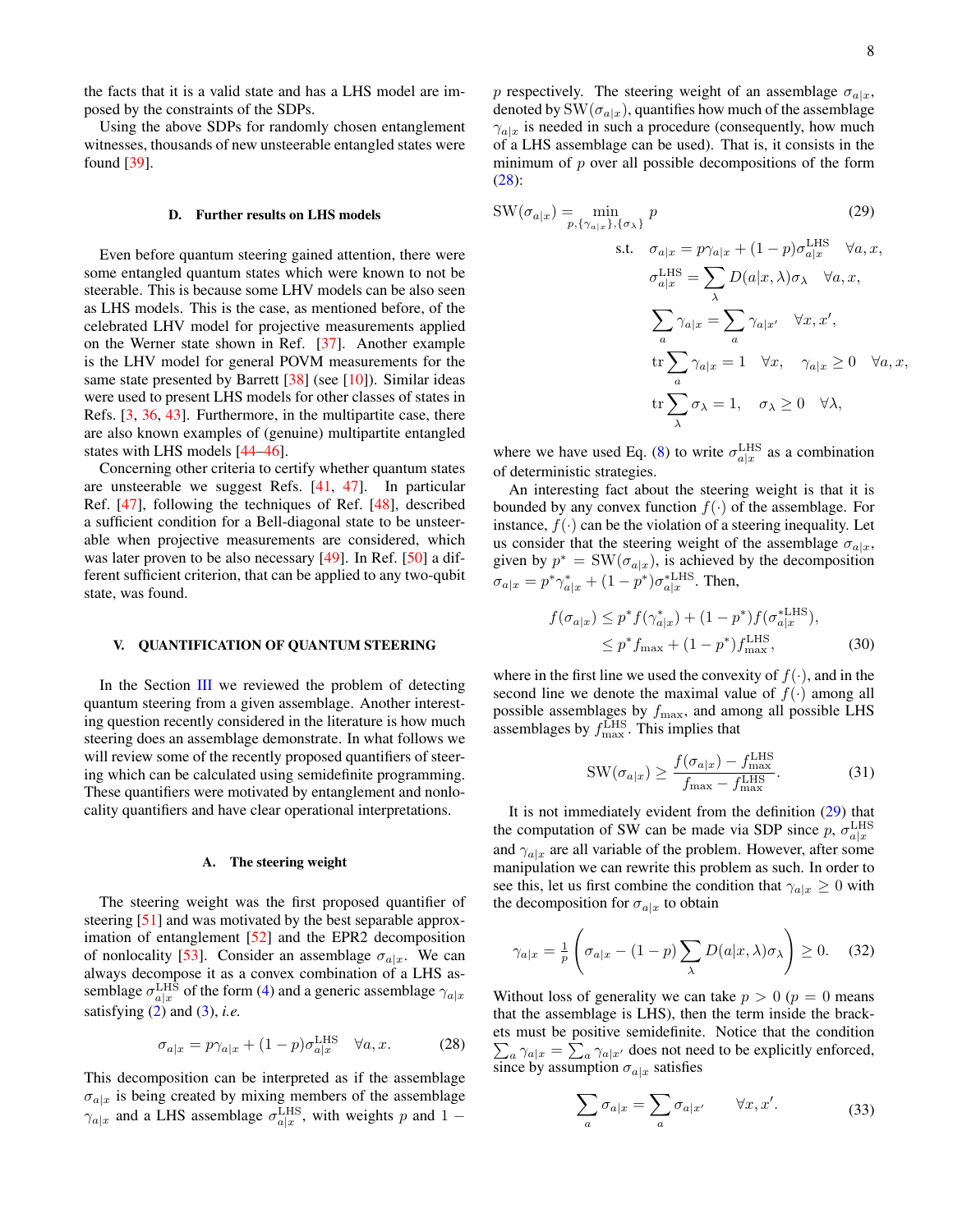Defining new variables  $\tilde{\sigma}_{\lambda} = (1 - p)\sigma_{\lambda}$ , we have that

$$
\operatorname{tr}\sum_{\lambda}\tilde{\sigma}_{\lambda}=1-p,\tag{34}
$$

since  $\sum_a D_\lambda(a|x) = 1$  for all x (as they are valid probability distributions). Combining this with the above, we finally arrive at the final form for the SDP:

$$
SW(\sigma_{a|x}) = \min_{\{\tilde{\sigma}_{\lambda}\}} 1 - \text{tr} \sum_{\lambda} \tilde{\sigma}_{\lambda}
$$
(35)  
s.t.  $\sigma_{a|x} - \sum_{\lambda} D(a|x, \lambda) \tilde{\sigma}_{\lambda} \ge 0 \quad \forall a, x,$   
 $\tilde{\sigma}_{\lambda} \ge 0 \quad \forall \lambda.$ 

Using the duality theory presented in Appendix [A,](#page-25-3) one can also express the steering weight as a maximisation over steering inequalities of a certain type [\[51\]](#page-29-10). In particular, the dual formulation of  $(35)$  is

<span id="page-8-2"></span>
$$
SW(\sigma_{a|x}) = \max_{\{F_{a|x}\}} 1 - \text{tr} \sum_{ax} F_{a|x} \sigma_{a|x}
$$
  
s.t.  $0 \ge 1 - \sum_{ax} D(a|x, \lambda) F_{a|x} \quad \forall \lambda,$   
 $F_{a|x} \ge 0 \quad \forall a, x.$  (36)

Crucially, strict duality is seen to hold, since the dual is strictly feasible:  $F_{a|x} = \alpha \mathbb{1} \ \forall a, x$ , for  $\alpha > 0$  strictly satisfies all the constraints for a sufficiently large  $\alpha$ .

In order to interpret this SDP let us notice that any LHS assemblage  $\sigma_{a|x}^{\text{LHS}} = \sum_{\lambda} D(a|x, \lambda) \sigma_{\lambda}$  (tr $\sum_{\lambda} \sigma_{\lambda} = 1$  and  $\sigma_{\lambda} \geq 0$ ) satisfies

$$
1 - \operatorname{tr} \sum_{ax} \sigma_{a|x}^{\text{LHS}} F_{a|x} \le 0. \tag{37}
$$

This can be seen by multiplying  $1 - \sum_{ax} D_{\lambda}(a|x) F_{a|x}$  by  $\sigma_{\lambda}$ and taking the sum and trace. Thus tr $\sum_{ax} F_{a|x} \sigma_{a|x}^{\text{LHS}} \geq 1$ . On the other hand, since  $F_{a|x} \geq 0$  we have that  $\beta =$  $\text{tr} \sum_{ax} F_{a|x} \sigma_{a|x} \geq 0$ . In total, this defines a positive linear steering functional with local bound  $\beta_{\text{LHS}} = 1$ , and the program [\(36\)](#page-8-2) searches for the optimal such inequality for the provided assemblage.

### <span id="page-8-0"></span>B. Robustness-based steering quantifiers

A similar approach for the quantification of steering is to ask how much noise one has to add to a given assemblage in order for it to have an LHS model, analogously to the robust-ness of entanglement [\[54\]](#page-29-13). In general terms the  $N$ -Robustness of an assemblage can defined as

$$
SR^{\mathcal{N}}(\sigma_{a|x}) = \min_{\{\pi_{a|x}\}, \{\sigma_{\lambda}\}, t} t
$$
\n
$$
\text{s.t.} \quad \frac{\sigma_{a|x} + t\pi_{a|x}}{1+t} = \sigma_{a|x}^{\text{LHS}} \quad \forall a, x,
$$
\n(38)

$$
\sigma_{a|x}^{\text{LHS}} = \sum_{\lambda} D(a|x, \lambda) \sigma_{\lambda} \quad \forall a, x,
$$

$$
\pi_{a|x} \in \mathcal{N}, \quad \sigma_{\lambda} \ge 0 \quad \forall \lambda,
$$

where  $N$  is any (convex) subset of assemblages characterised by positive semi-definite (PSD) constraints and linear matrix inequalities (LMIs). This set will determine the specific type of noise one is interested in, and the corresponding robustness quantifier. Notice that we have chosen to express the convex combination above in terms of the weights  $[1/(t + 1), t/(t + 1)]$ , instead of the usual  $[p, 1 - p]$ . This is simply to make the robustness of steering analogous to the robustness of entanglement proposed in [\[54\]](#page-29-13).

<span id="page-8-1"></span>As with the steering weight, such robustness quantifiers are not explicitly in the form of a semidefinite program, however they can always be re-expressed explicitly as one. In particular, first note that we can always take  $t > 0$ , since  $t = 0$ corresponds to  $\sigma_{a|x}$  being LHS. Then, combining the first and second constraints with  $\pi_{a|x} \in \mathcal{N}$ , we obtain the equivalent condition

$$
\pi_{a|x} = \frac{1}{t} \left( (1+t) \sum_{\lambda} D(a|x,\lambda)\sigma_{\lambda} - \sigma_{a|x} \right) \in \mathcal{N}.
$$
 (39)

Now, defining new variables  $\tilde{\sigma}_{\lambda} = (1 + t)\sigma_{\lambda}$  we have that  $\text{tr}\sum_{\lambda} \tilde{\sigma}_{\lambda} = (1+t)$ . Finally, we define a new set  $\tilde{\mathcal{N}} =$  ${\{\tilde{\pi}_{a|x}\}}\tilde{\pi}_{a|x} = t\pi_{a|x}, \pi_{a|x} \in \mathcal{N}, t \geq 0$ . This set is simply the conic hull of N. Finally, note that  $\tilde{\mathcal{N}}$  maintains a charac-terisation in terms of PSD constraints and LMIs<sup>[4](#page-8-3)</sup>.

We thus arrive at the SDP formulation of  $(38)$ , given by

<span id="page-8-5"></span>
$$
SR^{\mathcal{N}}(\sigma_{a|x}) = \min_{\{\tilde{\sigma}_{\lambda}\}} \quad \text{tr} \sum_{\lambda} \tilde{\sigma}_{\lambda} - 1 \tag{40}
$$
  
s.t. 
$$
\sum_{\lambda} D(a|x, \lambda) \tilde{\sigma}_{\lambda} - \sigma_{a|x} \in \tilde{\mathcal{N}},
$$

$$
\tilde{\sigma}_{\lambda} \ge 0 \quad \forall \lambda.
$$

A particularly interesting case is when the set  $\mathcal N$  corresponds to the set of all valid assemblages, *i.e.*  $\mathcal{N}$  =  ${\pi_{a|x}|\sum_a \pi_{a|x}}$  =  $\sum_a \pi_{a|x'} \forall x, x', \text{tr}\sum_a \pi_{a|0} = 1$ , in which case the quantifier was named simply the *Steering Robustness* SR(·) [\[55\]](#page-29-14). In this case  $\tilde{\mathcal{N}} = {\tilde{\pi}_{a|x} | \sum_a \tilde{\pi}_{a|x}} = \sum_a \tilde{\pi}_{a|x'} \,\forall x, x'$ } and the first constraint in (40) is equal to  $\sum$ } and the first constraint in  $(40)$  is equal to  $\lambda D(a|x, \lambda)\tilde{\sigma}_{\lambda} - \sigma_{a|x} \ge 0$ . The dual formulation of [\(40\)](#page-8-5) in this case is then given by

<span id="page-8-6"></span>
$$
SR(\sigma_{a|x}) = \max_{\{F_{a|x}\}} \quad \text{tr} \sum_{ax} F_{a|x} \sigma_{a|x} - 1 \tag{41}
$$
  
s.t. 
$$
\mathbb{1} - \sum_{ax} D_{\lambda}(a|x) F_{a|x} \ge 0 \quad \forall \lambda,
$$

$$
F_{a|x} \ge 0 \quad \forall a, x.
$$

<span id="page-8-4"></span>Similarly to the Steering Weight, the dual is seen to be strictly feasible, hence strong duality holds. We also see that the dual of the Steering Robustness has an interpretation in terms of the violation of steering inequalities such

<span id="page-8-3"></span><sup>4</sup> This follows because (i) multiplying by a positive scalar doesn't change the positivity of operators (ii) linear matrix inequalities remain linear matrix inequalities after multiplying by a scalar.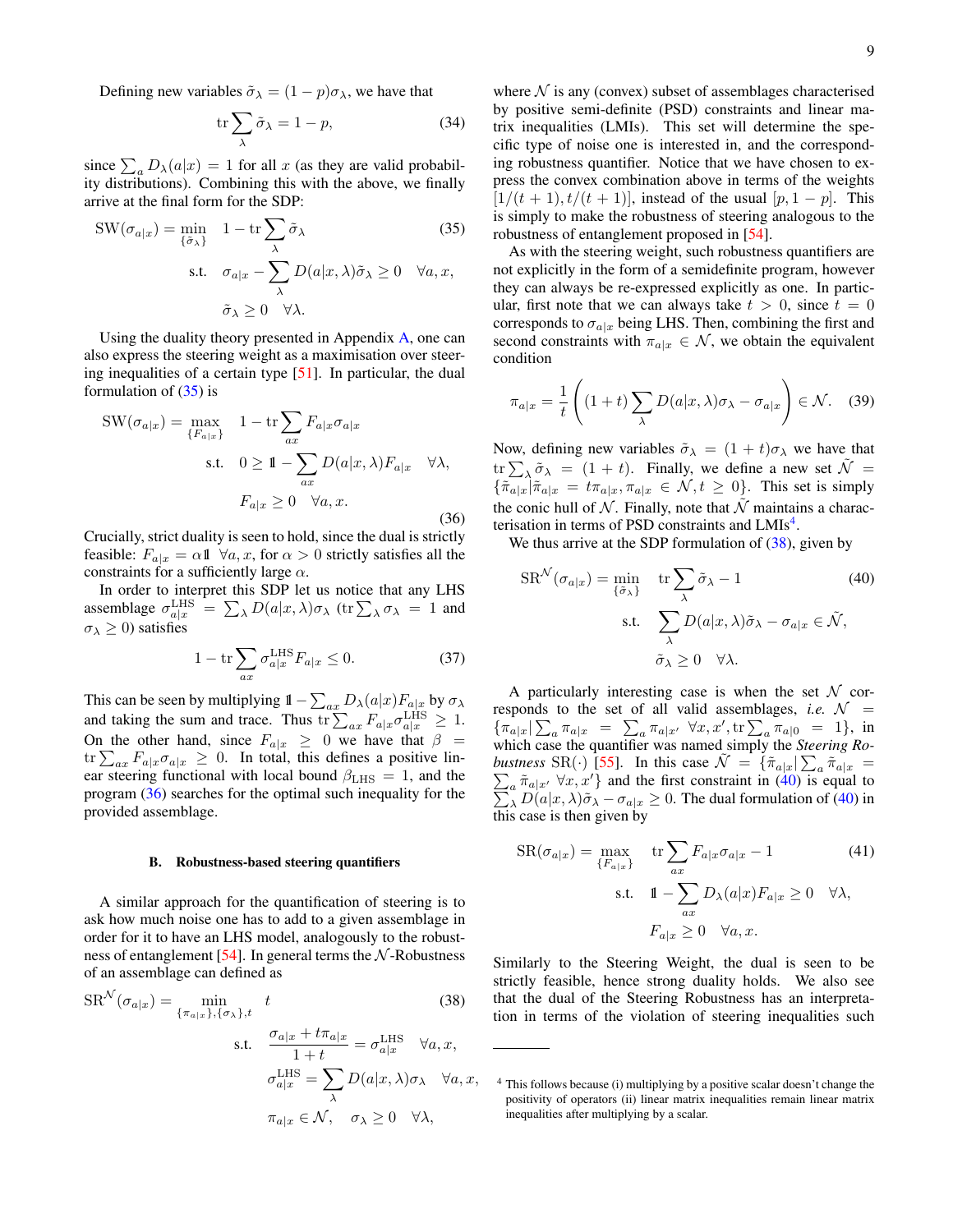A few other steering quantifiers have been proposed so far besides the previously mentioned approach to quantify steering. In Ref. [\[58\]](#page-29-17), inspired by entanglement theory, the authors considered a more axiomatic approach to steering quantification. They first characterised the set of operations that cannot increase the amount of steering demonstrated by a given assemblage. Then, they defined steering monotones as those quantifiers that do not increase under these operations. Within this characterisation they proved that the steering weight and the steering robustness are proper monotones of steering and proposed the relative entropy of steering as a new monotone.

<span id="page-9-1"></span>D. Further results on steering quantification

A different approach was followed in Refs. [\[59,](#page-29-18) [60\]](#page-29-19) to quantify the amount of steering in the continuous-variable scenario. There the authors employ the violation of a steering test based on the variances of certain observables as a building block. Moreover they show how to obtain experimentallyfriendly lower bounds on this quantifier.

<span id="page-9-5"></span>The quantification of steering in terms of the classical communication cost needed to simulate an assemblage was recently investigated in [\[56,](#page-29-15) [61\]](#page-29-20). In [\[61\]](#page-29-20) the set of assemblages which have an LHS model when c bits of communication are sent from Alice to Bob was shown to have an SDP formulation. Using this they showed that the two-qubit Werner state has a model with one bit of communication for  $w \leq 1/\sqrt{2}$ . They also proved that infinite communication is necessary to simulate the maximally entangled state. In [\[56\]](#page-29-15) on the other hand, the LHS-robustness was shown to provide an upper bound on the amount of communication. Finally, they further showed that all pure entangled states, and some non-full rank states have infinite communication cost.

Finally, Refs. [\[62,](#page-29-21) [63\]](#page-29-22) showed how to bound robustnessbased steering quantifiers in a fully device-independent way, *i.e.* in a scenario that both Alice and Bob apply uncharacterised measurements.

# <span id="page-9-2"></span>VI. QUANTUM STEERING IN MULTIPARTITE SCENARIOS

In this section we consider the extension of quantum steering beyond the traditional bipartite setting, to the multipartite setting, consisting of several parties separated in space. There is some freedom in how exactly one generalises the bipartite steering scenario into a multipartite setting (see [\[64,](#page-29-23) [65\]](#page-29-24)). In what follows we will focus on the particular approach taken in Ref. [\[65\]](#page-29-24), which is centred around the viewpoint of bipartite steering as an entanglement test where one of the parties performs uncharacterised measurements. At the end of this section we discuss other approaches one might take to generalise steering to the multipartite setting.

Consider as an example the tripartite scenario. There are two potential possibilities which one might consider as generalisations of the steering scenario (see Fig. [2\)](#page-11-0). In the first, one of the parties, say Alice, measures her system (which is assumed otherwise uncharacterised), and the bipartite states that are jointly prepared for Bob and Charlie can be analysed.

that  $1 \geq \text{tr} \sum_{ax} F_{a|x} \sigma_{a|x}^{\text{LHS}}$ . In particular, it is equal to the maximisation over all positive linear steering functionals  $\mathop{\rm tr}\nolimits \sum_{ax} F_{a|x} - 1$  such that  $1 \ge \mathop{\rm tr}\nolimits \sum_{ax} F_{a|x} \sigma_{a|x}^{\rm LHS}$ .

Other natural choices for the noise  $N$  are to consider (i) the set of LHS assemblages  $\sum$  $\mathcal{N}$  =  $\{\pi_{a|x}\vert\pi_{a|x}$  =  $\lambda D(a|x,\lambda)\sigma_\lambda \,\forall a,x,\, \sigma_\lambda \geq 0$   $\forall \lambda,$  tr  $\sum_\lambda \sigma_\lambda = 1$ }, corresponding to the *LHS-Robustness* [\[56\]](#page-29-15); (ii) composed by a single assemblage, for example the maximally mixed assemblage, *i.e.*  $\mathcal{N} = \{ 1/(d_B \circ_A) \; \forall a, x \}^5$  $\mathcal{N} = \{ 1/(d_B \circ_A) \; \forall a, x \}^5$ , corresponding to the *Random Steering Robustness*.

# <span id="page-9-0"></span>C. Quantifying the steering of quantum states

In the above we reviewed the question of how to quantify the steering of a given assemblage, *i.e.* of the data observed in a given steering test. A related question is to quantify the steering of a quantum state. More precisely, one may want to optimise a given quantifier of steering over all possible steering tests performed on a given state, that is over any possible measurement strategy of Alice. More formally, for any given steering quantifier  $SQ(\cdot)$  of an assemblage  $\sigma_{a|x}$ , one can define

$$
SQ(\rho^{AB}) = \max_{\{M_{a|x}\}} Q(\sigma_{a|x})
$$
\n
$$
SL. \quad \sigma_{a|x} = \text{tr}_{A}[(M_{a|x} \otimes 1)\rho^{AB}] \quad \forall a, x,
$$
\n(42)

where the first maximisation is understood to be over all possible sets of measurements, which in particular could include infinitely many measurements, with arbitrary numbers of out-comes<sup>[6](#page-9-4)</sup>. If one nevertheless fixes the number of measurements  $m_A$  and outcomes  $o_A$ , then this problem has the structure of the problem outlined in Appendix [B,](#page-26-0) and hence a seesaw algorithm can be employed to heuristically find measurement strategies which bound the given steering quantifier for a given state. In particular, given a steering inequality  $\{F_{a|x}\}_{ax}$ , and a fixed state  $\rho^{AB}$ , to find the optimal measurements is the following SDP

$$
\max_{\{M_{a|x}\}} \quad \text{tr} \sum_{ax} F_{a|x} \operatorname{tr}_{A}[(M_{a|x} \otimes \mathbb{1})\rho^{AB}] \tag{43}
$$
\n
$$
\text{s.t.} \quad \sum_{a} M_{a|x} = \mathbb{1} \quad \forall x,
$$
\n
$$
M_{a|x} \ge 0 \quad \forall a, x.
$$

This program, in conjunction with either  $(36)$  or  $(41)$  (or any other dual formulation of a steering quantifier) have the structure of  $(B3)$  and  $(B4)$ , and can thus be used in a see-saw algorithm.

<span id="page-9-3"></span> $5$  Remember that  $o_A$  is the number of outputs of Alice's measurements, and  $d_{\text{B}}$  is the dimension of Bob's Hilbert space

<span id="page-9-4"></span> $6$  In fact, for d-dimensional systems, considering POVMs with at most  $d^2$ outcomes is sufficient. This follows since one can restrict to extremal POVMs due to the convexity of the underlying quantifier, and extremal POVMs have at most  $d^2$  outcomes [\[57\]](#page-29-16).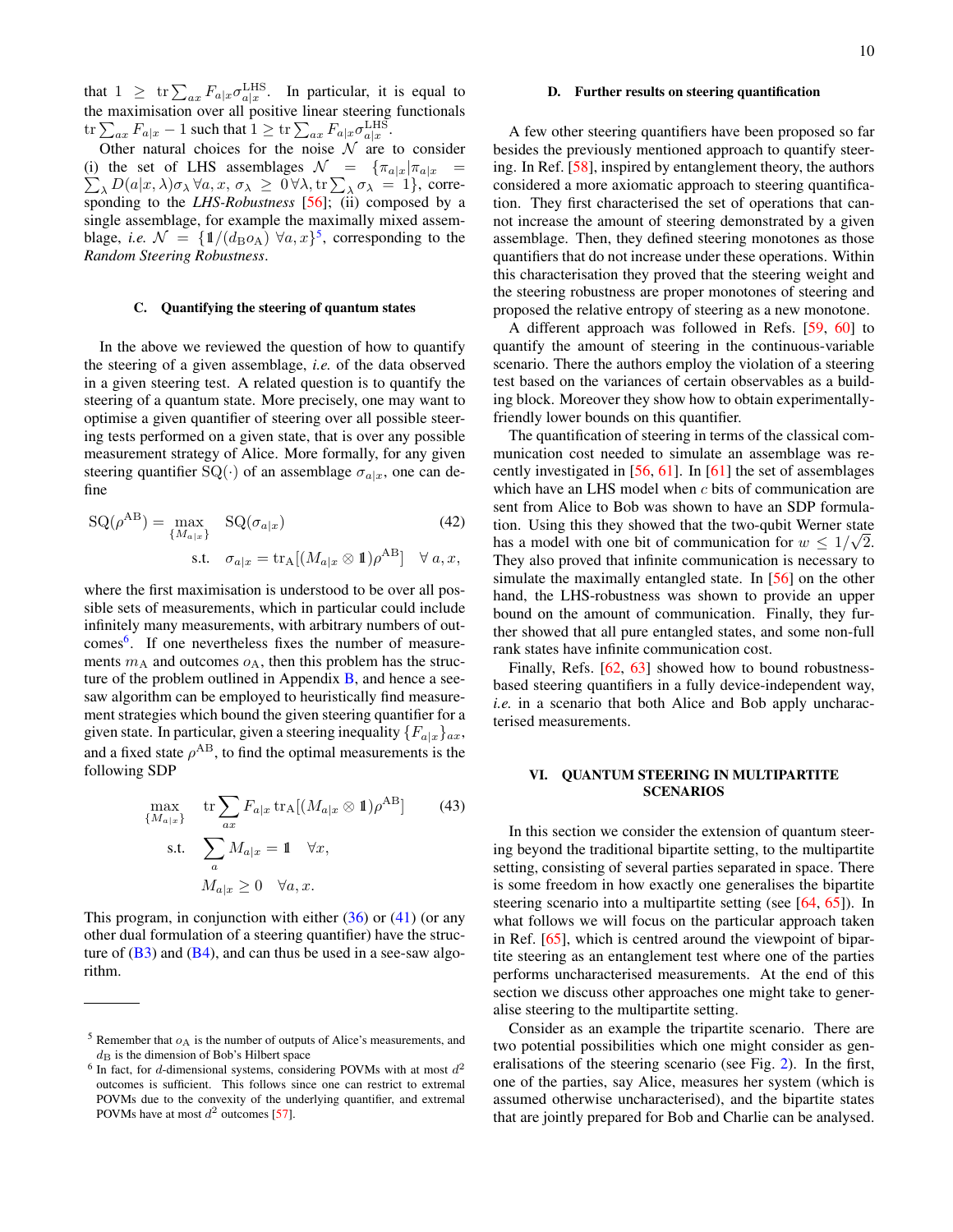11

That is, one can consider the assemblages

$$
\sigma_{a|x}^{\text{BC}} = \text{tr}_{\text{A}}[(M_{a|x} \otimes \mathbb{1}^{\text{B}} \otimes \mathbb{1}^{\text{C}})\rho^{\text{ABC}}]. \tag{44}
$$

Such a situation would then be the *tripartite one-sided deviceindependent* scenario. In the second, both Alice and Bob measure their systems, and the states they jointly prepare for Charlie are analysed. That is, one considers the assemblages

$$
\sigma_{ab|xy}^{\text{C}} = \text{tr}_{\text{AB}}[(M_{a|x} \otimes M_{b|y} \otimes \mathbb{1}^{\text{C}})\rho^{\text{ABC}}].
$$
 (45)

Accordingly, such a situation is the *tripartite two-sided device-independent* scenario.

More generally, from this perspective, *multipartite steering* scenarios consist of all the *asymmetric network* scenarios, intermediate between the entanglement and Bell-nonlocality scenarios, where some subset of the parties have characterised devices, and the remaining subset uncharacterised devices. In each case there is a corresponding multipartite assemblage, similar to  $(44)$  and  $(45)$ , which captures the observable data. As will become apparent below, taking this asymmetric network viewpoint as the definition of multipartite steering, effects more traditionally associated with entanglement and nonlocality will also come into play in a fundamental way.

In what follows we first review more formally the definition of multipartite steering as the detection of multipartite entanglement in an asymmetric quantum network and discuss how to treat this situation with SDP techniques. We will next show that the structure of tripartite steering is fundamentally richer than the bipartite case as the notion of post-quantum steering arises in this situation [\[66\]](#page-29-25).

# <span id="page-10-0"></span>A. Multipartite steering as the detection of multipartite entanglement in asymmetric networks

In the remainder of this section we will discuss only the tripartite scenario in detail, since it captures all the ingredients present in the general multipartite scenario. We will discuss briefly in Sec. [VI E](#page-14-0) the additional technicalities that arise when considering more parties.

Recall from Sec. [II B](#page-2-1) that bipartite steering can be seen as the certification of entanglement when Alice's measuring devices are uncharacterised. That is, separable states can only produce assemblages which possess the same structure as LHS assemblages, and therefore the observation of steering certifies that entanglement must have been shared between Alice and Bob.

Analogously, multipartite steering can be defined as the certification of entanglement when some subset of the parties have uncharacterised devices. The additional subtlety that arises is that in a multipartite setting there are multiple notions of separability, and accordingly of entanglement. In particular, the two extreme cases are (i) fully-separable states  $\rho^{\text{fs}} = \int d\lambda \mu(\lambda) \rho^\text{A}_\lambda \otimes \rho^\text{B}_\lambda \otimes \rho^\text{C}_\lambda$  and (ii) bi-separable states

$$
\rho^{\rm bs} = \int d\nu \mu(\nu) \rho^{\rm A}_{\nu} \otimes \rho^{\rm BC}_{\nu} + \int d\lambda \mu(\lambda) \rho^{\rm B}_{\lambda} \otimes \rho^{\rm AC}_{\lambda} + \int d\omega \mu(\omega) \rho^{\rm AB}_{\omega} \otimes \rho^{\rm C}_{\omega},
$$
(46)

<span id="page-10-2"></span><span id="page-10-1"></span>*i.e.* convex combination of states which are separable across at least one bipartition. States which are not fully separable are multipartite entangled and states which are not bi-separable are genuinely multipartite entangled  $(GME)^7$  $(GME)^7$ . Having chosen a notion of separability/entanglement, and the number of uncharacterised parties, assemblages which arise from separable states will have additional structure that assemblages arising from entangled states do not necessarily have (just as in the bipartite case LHS assemblages [\(4\)](#page-2-5) have additional structure that arbitrary assemblages [\(1\)](#page-1-3) do not necessarily have). Only when an assemblages does not have the additional structure is it said to demonstrate multipartite steering.

Let us start with the case of fully-separable states with one party using uncharacterised devices. This leads to assemblages of the form

<span id="page-10-5"></span>
$$
\sigma_{a|x}^{\text{BC}} = \text{tr}_{\text{A}}[(M_{a|x} \otimes \mathbb{1}^{\text{B}} \otimes \mathbb{1}^{\text{C}})\rho^{\text{fs}}],
$$
  
= 
$$
\int d\lambda \mu(\lambda) p(a|x, \lambda) \rho_{\lambda}^{\text{B}} \otimes \rho_{\lambda}^{\text{C}},
$$
 (47)

where  $p(a|x, \lambda) = \text{tr}[M_{a|x} \rho_{\lambda}^{\text{A}}]$ . Thus, there is no steering between Alice and Bob-Charlie, and each member of the assemblage prepared is a separable state between Bob and Charlie. Consider as a simple example the state  $|\phi^{+}\rangle \langle \phi^{+}|^{AB} \otimes \rho^{C}$ . Since Alice and Bob share a steerable (maximally entangled) state, Alice can prepare an assemblage for Bob and Charlie that does not have the decomposition above, so Bob and Charlie can certify that they do not share a fully separable state.

Alternatively, the above assemblage also arises from a multipartite LHS model, where with probability  $\mu(\lambda)$  Alice receives the hidden variable  $\lambda$  and outputs a with probability  $p(a|x, \lambda)$ , Bob receives  $\rho_{\lambda}^{\text{B}}$ , and Charlie receives  $\rho_{\lambda}^{\text{C}}$ .

Similarly, the case of fully-separable states when two parties use uncharacterised devices leads to assemblages of the form

<span id="page-10-6"></span>
$$
\sigma_{ab|xy}^{\mathcal{C}} = \text{tr}_{\mathcal{AB}}[(M_{a|x} \otimes M_{b|y} \otimes \mathbb{1}^{\mathcal{C}})\rho^{\text{fs}}],
$$
  
= 
$$
\int d\lambda \mu(\lambda) p(a|x,\lambda) p(b|y,\lambda) \rho_{\lambda}^{\mathcal{C}},
$$
 (48)

where  $p(b|y, \lambda) = \text{tr}[M_{b|y} \rho_{\lambda}^{\text{B}}]$ . Now, Alice and Bob share local correlations [\[4\]](#page-28-4), and Alice-Bob are jointly unable to steer Charlie. Again, as a simple example, a state of the form  $\rho^A \otimes$  $|\phi^{+}\rangle \langle \phi^{+}|^{\rm BC}$  can be used to generate an assemblage that does not have this decomposition, simply because Bob and Charlie share a steerable state.

Once more, there is a simple multipartite LHS model, identical to the above except that Bob now receives  $\lambda$  instead of  $\rho^{\rm B}_{\lambda}$ , and outputs b with probability  $p(b|y,\lambda)$ .

The above suffices to characterise tripartite steering, and shares the closest analogue to the bipartite scenario, in the

<span id="page-10-4"></span><span id="page-10-3"></span> $<sup>7</sup>$  One can also consider asymmetric situations, for example states separable</sup> across the biparition A:BC, *i.e.* those with the form of the first term on the right-hand-side of [\(46\)](#page-10-4). For the purpose of this review, we will not explicitly consider these situations.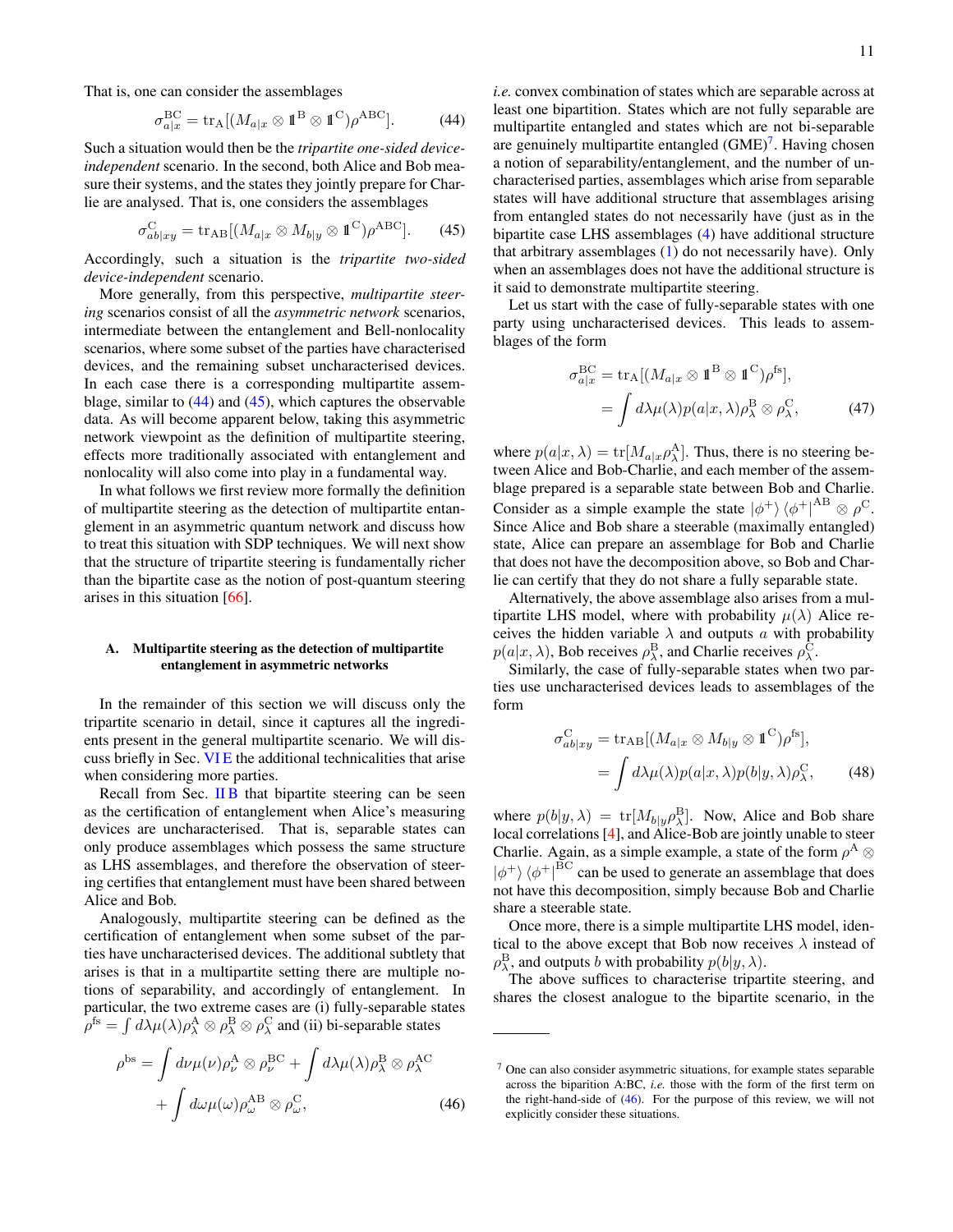

<span id="page-11-0"></span>FIG. 2. Quantum steering in the tripartite case. a. One untrusted party: Alice measures her system with an uncharacterised measurement, leaving Bob and Charlie with the assemblage  $\sigma_{a|x}^{BC}$  [\(44\)](#page-10-1). b. Two untrusted parties: Alice and Bob apply uncharacterised measurements, leaving Charlie with the assemblage  $\sigma_{ab|xy}^C$  [\(45\)](#page-10-2).

sense that LHS models which reproduce the assemblages that do not demonstrate multipartite steering are direct analogues of bipartite LHS models. Note also that when one party uses uncharacterised devices, it is crucial that the states prepared for Bob and Charlie are separable – *i.e.* elements of entanglement theory come in to the definition. Similarly, with two parties using uncharacterised devices it is crucial that the observed statistics between Alice and Bob are local – *i.e.* elements of nonlocality theory come into the definition.

Moving on to *genuine tripartite steering*, the relevant notion of separability is now bi-separability [\(46\)](#page-10-4). The interest is now in the structure of assemblages which arise from measurements on bi-separable states (*i.e.* those that do not demonstrate genuine multipartite steering). Starting with one uncharacterised device, the assemblages produced have the form

$$
\sigma_{a|x}^{\text{BC}} = \text{tr}_{\text{A}}[(M_{a|x} \otimes \mathbb{1}^{\text{B}} \otimes \mathbb{1}^{\text{C}})\rho^{\text{bs}}],
$$
  
= 
$$
\int d\nu \mu(\nu) p(a|x, \nu) \otimes \rho_{\nu}^{\text{BC}} + \int d\lambda \mu(\lambda) \rho_{\lambda}^{\text{B}} \otimes \sigma_{a|x, \lambda}^{\text{C}} + \int d\omega \mu(\omega) \sigma_{a|x, \omega}^{\text{B}} \otimes \rho_{\omega}^{\text{C}},
$$
 (49)

where  $\sigma_{a|x,\lambda}^{\text{C}} := \text{tr}_{\text{A}}[(M_{a|x} \otimes \mathbb{1}^{\text{C}})\rho_{\lambda}^{\text{AC}}]$  (and similarly for  $\sigma_{a|x,\omega}^{\text{B}}$ ). Such assemblages are seen to be a mixture of three terms, the salient features of which are (i) The first term does not demonstrate steering between Alice and Bob-Charlie. (ii) The second term consists only of separable states, and the marginal assemblage between Alice and Bob does not demon-strate steering<sup>[8](#page-11-1)</sup>. (iii) The third term consists only of separable states and the marginal assemblage between Alice and Charlie does not demonstrate steering.

When there are two parties using uncharacterised devices, the assemblages produced have the form

$$
\sigma_{ab|xy}^{\text{C}} = \text{tr}_{\text{AB}}[(M_{a|x} \otimes M_{b|y} \otimes \mathbb{1}^{\text{C}})\rho^{\text{bs}}],
$$
  
\n
$$
= \int d\nu \mu(\nu) p(a|x, \nu) \sigma_{b|y, \nu}^{\text{C}} + \int d\lambda \mu(\lambda) p(b|y, \lambda) \sigma_{a|x, \lambda}^{\text{C}} + \int d\omega \mu(\omega) p(ab|xy, \omega) \rho_{\omega}^{\text{C}},
$$
 (50)

<span id="page-11-3"></span>Again, such assemblages are mixtures of three terms, with the salient features (i) In the first term only Bob can steer the states of Charlie. (ii) In the second term, it is only Alice who can steer the states of Charlie. (iii) In the last term, Alice and Bob cannot jointly steer Charlie. They can however share *quantum* nonlocal correlations between themselves.

Note that the exemplary state given before,  $\rho^A \otimes$  $|\phi^{+}\rangle\langle\phi^{+}|^{BC}$  will always produce assemblages like [\(49\)](#page-11-2) or [\(50\)](#page-11-3), since it is a bi-separable state. What is more interesting is that there exist states that are genuinely multipartite entangled but that will always produce assemblages like these [\[45\]](#page-29-26), or even like  $(47)$  or  $(48)$  [\[44,](#page-29-4) [46\]](#page-29-5). Note that assemblages that do not demonstrate genuine multipartite steering can still demonstrate multipartite steering, which is a weaker notion.

<span id="page-11-2"></span>In what follows we will describe methods to detect these kinds of assemblages with SDP. While both notions of multipartite steering reduce to membership problems, *i.e.* whether they have the above defined structure or not, they cannot be readily implemented with SDP. In particular, there are two conditions which cannot be tested for in a necessary and sufficient way via semidefinite programming: (i) separability of members of the assemblage (ii) quantumness of the nonlocal behaviour. However, in Appendix  $C$  and Sec. VIB respectively, we address how each of these can be relaxed and dealt with through semidefinite programming. The former is based upon the k*-extendibility hierarchy* of Doherty, Parillo and Spedalieri [\[7\]](#page-28-7), while the latter is based upon the Navascués, Pironio and Acín hierarchy [\[67\]](#page-29-27). Using these techniques,

<span id="page-11-1"></span><sup>8</sup> By marginal assemblage, we mean the assemblage that arises after tracing out the quantum states of some of the parties. That is, the marginal assemblage of Alice and Bob is  $\sigma_{a|x}^{\text{B}} = \text{tr}_{\text{C}}[\sigma_{a|x}^{\text{BC}}]$ .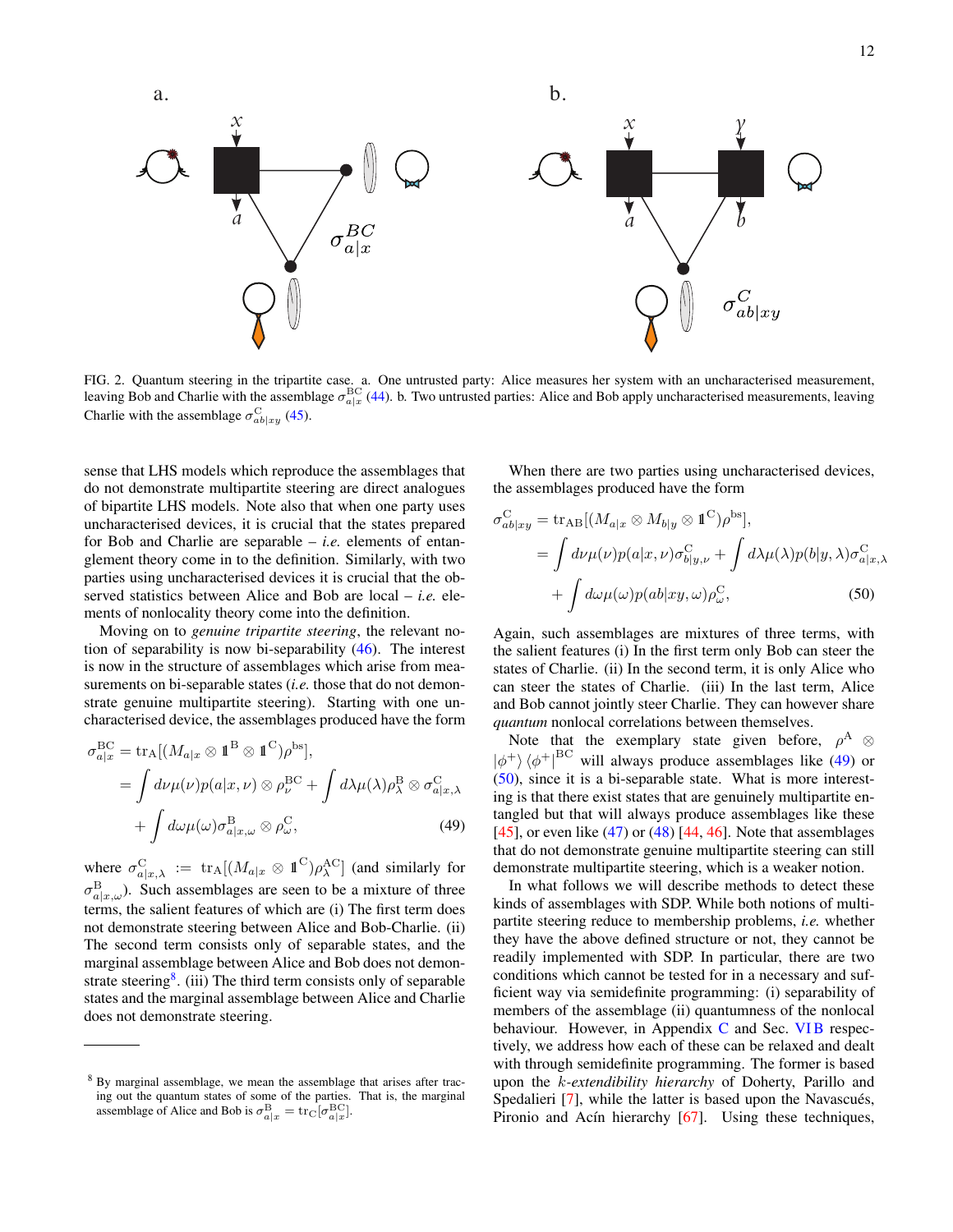SDPs can be utilised to test for a necessary set of conditions – that is, it can be used to define an *outer approximation* to the set of assemblages which do not demonstrate steering. If an assemblage is found not to satisfy the necessary conditions, in other words lie outside the outer approximation), then one certifies that steering has been demonstrated.

### <span id="page-12-0"></span>B. Quantumness testing

In  $(50)$ , in the last term on the right-hand-side, the assemblage has the property that Alice and Bob can observe nonlocal correlations between the outcomes of their uncharacterised devices. These correlations should nevertheless be quantum, since the underlying assumption was that they arose from measurements on a quantum state. Deciding if a nonlocal behaviour has a quantum description or not turns out to be a hard problem. Navascués, Pironio and Acín (NPA) introduced a hierarchy of SDPs, based upon moment matrices, which tests for membership in the set of quantum nonlocal behaviours. This hierarchy converges to the quantum set in the limit [\[67\]](#page-29-27).

The NPA hierarchy of moment matrices can be generalised to the case of steering, such that it provides a hierarchy of tests which an assemblage must pass if it is to have a quantum realisation. This idea, based upon a bipartite-modification of the NPA hierarchy  $[68]$  was introduced in  $[8, 69]$  $[8, 69]$  $[8, 69]$  (see also [\[65,](#page-29-24) [66,](#page-29-25) [70\]](#page-29-30)).

Consider the set  $\mathcal{M} = \{M_{a|x}\}_{a,x} \cup \{M_{b|y}\}_{b,y}$  of all measurement operators, which can without loss of generality be taken to be projective,  $M_{a|x}M_{a'|x} = \delta_{a,a'}M_{a|x}$  (and similarly for Bob) $9$ . Starting from this set, the set of all strings of operators of length  $k$  or less can be formed,

$$
S_0 = \{ \mathbb{1} \otimes \mathbb{1} \},
$$
  
\n
$$
S_k = S_{k-1} \cup \{ M_i S_j | S_j \in S_{k-1}, M_i \in \mathcal{M} \}.
$$
 (51)

Note that, due to the orthogonality relation between the elements of projective measurements, some elements of  $S_k$  vanish, and these are assumed to be implicitly omitted in the above definition. Now, to each set  $S_k$  we associate a completely positive (CP) map  $\Lambda^{(k)}$ , taking operators acting on  $\mathcal{H}_A \otimes \mathcal{H}_B$  to operators acting on  $\mathcal{H}_O = \mathbb{C}^{d_k}$ , where  $d_k = |\mathcal{S}_k|$ , with Kraus operators  $A_n = \sum_i |i\rangle\langle n| S_i$ , where  $\{|i\rangle\}$  forms a basis for  $\mathcal{H}_\text{O}$ , and  $\{|n\rangle\}$  a basis for  $\mathcal{H}_\text{A} \otimes \mathcal{H}_\text{B}$ . The action of this CP map, applied to the tripartite state  $\rho^{ABC}$  is

$$
\Lambda^{(k)} \otimes \mathrm{id}(\rho^{\mathrm{ABC}}) = \sum_{i,j} |i\rangle \langle j| \otimes \mathrm{tr}_{\mathrm{AB}}[(S_j^{\dagger} S_i \otimes \mathbb{1}^{\mathrm{C}}) \rho^{\mathrm{ABC}}].
$$
\n(52)

As a CP map, the output must be a valid quantum state, and in particular positive-semidefinite. Now, certain parts of the output contain the multipartite assemblage  $\sigma_{ab|xy}^C$ . That is,

whenever  $S_j^{\dagger} S_i$  (or a linear combination thereof) can be expressed as a linear combination of at most one measurement operator for each Alice and Bob, namely if

<span id="page-12-4"></span>
$$
\sum_{ij} \xi_{ij} S_j^{\dagger} S_i = \alpha (\mathbf{1} \otimes \mathbf{1}) + \sum_{ax} \beta_{ax} (M_{a|x} \otimes \mathbf{1})
$$

$$
+ \sum_{by} \gamma_{by} (\mathbf{1} \otimes M_{b|y}) + \sum_{abxy} \delta_{abxy} (M_{a|x} \otimes M_{b|y}), \quad (53)
$$

for some coefficients  $\{\xi_{ij}, \alpha, \beta_{ax}, \gamma_{by}, \delta_{abxy}\}$ , then, by defin- $\mathrm{ing\,} \Xi := \sum_{ij} \xi_{ij} \ket{j}\bra{i},$ 

$$
\operatorname{tr}_{\mathcal{O}}\left[ (\Xi \otimes \mathbb{1}) \Lambda^{(k)} \otimes \operatorname{id}(\rho^{\operatorname{ABC}}) \right] = \Theta(\sigma_{ab|xy}^{\operatorname{C}}),\tag{54}
$$

where

$$
\Theta(\sigma_{ab|xy}^{\mathcal{C}}) := \alpha \rho^{\mathcal{C}} + \sum_{ax} \beta_{ax} \sigma_{a|x}^{\mathcal{C}} + \sum_{aby} \gamma_{by} \sigma_{b|y}^{\mathcal{C}} + \sum_{abxy} \delta_{abxy} \sigma_{ab|xy}^{\mathcal{C}},
$$
 (55)

and where  $\sigma_{a|x}^{\text{C}} := \sum_{b} \sigma_{ab|xy}^{\text{C}}$  (which is independent of y due to no-signalling),  $\sigma_{b|y}^{\text{C}} := \sum_a \sigma_{ab|xy}^{\text{C}}$  and  $\rho^{\text{C}} := \sum_{ab} \sigma_{ab|xy}^{\text{C}}$ .

Thus, for a given assemblage, a necessary condition for it to have a quantum realisation is that it is consistent with being the partial output of a CP map of the form  $(52)$ . Since the consistency requirements are linear in the elements of the assemblage, this thus becomes a feasibility SDP:

given 
$$
\{\sigma_{ab|xy}^C\}_{abxy}
$$
,  $k$   
\nfind  $\Gamma^{(k)}$  (56)  
\ns.t.  $\text{tr}_{\mathcal{O}}\left[ (\Xi_i \otimes \mathbb{1})\Gamma^{(k)} \right] = \Theta_i(\sigma_{ab|xy}^C)$ ,  
\n $\Gamma^{(k)} \geq 0$ ,

where  $\Gamma^{(k)}$  is the  $d_k d_{\rm C} \times d_k d_{\rm C}$  output of the CP map  $\Lambda^{(k)}$   $\otimes$  $id(\cdot)$ , and the consistency requirements are understood to hold for all independent sets  $\{\Xi_i, \Theta_i(\cdot)\}\$  which arise from [\(53\)](#page-12-4). If no such  $\Gamma^{(k)}$  can be found, this implies that the assemblage does not have a quantum realisation. We will use the notation  $\{\sigma_{ab|xy}^{\text{C}}\}\in\mathcal{Q}_k^{\text{C}}$  if an assemblage is contained in level k of the steering-NPA hierarchy, *i.e.* if it satisfies the above feasibility SDP. In [\[70\]](#page-29-30) it was shown that as  $k \to \infty$ , like the original NPA hierarchy, the steering-NPA hierarchy converges.

# <span id="page-12-3"></span><span id="page-12-1"></span>C. SDP tests for multipartite and genuine-multipartite steering

Given the SDP approximations for separability, outlined in Appendix [C,](#page-27-0) and for quantumness, outlined in Sec. [VI B,](#page-12-0) the final SDP tests for whether a multipartite assemblage demonstrates multipartite steering or genuine multipartite steering can be given, when either one or two parties have uncharacterised devices. Starting with the former case of multiparite

<span id="page-12-2"></span><sup>&</sup>lt;sup>9</sup> If the operators are POVM elements and not projectors, we extend to a larger Hilbert space, such that they are indeed projectors, and consider this extension instead.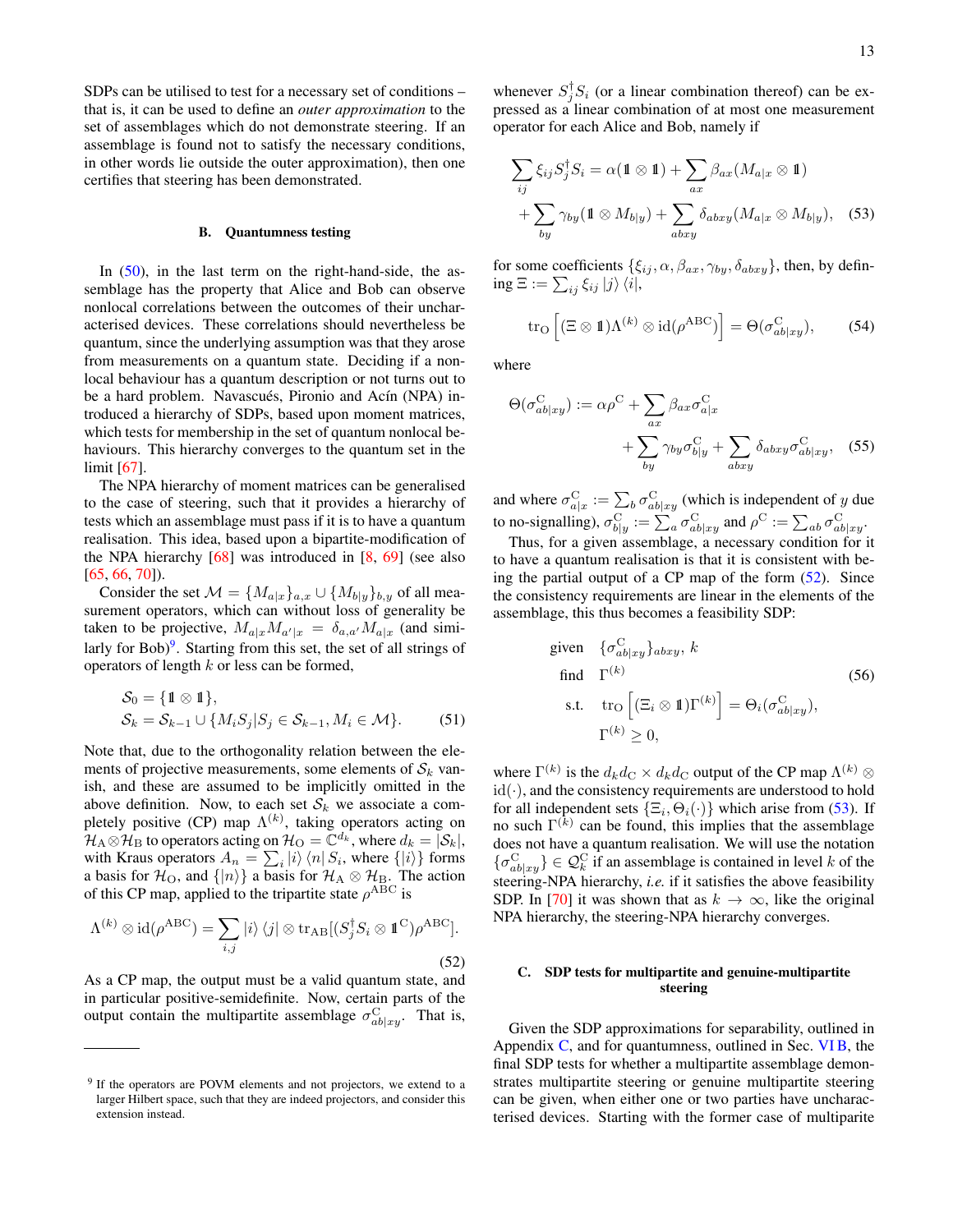steering, the feasibility SDP for one uncharacterised device is:

given 
$$
\{\sigma_{a|x}^{\text{BC}}\}_{ax}
$$
,  $k$   
\nfind  $\{\sigma_{\lambda}^{\text{BC}}\}_{\lambda}$  (57)  
\ns.t.  $\sum_{\lambda} D(a|x, \lambda) \sigma_{\lambda}^{\text{BC}} = \sigma_{a|x}^{\text{BC}} \quad \forall a, x$ ,  
\n $\{\sigma_{\lambda}^{\text{BC}}\} \in \Sigma_{k-\text{sep}}^{\text{BC}}$ .

where  $\{\sigma^{\rm BC}_\lambda\}\in \Sigma^{\rm BC}_{k-{\rm sep}}$  denotes that each member of the LHS model should have a (unnormalised)  $k$ -symmetric extension, as outlined in Appendix [C.](#page-27-0) Note that we have used the fact here that  $\{\sigma_{\lambda}^{\text{BC}}\}_\lambda$  can be understood as an assemblage, where Alice makes only a single measurement, with outcome  $\lambda$ .

If an assemblage passes this test for a given  $k$ , then no conclusion can be drawn. If on the other hand an assemblage fails the test, then it certifies that it demonstrates multipartite steering, as it is incompatible with the structure that any assemblage arising from a fully-separable state necessarily has. For two uncharacterised devices, the test is

given 
$$
\{\sigma_{ab|xy}^C\}_{abxy}
$$
  
\nfind  $\{\sigma_{\mu\nu}^C\}_{\mu\nu}$  (58)  
\ns.t.  $\sum_{\mu\nu} D(a|x,\mu)D(b|y,\nu)\sigma_{\mu\nu}^C = \sigma_{ab|xy}^C \quad \forall a, b, x, y,$   
\n $\sigma_{\mu\nu}^C \ge 0 \quad \forall \mu, \nu.$ 

For the case of genuine multipartite steering, the feasibility SDP for one uncharacterised device takes the form

given 
$$
\{\sigma_{a|x}^{BC}\}_{ax}
$$
,  $k$   
\nfind  $\{\sigma_{\mu}^{BC}\}_{\mu}$ ,  $\{\pi_{a|x}^{BC}\}_{ax}$ ,  $\{\pi_{\nu}^{C}\}_{\nu}$ ,  $\{\gamma_{a|x}^{BC}\}_{ax}$ ,  $\{\gamma_{\lambda}^{B}\}_{\lambda}$  (59)  
\ns.t. 
$$
\sum_{\mu} D(a|x, \mu)\sigma_{\mu}^{BC} + \pi_{a|x}^{BC} + \gamma_{a|x}^{BC} = \sigma_{a|x}^{BC} \quad \forall a, x,
$$

$$
\text{tr}_{B}[\pi_{a|x}^{BC}] = \sum_{\nu} D(a|x, \nu)\pi_{\nu}^{C} \quad \forall a, x,
$$

$$
\text{tr}_{C}[\gamma_{a|x}^{BC}] = \sum_{\lambda} D(a|x, \lambda)\gamma_{\lambda}^{B} \quad \forall a, x,
$$

$$
\{\pi_{a|x}^{BC}\} \in \Sigma_{k-\text{sep}}^{BC}, \quad \{\gamma_{a|x}^{BC}\} \in \Sigma_{k-\text{sep}}^{BC},
$$

$$
\sigma_{\mu}^{BC} \ge 0 \quad \forall \mu, \quad \pi_{\nu}^{C} \ge 0 \quad \forall \nu, \quad \gamma_{\lambda}^{B} \ge 0 \quad \forall \lambda.
$$

If the above problem is infeasible for a given  $k$ , it certifies that the assemblage  $\sigma_{a|x}^{\text{BC}}$  is inconsistent within having come from a biseparable state, and thus demonstrates genuine multipartite steering. Finally, with two uncharacterised devices, the

feasibility SDP is

given 
$$
\{\sigma_{ab|xy}^C\}_{abxy}
$$
,  $k$   
\nfind  $\{\pi_{b|y,\mu}^C\}_{by\mu}$ ,  $\{\pi_{a|x,\nu}^C\}_{ax\nu}$ ,  $\{\pi_{\lambda}^C\}_{\lambda}$  (60)  
\ns.t.  $\sum_{\mu} D(a|x,\mu)\pi_{b|y,\mu}^C + \sum_{\nu} D(b|y,\nu)\pi_{a|x,\nu}^C$   
\n $+ \sum_{\lambda} D_{NS}(ab|xy,\lambda)\pi_{\lambda}^C = \sigma_{ab|xy}^C \quad \forall a, b, x, y,$   
\n $\left\{\sum_{\lambda} D_{NS}(ab|xy,\lambda)\pi_{\lambda}^C\right\} \in \mathcal{Q}_k^C.$ 

where  $D_{\text{NS}}(ab|xy, \lambda)$  denotes the vertices of the non-signalling polytope [\[4\]](#page-28-4), and where for each  $\mu$ ,  $\{\pi_{b|y,\mu}^C\}_{b,y}$  is understood to be a valid sub-normalised assemblage (*i.e.* such that  $\pi_{b|y,\mu}^{\rm C} \geq 0 \,\forall b,y,\mu, \sum_{b} \pi_{b|y,\mu}^{\rm C} = \sum_{b} \pi_{b|y',\mu}^{\rm C} \,\forall y,y'\mu$  but  $\text{tr}[\sum_b \pi_{b|y,\mu}^{\text{C}}] \leq 1$ ), and similarly for  $\{\pi_{a|x\nu}^{\text{C}}\}_{a,x}$ . Again, if for a given  $k$  the above SDP is infeasible, it certifies that the assemblage  $\sigma_{ab|xy}^C$  is incompatible with having come from a bi-separable state, and thus demonstrates genuine multipartite steering.

# <span id="page-13-0"></span>*1. Examples*

Two exemplary genuine-multipartite-entangled states are √ the W and GHZ states,  $|W\rangle = (|001\rangle + |010\rangle + |100\rangle)/\sqrt{3}$ and  $|GHZ\rangle = (|000\rangle + |111\rangle)/\sqrt{2}$ . In [\[65\]](#page-29-24) the critical robustness to white noise for the demonstration of multipartite and genuine multipartite steering of these states were studied. The authors found upper bounds on the maximum  $w$  such that

$$
w|\psi\rangle\langle\psi| + (1 - w)\mathbb{1}/8\tag{61}
$$

<span id="page-13-2"></span>does not demonstrate multipartite or genuine multipartite steering, where  $|\psi\rangle = |W\rangle$  or  $|GHZ\rangle$ . The results can be found in Table [I.](#page-13-3)

|                                                               |           | GHZ.       | W                                         |            |
|---------------------------------------------------------------|-----------|------------|-------------------------------------------|------------|
|                                                               | <b>MS</b> | <b>GMS</b> | MS                                        | <b>GMS</b> |
| 1 uncharacterised device                                      |           |            | $0.2500$   $0.5420$   $0.2698$   $0.5684$ |            |
| 2 uncharacterised devices   0.4286   0.6322   0.4434   0.6757 |           |            |                                           |            |

<span id="page-13-3"></span>TABLE I. Upper bound on the critical robustness to white noise for the tripartite GHZ and W states to demonstrate multipartite steering (MS) or genuine multipartite steering (GMS), when three measurements are performed by the (one or two) parties using uncharacterised devices.

### <span id="page-13-1"></span>D. Multipartite steering inequalities

In the previous section we reviewed SDP tests which certify whether a given multipartite assemblage demonstrates some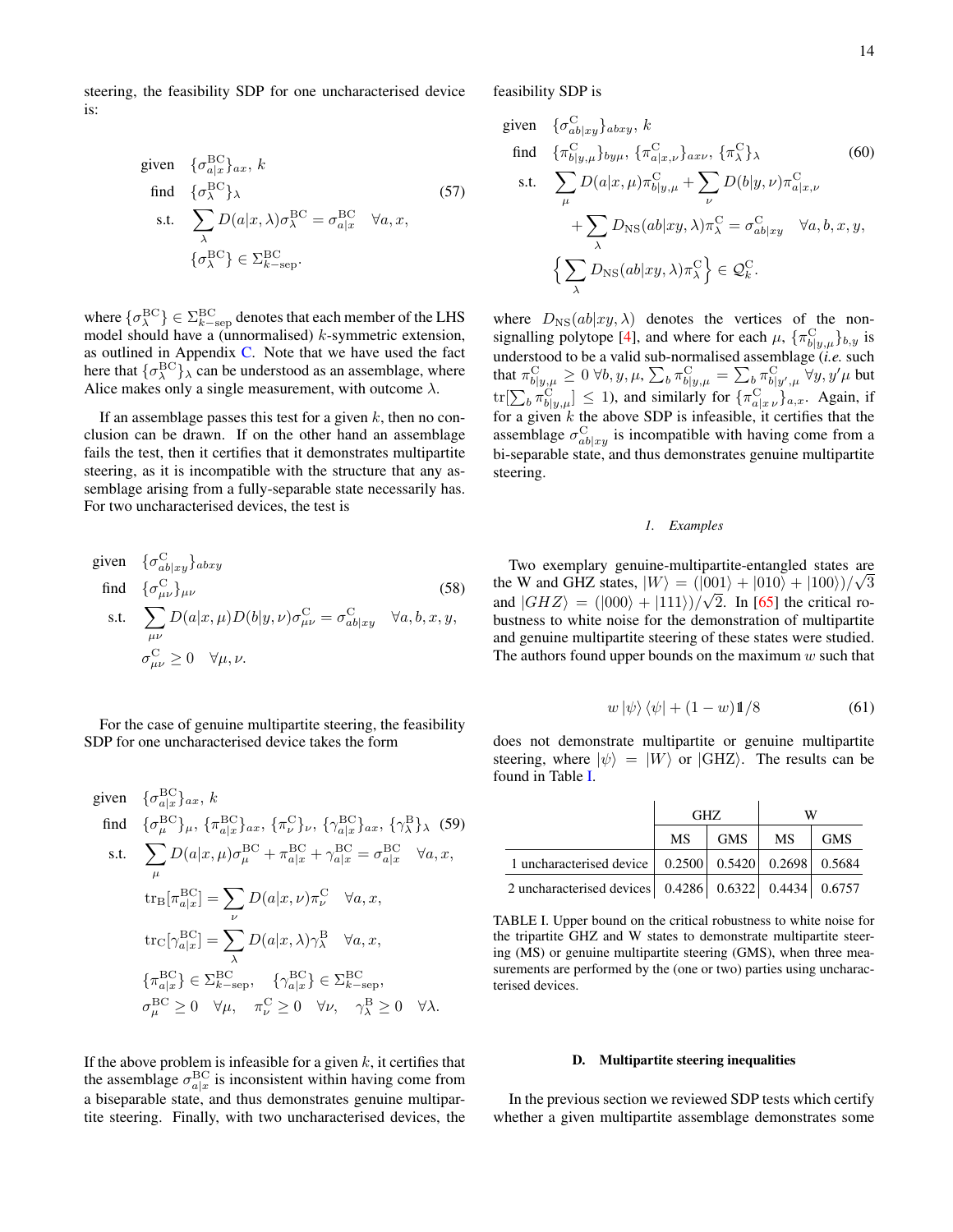form of multipartite steering or not. Just as in the bipartite case, through SDP duality, it is possible to write down a dual formulation of each of the above programs which has an interpretation in terms of *multipartite steering inequalities*. In particular, for the case of one uncharacterised device, the dual has the generic form

given 
$$
\{\sigma_{a|x}^{\text{BC}}\}_{ax}
$$
  
\n
$$
\min_{\{F_{a|x}\}} \text{tr} \sum F_{a|x} \sigma_{a|x}^{\text{BC}}
$$
\n
$$
\text{s.t. } \{F_{a|x}\} \in \mathcal{F}
$$
\n(62)

where  $\{F_{a|x}\}\in\mathcal{F}$  signifies that the inequality operators  $F_{a|x}$ must satisfy a number of PSD constraints and/or LMIs, depending on the particular type of entangled tested for. These constraints will ensure that  $\sum_{ax} F_{a|x} \pi_{a|x}^{\text{BC}} \ge 0$  for all multipartite assemblages  $\pi_{a|x}^{\text{BC}}$  which do not demonstrate the particular type of steering. Thus a value  $\beta = \text{tr} \sum F_{a|x} \sigma_{a|x}^{\text{BC}} < 0$ certifies the demonstration of multipartite steering.

For the case of two uncharacterised devices, the generic form of the dual is similarly

given 
$$
\{\sigma_{ab|xy}^C\}_{abxy}
$$
  
\n
$$
\min_{\{F_{ab|xy}\}} \text{tr} \sum F_{ab|xy} \sigma_{ab|xy}^C
$$
\n
$$
\text{s.t. } \{F_{ab|xy}\} \in \mathcal{F}
$$
\n(63)

where again  $F$  depends on the type of entanglement tested for, and ensures that  $\text{tr}\sum F_{ab|xy}\pi_{ab|xy}^{\text{C}}\geq 0$  holds for all assemblages  $\pi_{ab|xy}^C$  that to not demonstrate the particular type of multipartite steering tested for.

### <span id="page-14-0"></span>E. Generalisations to more parties

We have reviewed so far only the case of tripartite steering. Notice however that the above can readily be extended to derive SDPs to test the presence of different kinds of entanglement for general N-partite systems.

First of all one specifies the scenarios by fixing (i) a particular type of entanglement and (ii) the pattern of which parties use characterised or uncharacterised devices. The entanglement can be chosen arbitrarily, for example one may ask that the state is not fully separable, be separable across a given number of fixed bipartitions, or be a convex combination of states separable over a given number of partitions (but not necessarily fixed). The pattern may also be chosen arbitrarily, ranging from all but one party using characterised devices, to all but one using uncharacterised devices.

Given the specification, one then enumerates the list of properties which the corresponding multipartite assemblages have. These properties will fall into two classes: those which impose constraints which are directly applicable, *i.e.* are in the form of PSD constraints and LMIs, and those which are not. As in the tripartite case, the approach is then to relax the non-directly applicable constraints to find an approximate SDP test.

The main drawback in this approach is that as the number of parties increases, the difficulty of the problem will grow to the point where numerical techniques are unable to solve efficiently the tests. For example, one class of constraints that will arise is that multipartite assemblages will need to have quantum realisations. In principle such a constraint can still be imposed by extending the steering NPA hierarchy to deal with arbitrary numbers of uncharacterised devices. However, in the multipartite setting this soon becomes intractable. Alternatively, one may have constraints that a multipartite quantum assemblage is formed only of separable states. One can again relax this using the multipartite generalisation [\[71\]](#page-29-31) of the  $k$ -extendibility techniques presented in Appendix [C.](#page-27-0)

In summary, the approach presented above is most suitable to scenarios involving relatively small numbers of parties, where it provides powerful tests for multipartite entanglement (and explicitly provides witnesses in each case). This is similar to the situation for multipartite entanglement (where the increase of the Hilbert space dimension limits numerical techniques), and in the fully device-independent approach (where the growth of the dimension of the space of correlations, and the number of nonlocal vertices, limits techniques).

### <span id="page-14-1"></span>F. Post-quantum steering

In the previous section on the detection of tripartite entanglement with two uncharacterised devices, one of the subtleties that arose was that it is not automatic that an assemblage  $\sigma_{ab|xy}^C$  has a quantum realisation, *i.e.* that it can be generated by some state  $\rho^{ABC}$  and some measurements for Alice and Bob,  $M_{a|x}$  and  $M_{b|y}$ , through Eq. [\(45\)](#page-10-2). In particular, the minimal possible physical requirements that any assemblage must satisfy is *no-signalling* – that no party should be able to instantaneously communicate to any other group of parties. For multipartite assemblages, this is guaranteed if

<span id="page-14-2"></span>
$$
\sum_{a} \sigma_{ab|xy}^{\mathcal{C}} = \sum_{a} \sigma_{ab|x'y}^{\mathcal{C}} \quad \forall x, x', b, y.
$$

$$
\sum_{b} \sigma_{ab|xy}^{\mathcal{C}} = \sum_{b} \sigma_{ab|xy'}^{\mathcal{C}} \quad \forall a, x, y, y'.
$$
(64)

However, in the tripartite case, not every non-signalling assemblage necessarily arises from measurements on a quantum state. Indeed, consider an assemblage of the form  $\sigma_{ab|xy}^C =$  $p_{\text{NS}}(ab|xy)\rho^{\text{C}}$ , where  $p_{\text{NS}}(ab|xy)$  is any non-signalling behaviour which cannot be realised in quantum theory (for ex-ample, the Popescu-Rohrlich box [\[72\]](#page-29-32)), and  $\rho^C$  is an arbitrary quantum state. Clearly this multipartite assemblage satisfies the non-signalling conditions [\(64\)](#page-14-2), yet it could never been produced in quantum theory, since if it could then it would provide a means to produce post-quantum behaviours within quantum theory, which is a contradiction. What this shows is that trivially the existence of post-quantum nonlocality implies the existence of post-quantum steering. This was why the set  $\mathcal{Q}_k^C$  was introduced in Sec. VIB, in order to approximate those assemblages that arise in quantum theory.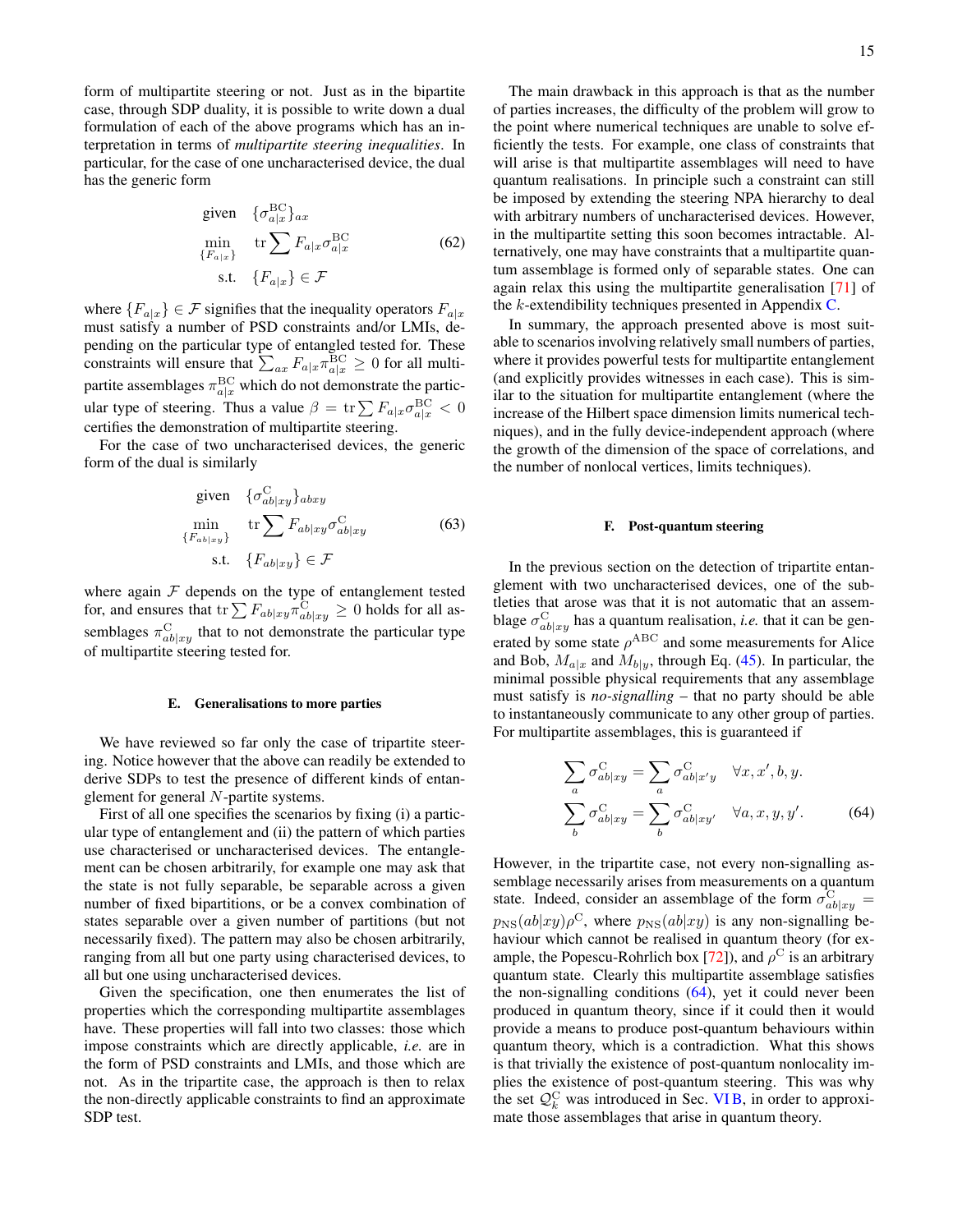In [\[66\]](#page-29-25) the question was explored as to whether there is more interest to post-quantum steering than the above simple example. That is, the above relied only on the existence of post-quantum nonlocality, and thus does not imply that postquantum steering is a genuinely different phenomenon from it. Given the amount of interest there has been in post-quantum nonlocality [\[4\]](#page-28-4), and the successes this has lead to in understanding the structure of quantum nonlocality, it is relevant to know if steering allows one to go beyond quantum theory in ways inequivalent to how nonlocality does.

To show that post-quantum steering is a genuinely different phenomenon from post-quantum nonlocality, it is necessary to find a post-quantum assemblage that is only able to produce nonlocal behaviours which have a quantum realisation. That is, the pair of conditions:

$$
\sigma_{ab|xy}^{\text{C}} \neq \text{tr}_{\text{AB}}[(M_{a|x} \otimes M_{b|y} \otimes \mathbb{1}^{\text{C}})\rho^{\text{ABC}}], \tag{65a}
$$

$$
\text{tr}[M_{c|z}\sigma_{ab|xy}^{\text{C}}] = \text{tr}[(M_{a|x}' \otimes M_{b|y}' \otimes M_{c|z}')\rho'^{\text{ABC}}]. \quad (65b)
$$

where the first line says that it is impossible to find a triple  ${M_{a|x, M_{b|y}, \rho^{ABC}}\}$  that reproduce the assemblage, and the second says that for any set of measurements (in particular even for all POVMs), there should be a quantum description  $\{M'_{a|x}, M'_{b|y}, M'_{c|z}, \rho'^{\text{ABC}}\}$  of the behaviour  $p(abc|xyz) :=$  $\mathrm{tr}[M_{c|z}\sigma_{ab|xy}^{\mathrm{C}}].$ 

These two conditions can be efficiently enforced using SDP techniques for the case where the Charlie holds qutrits, *i.e.*  $\mathcal{H}_{\rm C} = \mathbb{C}^3$ , as we review in the following.

The first condition can be checked by using the analogue of Tsirelson bounds for multipartite steering inequalities. In particular, given a steering functional with operators  $F_{ab|x,y}$ , one can upper bound the maximal value obtained by any quantum realisable assemblage by using the steering-NPA hierarchy introduced in Sec [VI B.](#page-12-0) In particular, one can evaluate the SDP

$$
\beta_k^{\mathcal{Q}} = \max_{\{\pi_{ab|xy}^{\alpha}\}} \text{tr} \sum_{abxy} F_{ab|xy} \pi_{ab|xy}^{\mathcal{C}} \tag{66}
$$
  
s.t.  $\{\pi_{ab|xy}^{\mathcal{C}}\} \in \mathcal{Q}_k^{\mathcal{C}}$ 

Thus, if the assemblage  $\sigma_{ab|xy}^C$  achieves the value  $\beta =$ tr $\sum_{abxy} F_{ab|xy} \sigma_{ab|xy}^{\text{C}} > \beta_k^{\mathcal{Q}}$ , then this certifies that condition [\(65a\)](#page-15-1) holds, *i.e.* that the assemblage is post-quantum.

The second condition can be enforced by first using a variant of the method outlined in Sec. [IV A](#page-5-1) for passing from all projective measurements to a finite set of measurements for qubits, and then by passing from all projective measurements on qubits to all POVM measurements on qutrits. In partic-ular, a stronger condition than [\(65b\)](#page-15-2) is that  $tr[M_c|_z\sigma_{ab|xy}^C]$ is *local* for the measurements  $M_{c|z}$ . Using the method of Sec. [IV A,](#page-5-1) if  $M_{c|z}$  corresponds to all qubit projective measurements, this is equivalent to  $tr[\Pi_{c|z} \gamma_{ab|xy}^C]$  being local for a finite set of projective measurements  $\{M_z\}_z$ , with POVM elements  $\Pi_{c|z}$  and largest inscribed ball of radius r, where  $\sigma_{ab|xy}^{\rm C} = r\gamma_{ab|xy}^{\rm C} + (1-r)\text{tr}[\gamma_{ab|xy}^{\rm C}]1/2$ . Finally, from the results of [\[43\]](#page-29-3), if the qubit assemblage  $\sigma_{ab|xy}^C$  produces local

behaviours for all projective measurements on Charlie, then the qutrit assemblage  $\tilde{\sigma}_{ab|xy}^{\text{C}} := \frac{1}{3} \sigma_{ab|xy}^{\text{C}} + \frac{2}{3} \text{tr}[\sigma_{ab|xy}^{\text{C}}] |2\rangle \langle 2|$ produces local behaviours for all POVM measurements, and therefore satisfies condition [\(65b\)](#page-15-2). Putting everything together, the following SDP problem can be used to test for post-quantum steering:

given 
$$
\{F_{ab|xy}\}_{abxy}
$$
,  $\{\Pi_{c|z}\}_{cz}$ ,  $r$   
\n
$$
\max_{\{\gamma_{ab|xy}\},\{q_{\mu\nu\lambda}\}} \text{ tr } \sum_{abxy} F_{ab|xy} \tilde{\sigma}_{ab|xy}^C
$$
\n
$$
\text{s.t.} \quad \tilde{\sigma}_{ab|xy}^C = \frac{1}{3} [\tau \gamma_{ab|xy}^C + \text{tr}[\gamma_{ab|xy}^C] ((1 - r)\frac{\mathbb{I}}{2} + 2|2\rangle\langle 2|)]
$$
\n
$$
\text{tr}[\Pi_{c|z} \gamma_{ab|xy}^C] = \sum_{\mu\nu\lambda} q(\mu\nu\lambda) D(abc|xyz, \mu\nu\lambda)
$$
\n
$$
\sum_a \gamma_{ab|xy}^C = \sum_a \gamma_{ab|x'y}^C, \quad \sum_b \gamma_{ab|xy}^C = \sum_b \gamma_{ab|xy'}^C
$$
\n
$$
\text{tr } \sum_{ab} \gamma_{ab|xy}^C = 1, \quad \tilde{\sigma}_{ab|xy}^C \ge 0
$$
\n
$$
\sum_{\mu\nu\lambda} q(\mu\nu\lambda) = 1, \quad q(\mu\nu\lambda) \ge 0
$$

<span id="page-15-2"></span><span id="page-15-1"></span>where  $D(abc|xyz, \mu\nu\lambda) \equiv D(a|x,\mu)D(b|y,\mu)D(c|z,\lambda)$  is a (product) local deterministic behaviour for Alice, Bob and Charlie.

By appropriately searching over inequalities  $F_{ab}|_{xy}$ , one can thus find examples of assemblages which display postquantum steering, yet which produce only local behaviours, as was demonstrated in [\[66\]](#page-29-25). Thus, there is a form of postquantum steering which is inequivalent to post-quantum nonlocality.

# <span id="page-15-0"></span>G. Further results on multipartite steering

A different approach to multipartite steering was proposed by He and Reid [\[64\]](#page-29-23). Motivated by the idea of an LHS model in the bipartite case, they define the detection of genuine multipartite steering when a probability distribution does not satisfy the following model (restricting to the tripartite case):

$$
\sum_{\lambda} p(\lambda) p_Q(ab|xy, \lambda) p(c|z, \lambda) \n+ \sum_{\nu} p(\nu) p_Q(ac|xz, \nu) p(b|y, \nu) \n+ \sum_{\mu} p(\mu) p(a|x, \mu) p_Q(bc|yz, \mu),
$$
\n(68)

where the label Q indicates that the corresponding probability distribution comes from specific (known) measurements applied by that party. Notice that a key difference with the previous approach is that now Alice, Bob and Charlie are all assumed to perform well characterised measurements at some point in the decomposition (*i.e.* who is characterised and who is not is not fixed). Such a definition of genuine multipartite steering was recently demonstrated experimentally in Refs. [\[73,](#page-29-33) [74\]](#page-29-34).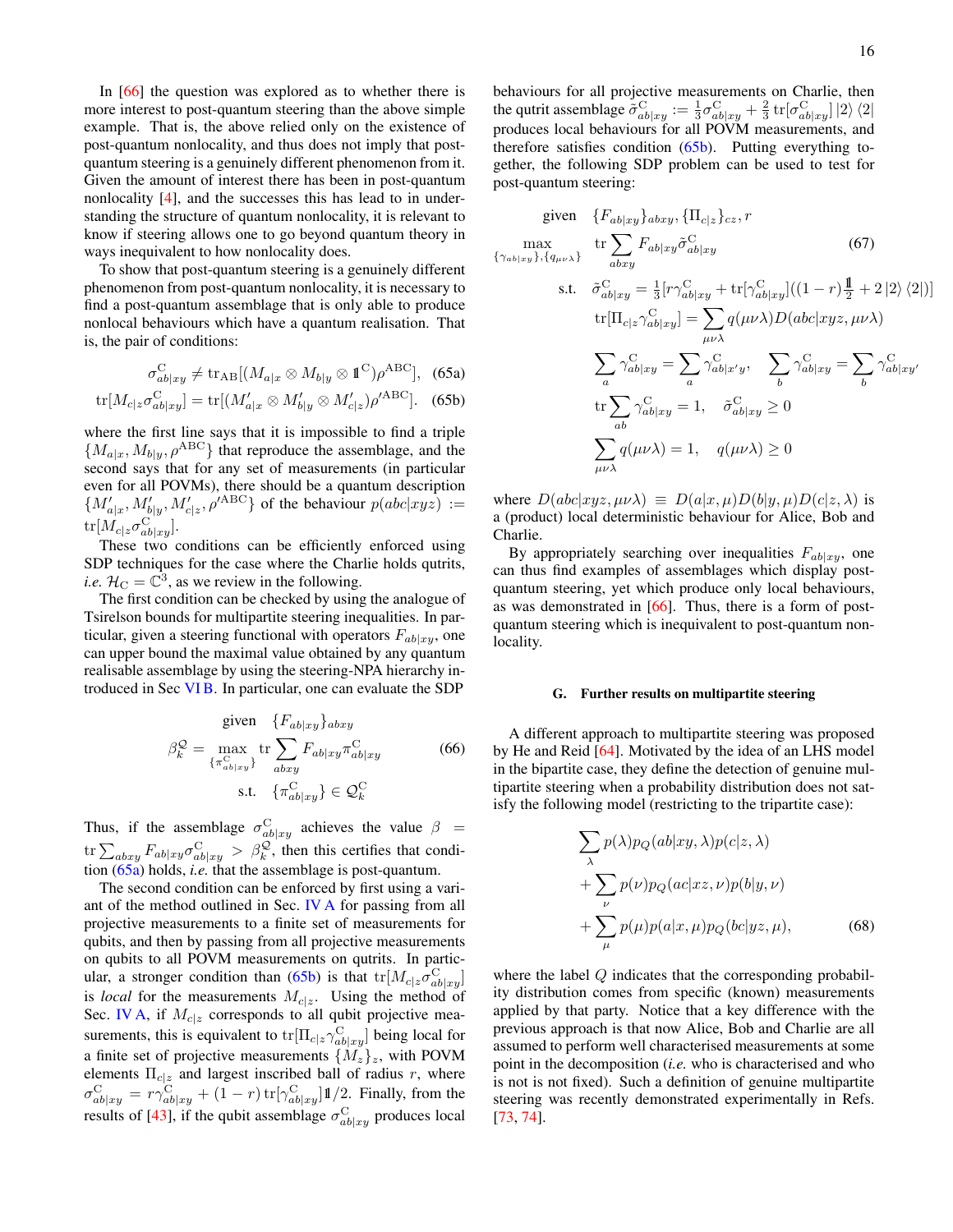Finally, the idea of the existence of post quantum steering in the tripartite section was, to the best of our knowledge, first noticed in [\[75\]](#page-29-35). Steering in the context of generalised probabilistic theories, (which is a different notion of post quantum steering than that introduced here, since there no party holds a quantum state) has also been investigated in the bipartite case in Ref. [\[76\]](#page-29-36).

### <span id="page-16-0"></span>VII. CONTINUOUS VARIABLE SYSTEMS

In everything covered up until this point, we have reviewed only the case of finite dimensional Hilbert spaces. In particular, it was assumed that the members of the assemblage  $\sigma_{a|x}$ are finite dimensional  $-$  *i.e.* that Bob's Hilbert space is finite dimensional. Moreover, whenever we have reviewed questions about the steerability of specific quantum states  $\rho^{AB}$ , we have only considered the case that Alice's Hilbert space is also finite dimensional.

One can however consider situations where the Hilbert spaces under consideration are infinite dimensional – *i.e.* continuous variable (CV) systems. For instance, one may be interested in situations where Alice's measurements have continuous outcomes, the members of the assemblage are infinite dimensional, or the question of which multipartite continuous variable systems are steerable.

Clearly, the SDP methods presented so far are not suitable for these cases. In what follows, we will review how the steering of CV systems can still be investigated with SDP, using the notion of a *moment matrix* of expectation values [\[77\]](#page-29-37). This idea is closely related to the the NPA hierarchy of moment matrices used in nonlocality [\[67\]](#page-29-27) (and the associated steering-NPA hierarchy discussed in Sec. [VI B\)](#page-12-0) and the moment matrix method for entanglement detection of CV states [\[78\]](#page-29-38).

#### <span id="page-16-1"></span>A. Moment matrix approach to steering

The starting point of the moment matrix is first to introduce the moments themselves. As previously, we assume that Alice and Bob share a state  $\rho^{AB}$ , and that Alice performs measurements  $M_{a|x}$ , where a is now a continuous outcome. Note that these measurements can be taken to be ideal projective rank-1 measurements without loss of generality – we can always extend the dimension of Alice's Hilbert space such that this is the case, due to Naimark's theorem.

Formally, by performing such measurements, Alice still produces an assemblage of the form [\(1\)](#page-1-3) for Bob. However, the goal is to avoid using this directly due to the difficulties of it containing infinitely many members, and infinite dimensional states. Therefore it is replaced by two physically accessible pieces of information. First, Bob is also taken to perform ideal projective measurements  $M_{b|y}$ , for  $y = 0, \ldots, m_{\text{B}} - 1$ , which have associated observables  $B_y := \int \mathrm{d}b \; b M_{b|y}$ , and look at the moments

<span id="page-16-3"></span>
$$
\langle A_x^m B_y^n \rangle := \iint da \, db \, a^m b^n \, \text{tr}[(M_{a|x} \otimes M_{b|y}) \rho^{AB}],
$$

$$
= \int da \, a^m \, \text{tr}[\sigma_{a|x} B_y^n],
$$

$$
= \iint da \, db \, a^m b^n P(ab|x, B_y), \tag{69}
$$

which can be estimated by Alice and Bob.

Furthermore, Bob will be allowed to estimate any operator on his system, *i.e.* for any operator B, it is assumed that Bob can estimate  $\langle B \rangle := \text{tr}[B \rho^{B}]^{10}$  $\langle B \rangle := \text{tr}[B \rho^{B}]^{10}$  $\langle B \rangle := \text{tr}[B \rho^{B}]^{10}$ . Note that these assumptions reflect, and maintain, the asymmetry of the steering scenario – Bob knows precisely the measurements he is performing, whilst no assumption is made about Alice, including the dimension of her Hilbert space.

Now, much like in Sec. [VI B,](#page-12-0) one can consider the set of observables  $\mathcal{O} = \{A_x\}_x \cup \{B_y\}_y$ , where  $A_x := \int da \, a M_{a|x}$ , and the sets

$$
\mathcal{T}_0 = \{ \mathbb{1} \otimes \mathbb{1} \},
$$
  
\n
$$
\mathcal{T}_k = \mathcal{T}_{k-1} \cup \{ O_i T_j | T_j \in \mathcal{T}_{k-1}, O_i \in \mathcal{O} \}.
$$
\n(70)

To each set  $\mathcal{T}_k$  is associated a CP map  $\Lambda^{(k)}$ , taking operators acting on  $\mathcal{H}_A \otimes \mathcal{H}_B$  to operators acting on  $\mathcal{H}_O = \mathbb{C}^{d_k}$ , where  $d_k = |\mathcal{T}_k|$ , with Kraus operators  $A_n = \sum_i |i\rangle\langle n| T_i$ , where  $\{|i\rangle\}$  forms a basis for  $\mathcal{H}_{\text{O}}$ , and  $\{|n\rangle\}$  a basis for  $\mathcal{H}_{\text{A}} \otimes \mathcal{H}_{\text{B}}$ . The output of this CP map, when the input is a state  $\rho^{AB}$  is

$$
\Gamma^{(k)} = \Lambda^{(k)}(\rho^{AB}) = \sum_{i,j} |i\rangle \langle j| \operatorname{tr}[(T_j^{\dagger} T_i) \rho^{AB}]. \tag{71}
$$

Since  $\Lambda^{(k)}$  preserves positivity, the output  $\Gamma^{(k)}$  is positivesemidefinite. This output is referred to as a *moment matrix*, for reasons that will become clearer below.

By the nature of its construction, there are three types of conditions satisfied by the moment matrix:

- (i) Certain elements of the moment matrix are accessible in a steering test, as they involve the moments  $\langle A_x^m B_y^n \rangle$ 
	- [\(69\)](#page-16-3). More specifically, whenever  $T_j^{\dagger} T_i$  (or a linear combination thereof) can be expressed as a linear combination of moments for each Alice and Bob,

$$
\sum_{ij} \xi_{ij} T_j^{\dagger} T_i = \alpha (\mathbf{1} \otimes \mathbf{1}) + \sum_{x,m} \beta_{xm} (A_x^m \otimes \mathbf{1}) + \sum_{y,n} \gamma_{yn} (\mathbf{1} \otimes B_y^n) + \sum_{xy,mn} \delta_{xymn} (A_x^n \otimes B_y^n), \quad (72)
$$

for some coefficients  $\{\xi_{ij}, \alpha, \beta_{xm}, \gamma_{yn}, \delta_{xymn}\}$ , then, by defining  $\Xi := \sum_{ij} \xi_{ij} \ket{j}\bra{i}$ 

$$
\text{tr}[\Xi\Gamma^{(k)}] = \Theta(\langle A_x^m B_y^n \rangle),\tag{73}
$$

<span id="page-16-2"></span><sup>&</sup>lt;sup>10</sup> This could be done, for example, by first estimating the Wigner function, and then calculating by hand the expectation of  $B$  from the Wigner function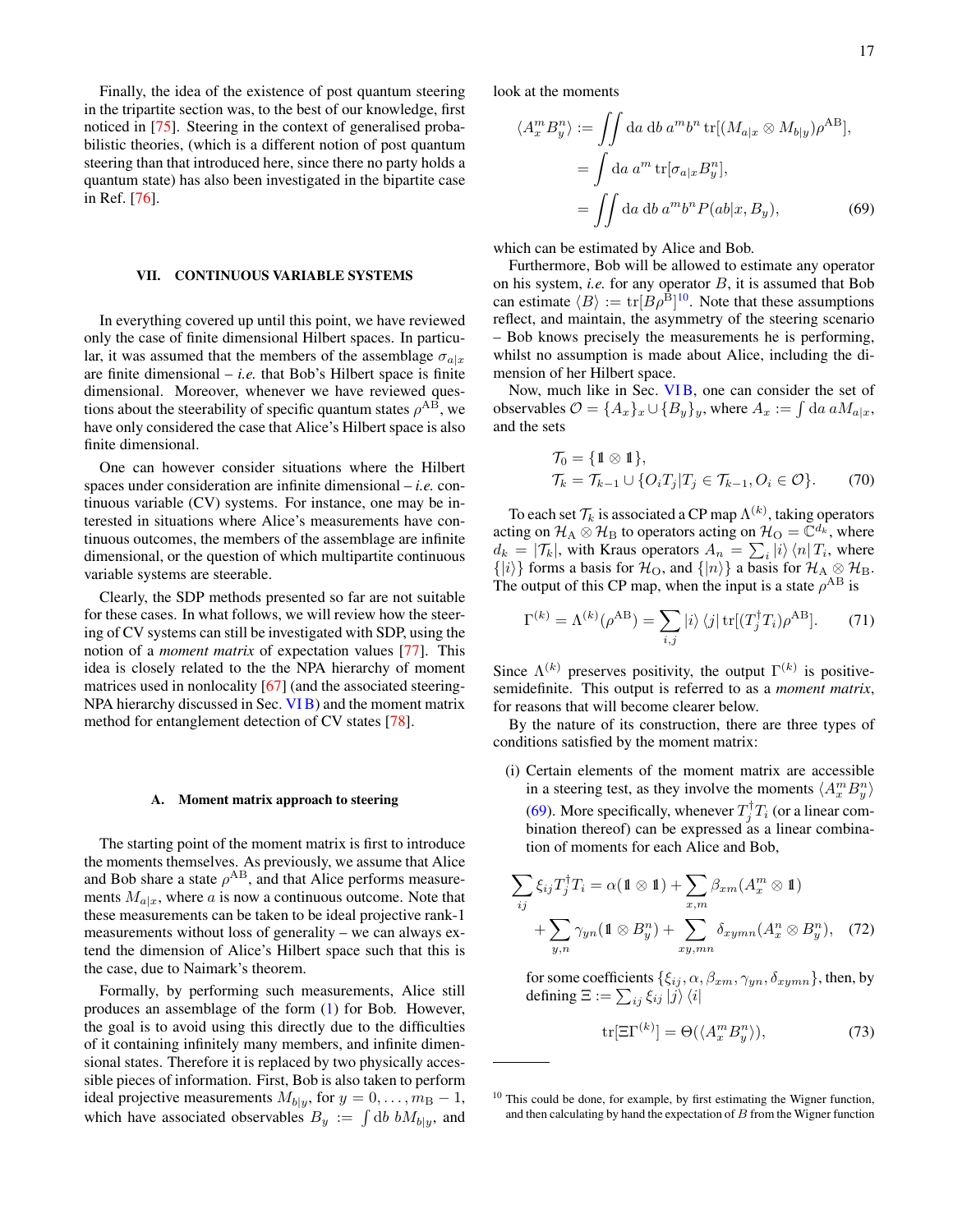where

$$
\Theta(\langle A_x^m B_y^n \rangle) := \alpha + \sum_{x,m} \beta_{xm} \langle A_x^m \rangle + \sum_{y,n} \gamma_{yn} \langle B_y^n \rangle + \sum_{xy,mn} \delta_{xymn} \langle A_x^m B_y^n \rangle \quad (74)
$$

and where we have used the shorthand  $\langle A_x^m \rangle \equiv \langle A_x^m \otimes A_y^m \rangle$  $\langle B_y^n \rangle \equiv \langle 1 \otimes B_y^n \rangle.$ 

(ii) Similarly to above, certain parts of the moment matrix contain only operators on Bob, and therefore are also known in a steering scenario. That is, if a linear combination of  $T_j^{\dagger} T_i$  can be expressed only in terms of operators on Bob,

$$
\sum_{ij} \omega_{ij} T_j^{\dagger} T_i = \mathbb{P}(B_0, \dots, B_{m_\text{B}}),\tag{75}
$$

where  $\mathbb{P}(B_0, \ldots, B_{m_B})$  is an arbitrary polynomial in the (non-commuting) observables  $B_y$ , then, defining  $\Omega :=$  $\sum_{ij} \omega_{ij} |j\rangle\langle i|,$ 

$$
\operatorname{tr}[\Omega \Gamma^{(k)}] = \langle \mathbb{P}(B_0, \dots, B_{m_{\mathrm{B}}} ) \rangle. \tag{76}
$$

This encodes the fact that by assumption Bob can estimate the expectation of any operator  $B$  on his system, in this case with  $B = \mathbb{P}(B_0, \ldots, B_{m_B})$ .

(iii) Finally, since the (known) observables of Bob generate an algebra, *i.e.* have equalities amongst products of themselves, this additionally places constraints among elements of the moment matrix. More precisely, whenever a relation of the form

$$
\sum_{ij} v_{ij} T_j^{\dagger} T_i = 0, \qquad (77)
$$

follows from the algebra of Bob, then, with  $\Upsilon :=$  $\sum_{ij} v_{ij} |j\rangle \langle i|$ 

$$
\text{tr}[\Upsilon \Gamma^{(k)}] = 0. \tag{78}
$$

Note, in particular, that such relations can exist even between the elements of the moment matrix which are not directly observable in a steering test.

The above three conditions must be satisfied by any moment matrix which is consistent with the data available in a (CV) steering test. That is, the above conditions are analogous to the conditions [\(2\)](#page-2-3) and [\(3\)](#page-2-4) satisfied by all valid assemblages. To create a test for steering, additional structure that is also necessarily satisfied when Alice and Bob share a separable state (and hence cannot demonstrate steering) needs to be added, *i.e.* the analogue of Eq. [\(4\)](#page-2-5).

The final constraint can be added, using the fact, as outlined in Sec. [II B](#page-2-1) that steering can only be demonstrated if the observables of Alice are incompatible (as well as the state being entangled). In the present context, this is equivalent to requiring that the observables of Alice necessarily do not all pairwise commute. To see this is equivalent to the more general

<span id="page-17-1"></span>notion of being non-jointly measurable given in Sec.  $\overline{I}$  IB, notice that the LHS assemblage  $\sigma_{a|x} = \sum_{\lambda} D(a|x, \lambda) \sigma_{\lambda}$  can be reproduced by the state  $\rho^{AB} = \sum_{\lambda} |\lambda\rangle \langle \lambda| \otimes \sigma_{\lambda}$  and measurements  $M_{a|x} = \sum_{\lambda'} D(a|x, \lambda') |\lambda' \rangle \langle \lambda'|$ , such that the associated observables  $A_x = \sum_a aD(a|x, \lambda') | \lambda' \rangle \langle \lambda' |$  commute,  $[A_x, A_{x'}] = 0$ . Thus, to generate a steering test, a final constraint can be imposed on the moment matrix

(iv) Whenever  $T_j^{\dagger} T_i - T_{j'}^{\dagger} T_{i'} = 0$  due to  $[A_x, A'_x] = 0$ , then with  $\Delta := \ket{j}\bra{i} - \ket{j'}\bra{i'}$ 

$$
\text{tr}[\Delta\Gamma^{(k)}] = 0\tag{79}
$$

In particular, this says that the moment matrix must be consistent with all the observables of Alice being mutually commuting.

Thus, the following is a test for steering: Given the data available in a steering test, determine whether there exists a valid moment matrix (of order  $k$ ) consistent with it, satisfying the properties  $(i) - (iv)$ . Only if such a moment matrix exists could the data have come from measurements on a separable state. If on the other hand no such moment matrix exists, this certifies that steering has been witnessed – i.e. that Alice measured non-commuting observables on an entangled state. More formally, the steering test is [\[77\]](#page-29-37):

<span id="page-17-0"></span>given 
$$
\{\langle A_x^m B_y^n \rangle\}_{xymn}, \{\langle \mathbb{P}_{\ell}(B_1, \ldots, B_{m_B}) \rangle\}_{\ell}, k
$$
  
\nfind  $\Gamma^{(k)}$  (80)  
\ns.t.  $\text{tr}[\Xi_i \Gamma^{(k)}] = \Theta_i(\langle A_x^m B_y^n \rangle) \quad \forall i,$   
\n $\text{tr}[\Omega_{\ell} \Gamma^{(k)}] = \langle \mathbb{P}_{\ell}(B_0, \ldots, B_{m_B}) \rangle \quad \forall \ell,$   
\n $\text{tr}[\Upsilon_j \Gamma^{(k)}] = 0 \quad \forall j, \quad \text{tr}[\Delta_l \Gamma^{(k)}] = 0 \quad \forall l,$   
\n $\Gamma^{(k)} \geq 0,$ 

where the first four sets of constraints are implicitly understood to hold for all independent sets (labelled by the corresponding roman character).

Finally, from the duality theory of SDP, the above test generates steering inequalities in the CV setting, which depend only upon the observed data in the steering scenario,  $\{\langle A_x^m B_y^n \rangle\}_{xymn}$ , and  $\{\langle \mathbb{P}_{\ell}(B_1, \ldots, B_{m_B}) \rangle\}_{\ell}$ . In particular, using the theory presented in Appendix  $\overline{A}$ , the dual of [\(80\)](#page-17-0) is seen to be

given 
$$
\{\langle A_x^m B_y^n \rangle\}_{xymn}, \{\langle \mathbb{P}_{\ell}(B_1, ..., B_{m_B}) \rangle\}_{\ell}, k
$$
  
\n
$$
\min_{w_i, x_{\ell}} \sum_i w_i \Theta_i (\langle A_x^m B_y^n \rangle) + \sum_{\ell} x_{\ell} \langle \mathbb{P}_{\ell}(B_0, ..., B_{m_B}) \rangle
$$
\ns.t. 
$$
\sum_i w_i \Theta_i (\langle A_x^m B_y^n \rangle) + \sum_{\ell} x_{\ell} \langle \mathbb{P}_{\ell}(B_0, ..., B_{m_B}) \rangle
$$
\n
$$
+ \sum_j y_j \Upsilon_j + \sum_l z_l \Delta_l \ge 0.
$$
\n(81)

That is,  $\{w_i\}_i$  and  $\{x_\ell\}_\ell$  are the coefficients of the steering inequality formed out of  $\Theta_i(\langle A_x^m B_y^n \rangle)$  and  $\langle \mathbb{P}_{\ell}(B_0, \ldots, B_{m_B}) \rangle$ . Since  $\Theta_i(\cdot)$  is a linear function (see Eq. [74\)](#page-17-1), the steering inequalities obtained are linear in the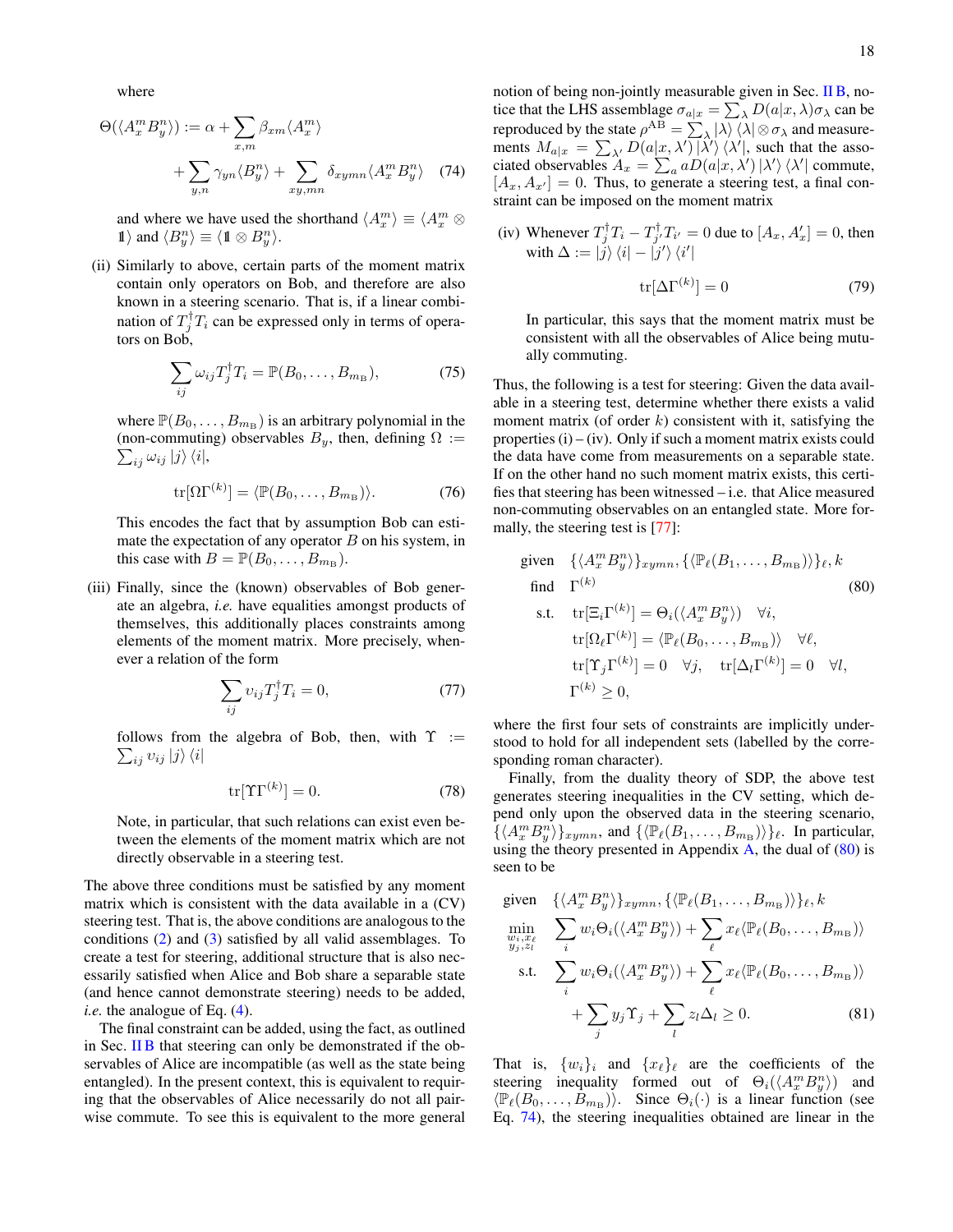joint expectation values, but depend non-linearly on the observables of Bob's system, through  $\{(\mathbb{P}_{\ell}(B_1, \ldots, B_{m_B}))\}_{\ell}$ .

This approach was used in [\[77\]](#page-29-37) to demonstrate the steering of CV entangled states. In particular, it was shown that the lossy single photon state,  $\rho = \eta |\psi_1\rangle \langle \psi_1| + (1 - \eta) |00\rangle \langle 00|$ , where  $|\psi_1\rangle = (|01\rangle + |10\rangle)/\sqrt{2}$  is the single-photon NOON state (written in the Fock basis), and  $|00\rangle$  is the two-mode vacuum, demonstrates steering if Alice and Bob perform homodyne measurements (and Bob estimates his local state), as long as  $\eta > 2/3$ , using the second level test  $\Gamma^{(2)}$ .

To make the method reviewed above more concrete, we now present an example which should make all the abstract definitions clear.

#### <span id="page-18-0"></span>*1. Example: Quadrature measurements*

Let us consider, as a concrete example, the case where Alice and Bob both measure two observables, and where the observables of Bob are  $B_0 = \hat{q}$ , and  $B_1 = \hat{p}$ , the position and momentum observables, *i.e.* that Bob performs quadrature measurements. Let us also consider the case  $k = 1$ , such that

$$
\mathcal{T}_1 = \{ \mathbf{1} \otimes \mathbf{1}, A_0 \otimes \mathbf{1}, A_1 \otimes \mathbf{1}, \mathbf{1} \otimes \hat{q}, \mathbf{1} \otimes \hat{p} \} \tag{82}
$$

<span id="page-18-4"></span>and

$$
\Gamma^{(1)} = \begin{pmatrix}\n1 & \langle A_0 \rangle & \langle A_1 \rangle & \langle \hat{q} \rangle & \langle \hat{p} \rangle \\
\langle A_0 \rangle & \langle A_0^2 \rangle & \langle A_1 A_0 \rangle & \langle A_0 \hat{q} \rangle & \langle A_0 \hat{p} \rangle \\
\langle A_1 \rangle & \langle A_0 A_1 \rangle & \langle A_1^2 \rangle & \langle A_1 \hat{q} \rangle & \langle A_1 \hat{p} \rangle \\
\langle \hat{q} \rangle & \langle A_0 \hat{q} \rangle & \langle A_1 \hat{q} \rangle & \langle \hat{q}^2 \rangle & \langle \hat{p} \hat{q} \rangle \\
\langle \hat{p} \rangle & \langle A_0 \hat{p} \rangle & \langle A_1 \hat{p} \rangle & \langle \hat{q} \hat{p} \rangle & \langle \hat{p}^2 \rangle\n\end{pmatrix}.
$$
\n(83)

Notice that, apart from  $\langle A_0A_1 \rangle$ ,  $\langle A_1A_0 \rangle$ ,  $\langle \hat{q}\hat{p} \rangle$  and  $\langle \hat{p}\hat{q} \rangle$ , all elements of  $\Gamma^{(1)}$  are moments of the form [\(69\)](#page-16-3). These elements are thus accessible in a steering experiment, and are fixed (condition (i)). Furthermore,  $\langle \hat{q}\hat{p}\rangle = \langle \mathbb{P}(\hat{q},\hat{p})\rangle$  (and similarly for  $\langle \hat{p}\hat{q}\rangle$ ), and hence these elements are also ac-cessible in a steering experiment<sup>[11](#page-18-3)</sup> (condition (ii)). Finally, by assumption of no steering we have  $[A_0, A_1] = 0$ , hence  $\langle A_0A_1 \rangle = \langle A_1A_0 \rangle$  (condition (iv)). Thus, in total there is one unknown element in [\(83\)](#page-18-4),  $\langle A_0A_1 \rangle$ , and the test for steerability

in this case is given by

given 
$$
\langle A_0 \rangle
$$
,  $\langle A_1 \rangle$ ,  $\langle \hat{q} \rangle$ ,  $\langle \hat{p} \rangle$ ,  $\langle A_0^2 \rangle$ ,  $\langle A_1^2 \rangle$ ,  $\langle \hat{q}^2 \rangle$ ,  $\langle \hat{p}^2 \rangle$ ,  
\n $\langle A_0 \hat{q} \rangle$ ,  $\langle A_0 \hat{p} \rangle$ ,  $\langle A_1 \hat{q} \rangle$ ,  $\langle A_1 \hat{p} \rangle$ ,  $\langle \hat{q} \hat{p} \rangle$ ,  $\langle \hat{p} \hat{q} \rangle$   
\nfind z (84)

$$
\text{s.t.} \quad \begin{pmatrix} 1 & \langle A_0 \rangle & \langle A_1 \rangle & \langle \hat{q} \rangle & \langle \hat{p} \rangle \\ \langle A_0 \rangle & \langle A_0^2 \rangle & z & \langle A_0 \hat{q} \rangle & \langle A_0 \hat{p} \rangle \\ \langle A_1 \rangle & z & \langle A_1^2 \rangle & \langle A_1 \hat{q} \rangle & \langle A_1 \hat{p} \rangle \\ \langle \hat{q} \rangle & \langle A_0 \hat{q} \rangle & \langle A_1 \hat{q} \rangle & \langle \hat{q}^2 \rangle & \langle \hat{p} \hat{q} \rangle \\ \langle \hat{p} \rangle & \langle A_0 \hat{p} \rangle & \langle A_1 \hat{p} \rangle & \langle \hat{q} \hat{p} \rangle & \langle \hat{p}^2 \rangle \end{pmatrix} \geq 0.
$$

If a z can be found which makes this partially-specified moment matrix positive-semidefinite, then  $z = \langle A_0 A_1 \rangle$  =  $\langle A_1A_0 \rangle$ , and the full moment matrix is consistent with the data that does not demonstrate steering. If on the other hand there exists no  $z$  such that the above moment matrix is positive semidefinite, (*i.e.* if the above feasibility SDP is infeasible) then the observed data demonstrates steering.

In [\[77\]](#page-29-37) it was shown that if the above test is applied to Gaussian CV states, written in standard form, then it coincides with the the criteria previously obtained by Wiseman *et al.*[\[3\]](#page-28-3) for the steerability of Gaussian CV states by Gaussian measurements.

### <span id="page-18-1"></span>B. Further results on continuous-variable quantum steering

The study of CV steering dates back to 1989 [\[17\]](#page-28-16). This work proposed an inequality based on an inferred Heisenberg uncertainty relation for quadrature measurements which was later recognised to be a steering inequality [\[16\]](#page-28-15). The intuition behind this approach is that Bob can observe a violation of an uncertainty relation by conditioning on Alice's measurement results, which can only happen if they share entanglement. Thus, in principle one can derive steering inequalities for the discrete and continuous-variable cases based on any known uncertainty relation  $[16, 79]$  $[16, 79]$  $[16, 79]$ . Building upon this intuition the authors of Ref. [\[80\]](#page-29-40) developed a steering inequality based on second moments, which in turned was used in the first experimental demonstration of steering free of loopholes. Similarly, entropic uncertainty principles were also used for steering detection [\[81–](#page-29-41)[83\]](#page-29-42).

Refs. [\[84,](#page-29-43) [85\]](#page-29-44) studied how bipartite steering can be demonstrated in a multipartite system, and showed monogamy constraints in the case of Gaussian states. More general constructions of continuous-variable steering inequalities were developed in [\[86\]](#page-29-45). Finally, we will briefly review in Sec. [IX A](#page-25-0) some experimental tests of steering in the continuous-variable regime.

### <span id="page-18-2"></span>VIII. APPLICATIONS

As we have seen before, the certification of steering implies the existence of a shared entangled state between Alice and

<span id="page-18-3"></span><sup>&</sup>lt;sup>11</sup> Here, for example, Bob could measure  $\Re(\langle \hat{p}\hat{q}\rangle)$  and  $\Im(\langle \hat{p}\hat{q}\rangle)$ , to reconstruct  $\langle \hat{p}\hat{q}\rangle$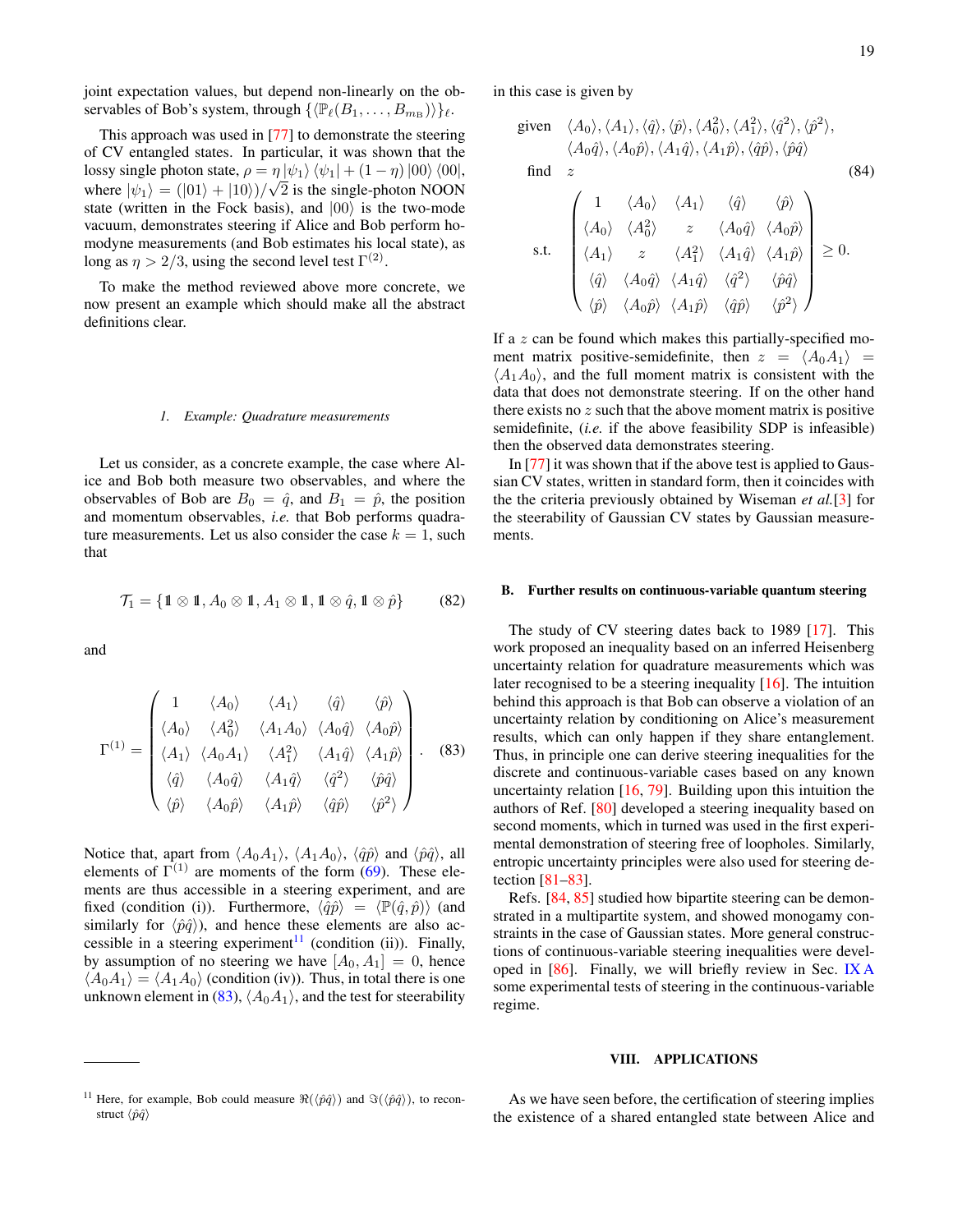Bob and the implementation of incompatible measurements in Alice's side. Intuitively, these properties imply other features in the setup, for example some degree of unpredictability of Alice's outcomes, or the fact that there is no third party that shares a maximally entangled state with the systems of Alice or Bob (this is often called the monogamy of entanglement). Because of this, the observation of an assemblage that demonstrates steering can be used to bound the usefulness of the setup in information theoretic tasks in the one-sided device independent scenario. In this section we review some of these applications whose figures of merit use SDPs based on steering.

### <span id="page-19-0"></span>A. One-sided device-independent entanglement estimation

As discussed in Sec.  $\overline{I}$  IB, the observation of an assemblage that demonstrates steering certifies that the underlying state shared by Alice and Bob used to produce it is entangled. It turns out that the assemblage also provides quantitative information about the amount of entanglement, as described below.

One way to quantify the amount of entanglement in a given state is through robustness-based quantifiers. These quantify entanglement through the minimal amount of certain types of noise needed to be added to the state before it becomes separable. In particular, robustness based quantifiers have the form

$$
ER^{\mathcal{N}_e}(\rho^{AB}) = \min_{\sigma^{AB}, \rho_{\text{sep}}^{AB}, r} \qquad (85)
$$
  
s.t. 
$$
\frac{\rho^{AB} + r\sigma^{AB}}{1+r} = \rho_{\text{sep}}^{AB},
$$

$$
\rho_{\text{sep}}^{AB} \in \text{SEP}, \quad \sigma^{AB} \in \mathcal{N}_e,
$$

where  $\mathcal{N}_e$  is a convex set of states, which specifies the type of noise used to define the robustness. Common examples include  $\mathcal{N}_e = 1\!\!1^{\text{AB}}/d_{\text{A}}d_{\text{B}}$  (Random Robustness),  $\mathcal{N}_e = \text{SEP}$ (Robustness) and  $\mathcal{N}_e = \mathcal{S}$ , the set of all states (Generalised Robustness).

One can naturally make an association between given robustness based quantifiers of entanglement and steering. In particular, given the set  $\mathcal{N}_e$  of states that characterises the robustness quantifier, one can find the corresponding set of assemblages  $N$ , those that can arise from measurements on states in  $\mathcal{N}_e$ :  $\mathcal{N} = {\sigma_a|x|\sigma_a|x} = \text{tr}_A[(M_{a|x} \otimes$  $\mathbb{1}^{\mathcal{B}}\mathcal{I}^{\mathcal{A}\mathcal{B}}$ ,  $\sigma^{\mathcal{A}\mathcal{B}} \in \mathcal{N}_e$ ,  $M_{a|x} \geq 0$ ,  $\sum_a M_{a|x} = \mathbb{1}$ .

Now, it is a straightforward observation that the steering robustness (with respect to the set  $\mathcal{N}$ ) of any assemblage  $\sigma_{a|x} = \text{tr}_{A}[(M_{a|x} \otimes \mathbf{1}^{\text{B}})\rho^{\text{AB}}]$  that arises from measurements  $M_{a|x}$  on a state  $\rho^{AB}$  provides a one-sided device-independent lower bound on the entanglement robustness (with respect to  $\mathcal{N}_e$ ). Indeed, consider that  $\sigma^{AB*}$  is the state which attains the minimum  $r^*$  in [\(85\)](#page-19-1). Then, by definition  $\pi_{a|x}$  =  $\mathrm{tr_{A}}[(M_{a|x}\otimes \mathbb{1}^{\mathrm{B}})\sigma^{\mathrm{A}\mathrm{B}*}]\in \mathcal{N},$  and hence

$$
\frac{\sigma_{a|x} + r^* \pi_{a|x}}{1 + r^*} = \sigma_{a|x}^{\text{LHS}}.
$$
 (86)

Thus it follows that  $\text{SR}^{\mathcal{N}}(\sigma_{a|x}) \le r^* = \text{ER}^{\mathcal{N}_e}(\rho^{\text{AB}})$ , which establishes the lower bound. Clearly, by optimising over the

set of measurements  $M_{a|x}$  one could search for the best possible one-sided device-independent lower bound on the entanglement robustness. We also note that exactly the same argument works for the Best-Separable-Approximation [\[52\]](#page-29-11) entanglement quantifier, for which the steering weight [\(29\)](#page-7-4) provides a one-sided device-independent lower bound.

One can also go beyond the robustness based quantifiers, although in a less direct manner, by using the bipartite version of the steering NPA hierarchy of moment matrices [\[8\]](#page-28-8), discussed in Sec. [VI B.](#page-12-0) In particular, consider now the set  $\mathcal{M} = \{M_{a|x}\}_{a,x}$  of all measurement operators for Alice, (which we recall can without loss of generality be taken to be projective). Starting from this set, the set of all strings of operators of length  $k$  or less can be formed,

$$
S_0 = \{1\}, S_k = S_{k-1} \cup \{M_i S_j | S_j \in S_{k-1}, M_i \in \mathcal{M}\}.
$$
 (87)

In general, this set of operators will satisfy certain relations of the form

<span id="page-19-2"></span>
$$
\sum_{ij} \xi_{ij} S_j^{\dagger} S_i = \alpha \mathbb{1} + \sum_{ax} \beta_{ax} M_{a|x},
$$
  

$$
\sum_{ij} \upsilon_{ij} S_j^{\dagger} S_i = 0,
$$
 (88)

<span id="page-19-1"></span>for some coefficients  $\{\xi_{ij}, \alpha, \beta_{ax}\}\$  and  $\{v_{ij}\}\$ . That is, some combination of operators will depend upon the measurement operators, whilst other combinations will identically vanish.

As previously, we consider the operator  $\Gamma^{(k)}$ , which is the output of a CP map  $\Lambda^{(k)}\otimes{\rm id}(\cdot),$  taking  $\mathcal H_{\rm A}\!\otimes\!\mathcal H_{\rm B}$  to  $\mathcal H_{\rm O}\!\otimes\!\mathcal H_{\rm B},$ where  $\Lambda^{(k)}(\cdot) = \sum_k A_k(\cdot) A_k^{\dagger}$  and  $A_k = \sum_i |i\rangle \langle k| S_i$ . The output contains the members of the assemblage  $\sigma_{a|x}$  as blocks, and moreover, by virtue of  $(88)$  satisfies the constraints

<span id="page-19-3"></span>
$$
tr_{O}[(\Xi \otimes \mathbb{1}_{B})\Gamma^{(k)}] = \Theta(\sigma_{a|x}),
$$
  
\n
$$
tr_{O}[(\Upsilon \otimes \mathbb{1}_{B})\Gamma^{(k)}] = 0,
$$
\n(89)

where  $\Xi=\sum_{ij}\xi_{ij}\ket{j}\bra{i},$   $\Upsilon=\sum_{ij}v_{ij}\ket{j}\bra{i}$  and  $\Theta(\sigma_{a|x})=$  $\alpha \rho^{\rm B} + \sum_{a,x} \beta_{a x} \sigma_{a|x}$ . The crucial point is that for any valid observable data from a steering test, it must be possible to find a completion of  $\Gamma^{(k)}$  that is positive semidefinite. By itself this is not yet useful, since from the GHJW theorem [\[90,](#page-29-46) [91\]](#page-29-47) we already know that all valid non-signalling assemblages have a quantum realisation, and hence every operator  $\Gamma^{(k)}$  has a completion.

However, the moment matrix becomes useful when we consider subsets of quantum states. In particular, one would like to characterise those assemblages that can arise from measurements on a PPT state, *i.e.* those that satisfy  $(\rho^{AB})^{\mathrm{T}_{\mathrm{B}}} \geq 0$ . Then, it follows that the output of the CP map  $\Lambda^{(k)} \otimes id(\rho^{AB})$ is also PPT, for all  $\rho^{AB}$  PPT. That is, the  $\Gamma^{(k)}$  which can arise from PPT states pick up additional structure relative to the most general  $\Gamma^{(k)}$ . This thus provides a necessary condition for a given assemblage to be compatible with having arisen from a PPT state [\[8\]](#page-28-8).

As an application of the above one can get one-sided device-independent lower bounds on the negativity of a quan-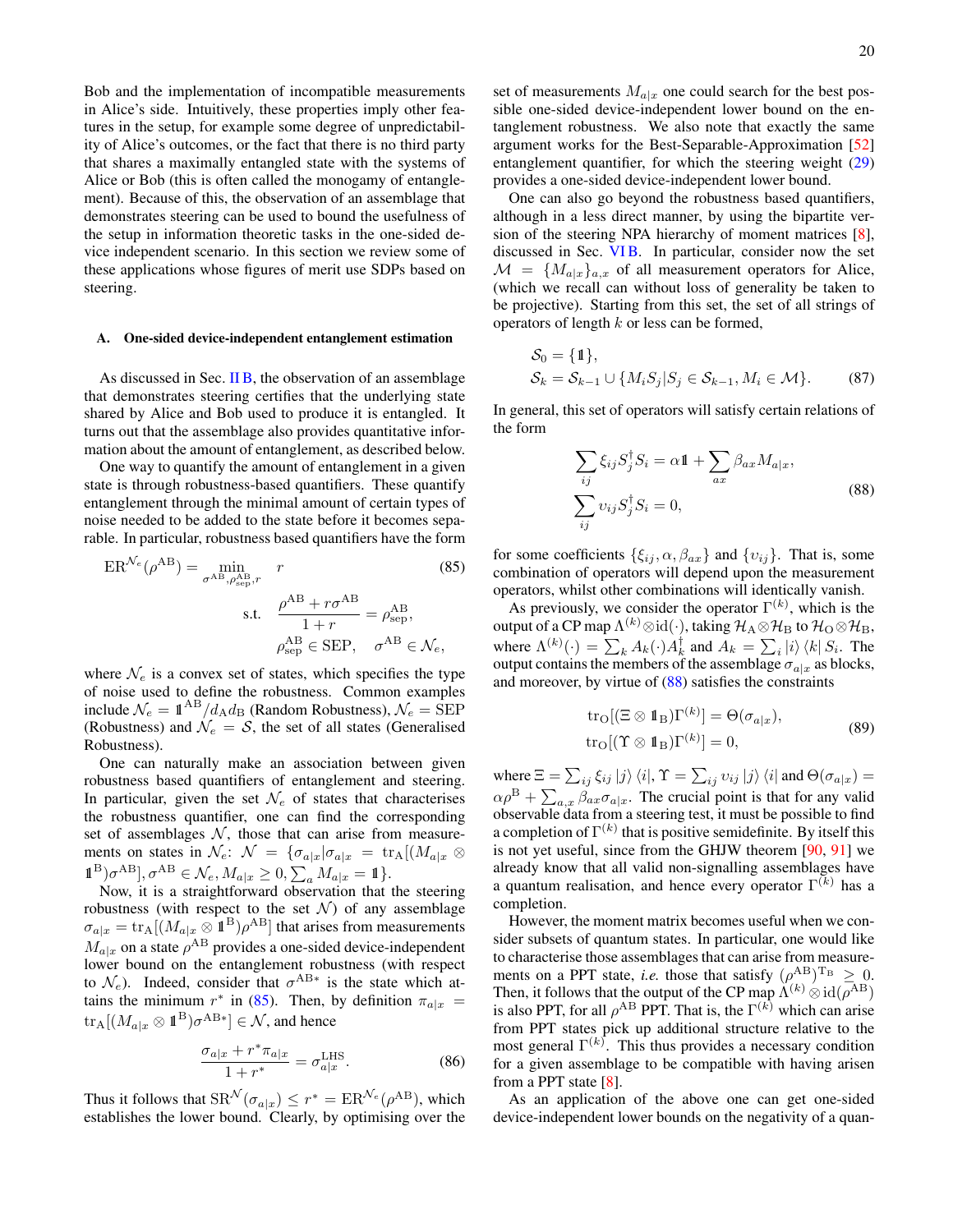tum state,  $N(\rho^{AB}) = (\|(\rho^{AB})^{\text{T}_{B}}\|_{1} - 1)/2$  [\[92\]](#page-29-48). The negativity can alternatively be written as an SDP:

$$
N(\rho^{AB}) = \min_{\sigma_+,\sigma_-} \text{tr}[\sigma_-] \tag{90}
$$
  
s.t.  $\rho^{AB} = \sigma_+ - \sigma_-$   
 $\sigma_+^{T_B} \ge 0, \quad \sigma_-^{T_B} \ge 0.$ 

To obtain a lower bound, we note first, given that  $S_0 = 1$ , it follows that  $(\langle 0 | \otimes 1] \Gamma^{(k)}(|0\rangle \otimes 1) = \rho^{B}$  and hence  $\mathrm{tr}[(|0\rangle\langle0|\otimes1\!\!1)\Gamma^{(k)}]=\mathrm{tr}[\rho^{\rm B}].$  Thus, by associating  $\Gamma^{(k)}_{\pm}$  with  $\sigma_{\pm}$ , we find that

$$
N(\rho^{AB}) \le \min_{\Gamma_{+}^{(k)}, \Gamma_{-}^{(k)}} \quad \text{tr}[(|0\rangle\langle 0| \otimes 1)\Gamma_{-}^{(k)}] \tag{91}
$$
\n
$$
\text{s.t.} \quad \Gamma^{(k)} = \Gamma_{+}^{(k)} - \Gamma_{-}^{(k)},
$$
\n
$$
\left(\Gamma_{+}^{(k)}\right)^{\mathrm{T}_{\mathrm{B}}} \ge 0, \quad \left(\Gamma_{-}^{(k)}\right)^{\mathrm{T}_{\mathrm{B}}} \ge 0,
$$
\n
$$
\text{tr}_{\mathrm{O}}[(\Xi_{i} \otimes 1_{\mathrm{B}})\Gamma^{(k)}] = \Theta_{i}(\sigma_{a|x}),
$$
\n
$$
\text{tr}_{\mathrm{O}}[(\Upsilon_{i} \otimes 1_{\mathrm{B}})\Gamma_{\pm}^{(k)}] = 0,
$$
\n
$$
\text{tr}_{\mathrm{O}}[(\Upsilon_{i} \otimes 1_{\mathrm{B}})\Gamma_{\pm}^{(k)}] = 0,
$$

where the last three constraints are understood to hold for all independent relations of the form [\(89\)](#page-19-3). The above technique was introduced in Ref. [\[8\]](#page-28-8) as a method to study the 'stronger Peres conjecture', whether or not PPT entangled states can demonstrate steering or not<sup>[12](#page-20-0)</sup>. Although Ref. [\[8\]](#page-28-8) did not manage to come to definite conclusions, subsequent work (using a different technique), managed to show that PPT entangled states can indeed demonstrate steering [\[32\]](#page-28-28).

In Ref. [\[94\]](#page-29-49) it was shown furthermore how one can lower bound in a one-sided device independent manner any entanglement measure which is defined through a convex-roof extension. The authors again use the moment matrix to map from quantum states, to the partial information that is accessible in a steering experiment. The key additional requirement is that the CP map  $\Lambda(\cdot)$  needs to be constructed to not only be completely-positive, but moreover trace-preserving, since local trace-preserving completely-positive maps cannot increase entanglement monotones. Trace-preservation can be achieved by taking the set

<span id="page-20-1"></span>
$$
S = \{M_{a_0|x=0}M_{a_1|x=1}\cdots M_{a_{m_A-1}|x=m_A}-1\}_{a_0,a_1,\ldots,a_{m_A-1}},
$$
\n(92)

which still has structure of the form  $(88)$  and hence will lead to relations of the form [\(89\)](#page-19-3) on the CP map  $\Lambda(\cdot)$ .

The main idea is to show how entanglement measures based upon convex-roof extensions can be evaluated as a expectation value of an operator on a multipartite separable state. As an example, consider the linear entropy of entanglement, which for pure states is  $E_{\text{lin}}(\ket{\psi}^{\text{AB}}) = S_{\text{lin}}(\text{tr}_{A}[\ket{\psi}\bra{\psi}^{\text{AB}}), \text{ with}$ 

 $S_{\text{lin}}(\rho) = 1 - \text{tr}[\rho^2]$  the linear entropy. For mixed states it is given by the convex-roof

$$
E_{\rm lin}(\rho^{\rm AB}) = \min_{\{p_k, |\psi_k\rangle^{\rm AB}\}} \sum_k p_k E_{\rm lin} (|\psi_k\rangle^{\rm AB}), \qquad (93)
$$

where the minimisation is over all pure-state decompositions  $\rho^{AB} = \sum_{k} p_k |\psi_k\rangle\langle\psi_k|^{AB}$ . In Ref. [\[94\]](#page-29-49) it is shown that if  $\{\tilde{p}_k, \left| \tilde{\psi}_k \right\rangle\}$  is the decomposition achieving the minimum, then the linear entropy can alternatively be written

$$
E_{\rm lin}(\rho^{\rm AB}) = \text{tr}[(\mathcal{A}^{\rm AA'} \otimes \mathbb{1}^{\rm BB'})\omega^{\rm AA'BB'}]
$$
(94)

where  $\omega^{AA'BB'} = \sum_k \tilde{p}_k |\tilde{\psi}_k\rangle \langle \tilde{\psi}_k|^{AB} \otimes |\tilde{\psi}_k\rangle \langle \tilde{\psi}_k|^{A'B'}$ , and  $A^{AA'}$  is the projector onto the antisymmetric subspace of  $\mathcal{H}_A \otimes \mathcal{H}'_A$ . Crucially,  $\omega^{AA'BB'}$  is separable across the bipartition AB:A'B', and satisfies  $tr_{AB}[\omega^{AA'BB'}] =$  $\text{tr}_{A'B'}[\omega^{AA'BB'}] = \rho^{AB}$ , *i.e.* it is a symmetric extension of the state [\[7\]](#page-28-7). Put together, this shows that the linear entropy of entanglement of a state can be cast as the following optimisation problem

$$
E_{\rm lin}(\rho^{\rm AB}) = \min_{\omega^{\rm AA'BB'}} \quad \text{tr}[(\mathcal{A}^{\rm AA'} \otimes \mathbb{1}^{\rm BB'})\omega^{\rm AA'BB'}] \quad (95)
$$
  
s.t. 
$$
\omega^{\rm AA'BB'} \in \text{SEP}_{\rm AB:A'B'},
$$

$$
\text{tr}_{\rm AB}[\omega^{\rm AA'BB'}] = \rho^{\rm AB},
$$

$$
\text{tr}_{\rm A'B'}[\omega^{\rm AA'BB'}] = \rho^{\rm AB}.
$$

Although this problem is not natively an SDP, similarly to Appendix. [C,](#page-27-0) it can easily be relaxed to an SDP, by replacing the constraint on separability to positivity under partial transposition, or to k-extendibility. This thus provides an SDP lower bound on the linear entropy of entanglement. To move to the one-sided device-independent scenario, one replaces  $\rho^{AB}$  by  $\Gamma = \Lambda_A \otimes id_B(\rho^{AB})$ , which is partially known in a steering scenario. Here the set of operators  $S$  from [\(92\)](#page-20-1) is used, which ensure that  $\Lambda_A(\cdot)$  is trace-preserving, Since trace-preserving, local completely positive maps cannot increase entanglement, the entanglement of  $\Gamma$  cannot be more than that of  $\rho^{AB}$ . We thus obtain the one-sided device-independent lower bound on the linear entropy of entanglement

$$
E_{\rm lin}(\rho^{\rm AB}) \le \min_{\omega^{\rm AA'BB',\Gamma}} \quad \text{tr}[(\mathcal{A}^{\rm AA'} \otimes \mathbb{1}^{\rm BB'})\omega^{\rm AA'BB'}]
$$
\ns.t. 
$$
\omega^{\rm AA'BB'} \in \text{SEP}_{\rm AB:A'B'}, \qquad (96)
$$
\n
$$
\text{tr}_{\rm AB}[\omega^{\rm AA'BB'}] = \Gamma,
$$
\n
$$
\text{tr}_{\rm A'B'}[\omega^{\rm AA'BB'}] = \Gamma,
$$
\n
$$
\text{tr}_{\rm O}[(\Xi_i \otimes \mathbb{1}_{\rm B})\Gamma^{(k)}] = \Theta_i(\sigma_{a|x}),
$$
\n
$$
\text{tr}_{\rm O}[(\Upsilon_i \otimes \mathbb{1}_{\rm B})\Gamma^{(k)}] = 0,
$$

which again can be itself lower bounded by an SDP by replacing the separability constraint, as above. Ref. [\[94\]](#page-29-49) furthermore shows how other convex-roof entanglement measures can similarly be bounded in a one-sided device-independent manner, and show how in certain circumstances a slightly improved method can be employed to obtain better bounds, the details of which are bound the scope of the present review.

<span id="page-20-0"></span><sup>&</sup>lt;sup>12</sup> The Peres conjecture stated the PPT entangled states should be incapable of demonstrating nonlocality. This has recently been proven to be false, by explicit counter-example [\[93\]](#page-29-50).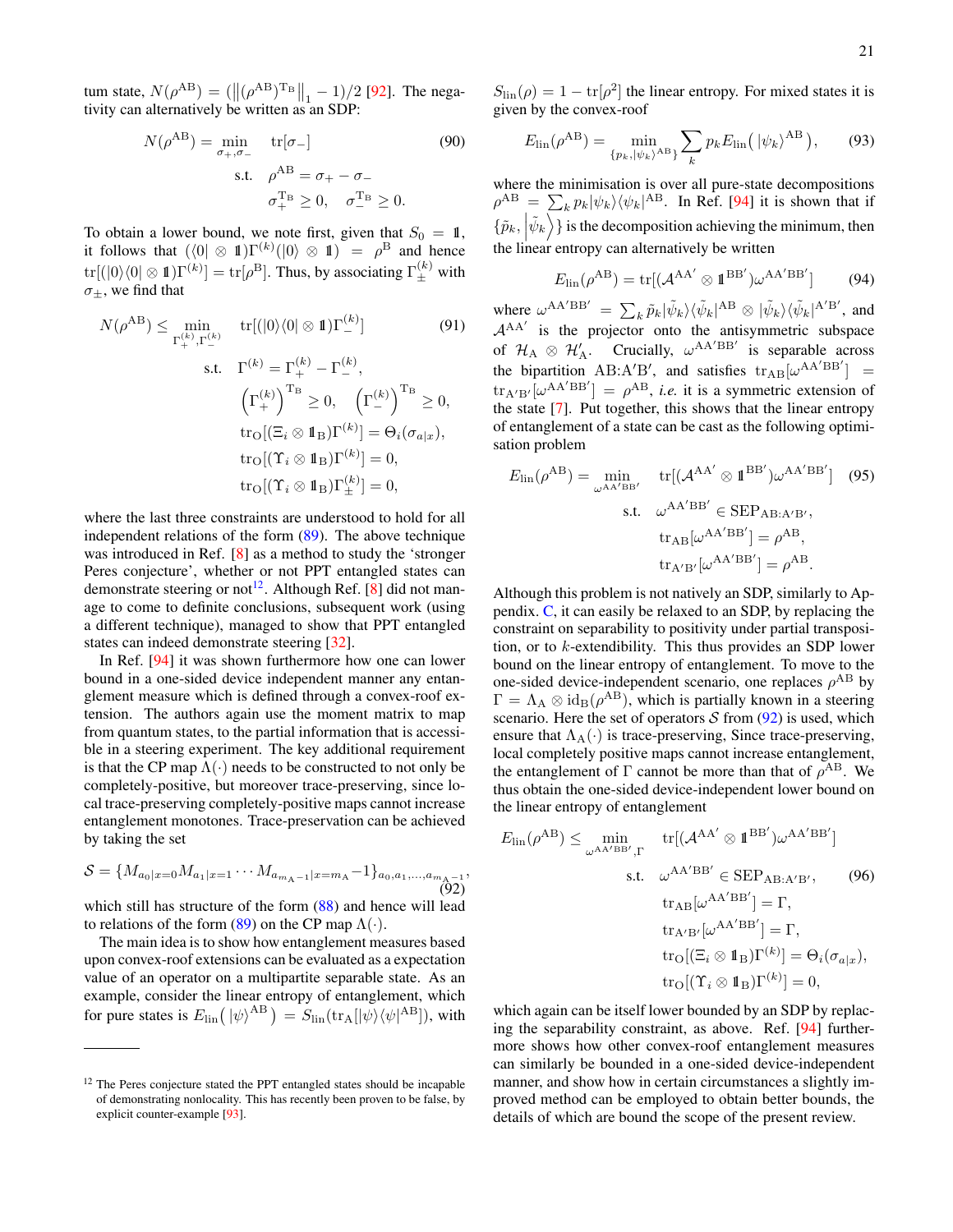# <span id="page-21-0"></span>B. One-sided device-independent estimation of measurement incompatibility

The observation of an assemblage that demonstrates steering also certifies that the measurements that Alice used to produce it are incompatible, *i.e.* can not be performed jointly [\[14\]](#page-28-13), as discussed in Sec. [II.](#page-1-1) Again, it turns out that the assemblage also provides quantitative information about the amount of measurement incompatibility in Alice's measurements [\[62\]](#page-29-21) as explained below.

Similarly to the quantifiers of steering described before, one can also define robustness-based quantifiers of measurement incompatibility as the minimal amount of certain types of noise needed to be added to a set of measurements such that they become jointly measurable [\[95–](#page-29-51)[97\]](#page-29-52). In particular one can define the following incompatibility quantifiers:

- The *Incompatibility Weight* of a set measurements  $M_{a|x}$ is based on a decomposition of the measurements  $M_{a|x}$ in terms of a convex combination of an arbitrary set of measurement  $O_{a|x}$  and an arbitrary set of jointlymeasurable measurements  $N_{a|x}$  [\[96\]](#page-29-53). It thus quantify the maximal weight of the jointly measurable set  $N_{a|x}$ that can be used in such a decomposition.
- The *Incompatibility Robustness* of a set of measurements  $M_{a|x}$  is the minimal t such that there exist another set of measurements  $N_{a|x}$  for which the mixture  $(M_{a|x} + tN_{a|x})/(1 + t)$  defines a jointly measurable measurement [\[97\]](#page-29-52).
- The *Incompatibility Random Robustness* [\[95\]](#page-29-51) is a particular case of the incompatibility robustness above where  $N_{a|x} = 1/\rho_A$ , and  $\rho_A$  is the number of outcomes of the measurements  $M_{a|x}$ .
- The *Incompatibility Jointly-Measurable Robustness* is another particular case of the incompatibility robustness above, where now  $N_{a|x}$  must be a set of jointlymeasurable measurements.

In Ref. [\[62\]](#page-29-21) is was shown, by slightly modifying the steering quantifiers defined in Sec. [III,](#page-2-2) that one arrives at new steering quantifiers that provide lower bounds to the above measurement incompatibility quantifiers. Thus, by calculating these new quantifiers one obtains a one-sided deviceindependent estimation of the measurements that Alice performed. The new steering quantifiers are the Consistent Steering Weight, the Consistent Steering Robustness, the Reduced-State Steering Robustness and the Consistent LHS Steering Robustness, which provide lower bounds to the Incompatibility Weight, Incompatibility Robustness, Incompatibility Random Robustness and Incompatibility Jointly Measurable Robustness respectively. They are defined as follows:

• The *Consistent Steering Weight* of an assemblage  $\sigma_{a|x}$ is defined as the maximal p such that  $\sigma_{a|x} = (1$  $p$ ) $\gamma_{a|x}$  +  $p\sigma_{a|x}^{\text{LHS}}$ , where  $\sigma_{a|x}^{\text{LHS}}$  is an LHS assemblage with the property that  $\sum_a \sigma_{a|x}^{\text{LHS}} = \sum_a \sigma_{a|x} \ \forall x$ . In

other words, the assemblage  $\sigma_{a|x}^{\text{LHS}}$  (and consequently  $\gamma_{a|x}$ ) defines the same reduced state for Bob's system as  $\sigma_{a|x}$ .

- The *Consistent Robustness* of the assemblage  $\sigma_{a|x}$  is the minimal  $t$  such that there exist another assemblage  $\pi_{a|x}$  satisfying  $\sum_a \sigma_{a|x} = \sum_a \pi_{a|x} \ \forall x$ , for which the mixture  $(\sigma_{a|x} + t \pi_{a|x})/(1+t)$  defines an LHS assemblage. Again, this means that  $\pi_{a|x}$  and  $\sigma_{a|x}$  define the same reduced state.
- The *Reduced-State Robustness* of the assemblage  $\sigma_{a|x}$ is the minimal t such that the assemblage  $(\sigma_{a|x} +$  $t\sum_a \sigma_{a|x})/(1+t)$  is LHS.
- The *Consistent LHS Robustness* of the assemblage  $\sigma_{a|x}$ is the minimal  $t$  such that there exist another LHS assemblage  $\pi_{a|x}^{\text{LHS}}$  satisfying  $\sum_{a} \sigma_{a|x} = \sum_{a} \pi_{a|x}^{\text{LHS}} \forall x$ , for which the mixture  $(\sigma_{a|x} + t \pi_{a|x}^{\text{LHS}})/(1+t)$  defines an LHS assemblage. Again, this means that  $\pi_{a|x}$  and  $\sigma_{a|x}$  define the same reduced state.

# <span id="page-21-1"></span>C. Sub-channel discrimination

Another task which turns out to be closely related to steering is sub-channel discrimination [\[55\]](#page-29-14). This is a protocol where Alice sends a state to Bob via a channel  $\Lambda(\cdot)$ , that is composed by several branches  $\Lambda_a(\cdot)$ , such that  $\Lambda(\rho)$  =  $\sum_a \Lambda_a(\rho)$ . The task is to figure out which branch  $\Lambda_a(\cdot)$  has acted on the state. The optimal success probability in this task depends on the resources that Alice and Bob are allowed to use. Piani and Watrous proved that if they are restricted to local measurements assisted by one-way communication, then for every steerable state  $\rho^{AB}$  there exist a one-sided channel  $id_A \otimes \Lambda(\cdot)$  for which this state provides an advantage over purely classical strategies in the task. Moreover this advantage is exactly quantified by the Steering Robustness  $\text{SR}(\rho^{\text{AB}})$  of the state  $\rho^{AB}$ , as defined in [\(42\)](#page-9-5).

Notice that although the Steering Robustness of a state is not obtained by an SDP (due to the maximisation over all assemblages obtainable from  $\rho^{AB}$ ) one can perform a see-saw optimisation (see App. [B\)](#page-26-0) in order to find better and better lower bounds on the robustness of  $\rho^{AB}$ . This works as follows. First one chooses a set of measurements  $M_{a|x}$  that leads to an assemblage  $\sigma_{a|x}$ , from which the steering robustness is computed though [\(41\)](#page-8-6). If this assemblage is steerable, this code will produce operators  $F_{a|x}^*$  such that  $\text{tr}\sum_{ax} F_{a|x}^* \sigma_{a|x}$  is the steering robustness of the assemblage  $\sigma_{a|x}$ . Now, one can run the same SDP, fixing the operators  $F_{a|x} = F_{a|x}^*$ , rewriting  $\sigma_{a|x} = \text{tr}_{A}[(M_{a|x} \otimes \mathbb{1})\rho^{AB}]$ , and optimising over  $\{M_{a|x}\}_{a,x}$ . That is, one can search for the best measurements  $\{M_{a|x}\}_{a,x}$ for which the operators  $F_{a|x}^*$  can detect the maximal steering robustness of the generated assemblage. By iterating this procedure one finds better and better lower bounds on the steering robustness of the state  $\rho^{AB}$ .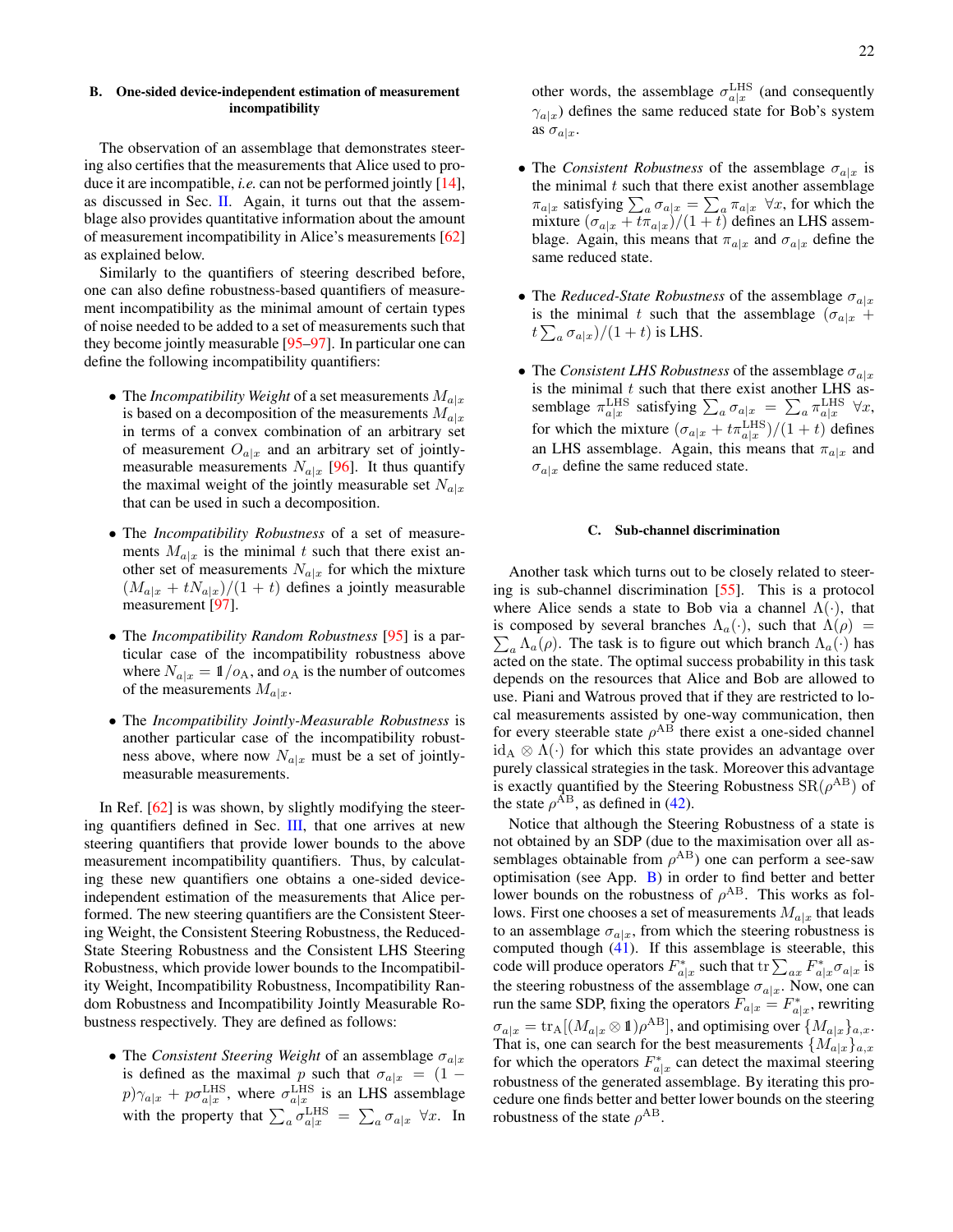#### <span id="page-22-0"></span>D. One-side device-independent randomness certification

One of the most distinctive features of quantum mechanics is that the outcomes of quantum measurements can be intrinsically random, in the sense that their unpredictability can not be attributed to any lack of ignorance about the physical setup. Such randomness is at the basis of quantum random number generators. However, these devices usually rely on the modelling of the physical devices that generate the random numbers (for example, a single photon being split in a beam splitter and subsequently measured by efficient detectors).

Recent results showed that quantum mechanics also allow us to certify a stronger form of randomness which does not rely on the description of the measuring devices, *i.e.* in a device-independent way. This is often called intrinsic randomness and is certified through the violation of Bell inequalities [\[4,](#page-28-4) [98–](#page-29-54)[100\]](#page-29-55). It turns out that intrinsic randomness can also be certified (and quantified) in the steering scenario [\[87,](#page-29-56) [88\]](#page-29-57). This form of randomness can be used as a primitive for onesided device-independent quantum key distribution [\[101\]](#page-29-58). In what follows we will discuss the results of Ref. [\[88\]](#page-29-57), which used SDP to calculate the number of random bits generated by Alice's measurements based on the assemblage observed by Bob.

### <span id="page-22-1"></span>*1. Local Randomness*

We will start by reviewing the task of local randomness certification, where the interest is in how unpredictable the outcomes of a measurement of one of the parties are. The main figure of merit is the probability  $P_{\rm g}(x^*)$  that a third party, called Eve, can guess the outcome  $\alpha$  of a measurement  $x^*$ performed by Alice. The physical situation consists in Alice, Bob, and Eve initially sharing a tripartite state  $\rho^{ABE}$  which could be prepared by Eve. It is also assumed that Eve knows the form of the measurements Alice can make, *i.e.* she knows  ${M_{a|x}}_{a,x}$ . At each round of the experiment, Eve applies a measurement  $M_e$  on her share of the system, with the aim that her outcome e equals that of Alice's a, whenever Alice measures  $x^*$ , with the highest probability<sup>[13](#page-22-3)</sup> In other words Eve wants to maximise her guessing probability

$$
P_{g}(x^{*}) = P(e = a|x^{*}) = \sum_{a} P(a, e = a|x^{*})
$$

$$
= \sum_{a} tr[(M_{a|x^{*}} \otimes 1 \otimes M_{e=a})\rho^{ABE}]. \tag{97}
$$

If  $P_g(x^*) = 1$ , this means that the outcomes of Alice and Eve are perfectly correlated whenever Alice chooses  $x = x^*$ . However, if  $P_{\rm g}(x^*) < 1$  Eve can not predict Alice's outcome with certainty, so these outcomes have some intrinsic randomness.

Notice that the states left for Bob after Alice and Eve's measurements are given by  $\sigma_{a|x}^e = \text{tr}_{AE}[(M_{a|x} \otimes 1 \otimes$  $(M_{e=a})\rho^{ABE}]$ . However, he will not know which outcome Eve has obtained, hence he observes  $\sigma_{a|x}^{\text{obs}} = \sum_{e} \sigma_{a|x}^{e}$ . With this in mind, the guessing probability  $(97)$  can be written in terms of Bob's assemblage, which allows one to write down an SDP that certifies how much knowledge Eve could have about Alice's outcomes:

<span id="page-22-5"></span>
$$
P_{g}(x^{*}) = \max_{\{\sigma_{a|x}^{e}\}} \quad \text{tr} \sum_{e} \sigma_{a=e|x^{*}}^{e}
$$
\n
$$
\text{s.t.} \quad \sum_{e} \sigma_{a|x}^{e} = \sigma_{a|x}^{\text{obs}} \quad \forall a, x,
$$
\n
$$
\sum_{a} \sigma_{a|x}^{e} = \sum_{a} \sigma_{a|x'}^{e} \quad \forall e, x, x',
$$
\n
$$
\sigma_{a|x}^{e} \geq 0 \quad \forall a, x, e.
$$
\n(98)

The first constraint states that the assemblage that Bob observes is an average over the assemblages prepared by the measurement of Eve. The second assures that there is no signalling from Alice to Eve and Bob (signalling from Eve is ruled out from the fact that she has only performs a single measurement). Finally, the last condition assures that the states prepared by Alice and Eve are valid (positive semidefinite). Note that normalisation (tr $\sum_{ae} \sigma_{a|x}^e = 1$ ) is automatic, from the first constraint. This SDP has the interpretation of maximising the guessing probability [\(97\)](#page-22-4) among all possible quantum realisations that provide the assemblage  $\sigma_{a|x}^{\text{obs}}$  to Alice and Bob.

Finally, by using the duality theory of SDP, the guessing probability can alternatively be re-expressed in terms of the violation of a steering inequality. In particular, the dual to [\(98\)](#page-22-5) is:

$$
P_{g}(x^{*}) = \min_{\{F_{a|x}\}\atop{\{G_{x}^{e}\}} \text{tr} \sum_{ax} F_{a|x} \sigma_{a|x}^{\text{obs}} \tag{99}
$$
  
s.t. 
$$
F_{a|x} - \delta_{a,e} \delta_{x,x^{*}} \mathbf{1}
$$

$$
-G_{x}^{e} + \delta_{x,x^{*}} \sum_{x'} G_{x'}^{e} \ge 0 \quad \forall a, e, x.
$$

<span id="page-22-4"></span>The constraint can be understood by multiplying by an arbitrary assemblage  $\pi_{a|x}$ , and taking the sum and trace, to arrive at tr $\sum_{ax} F_{a|x} \pi_{a|x} \ge \text{tr}[\pi_{e|x^*}]$   $\forall e$ . Since  $p(a = e|x^*)$  $tr[\pi_{e|x^*}]$ , this shows that the constraint enforces the property that the value of the inequality upper bounds the determinism of the the outcomes of the measurement  $x^*$ .

### <span id="page-22-2"></span>*2. Global Randomness*

A second task is to quantify the unpredictability of the outcome of both Alice and Bob. The fact that Bob uses characterised measurement devices may seem to make it irrelevant to consider how much information Eve can obtain about his measurement. However, notice that in the task Eve could still prepare a state that maximises her knowledge over Bob's results.

<span id="page-22-3"></span><sup>&</sup>lt;sup>13</sup> Notice that here we are not considering the most general attack in which Eve could hold all the copies of her systems, and later apply a global measurement on them to guess all outcomes simultaneously.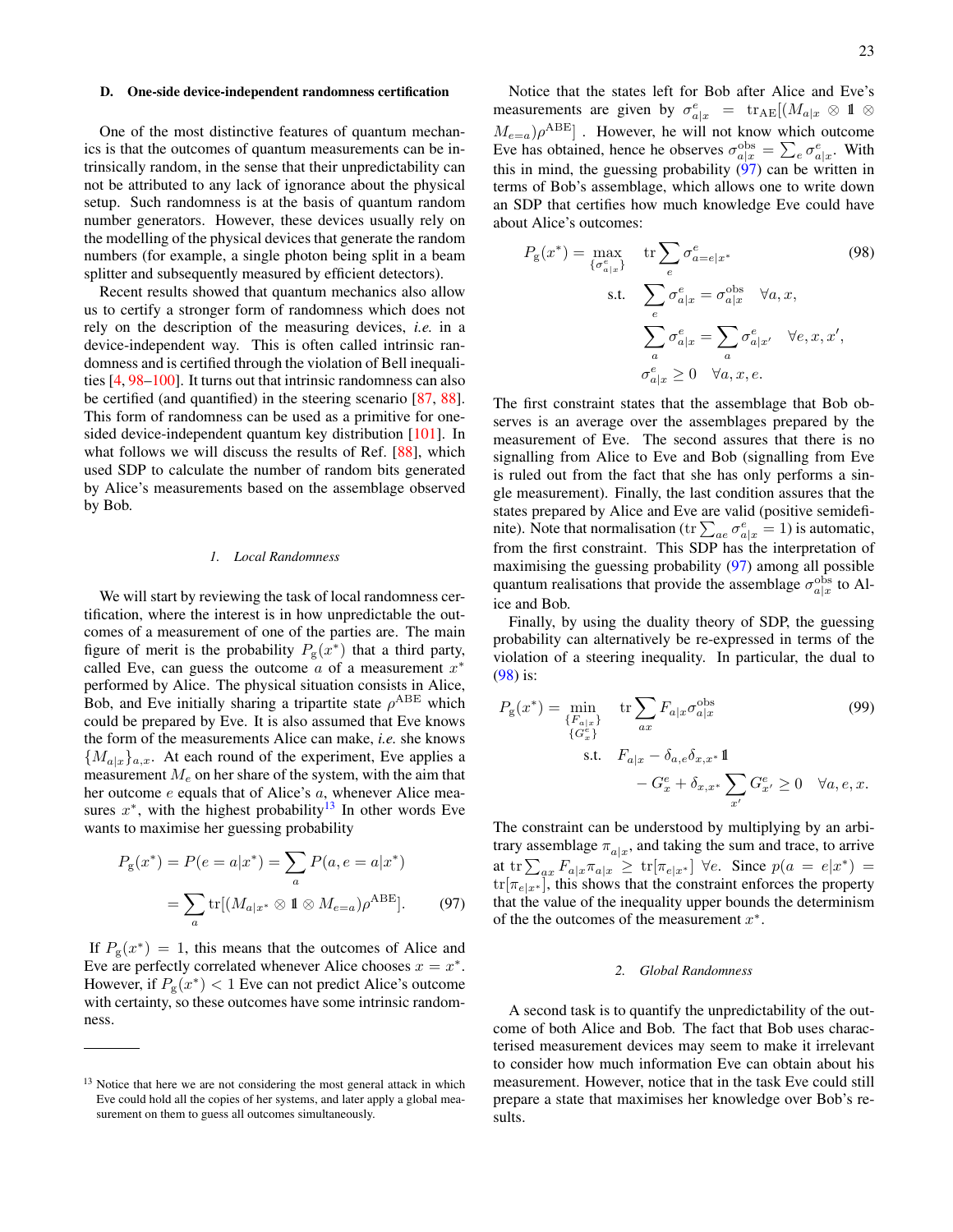The first proposal to certify global randomness in the steering scenario used a similar strategy to the fully deviceindependent case [\[87\]](#page-29-56). The idea was to assume that Bob also applies some specific measurements and to bound the predictability of the eavesdropper by the knowledge of the nonlocal behaviour observed by Alice and Bob, utilising the known algebraic relations among the measurements Bob applies. For instance, if Bob performs two measurements  $B_1$ and  $B_2$  corresponding to Pauli measurements X and Y, this implies that the statistics he observes has to agree with the fact that  $B_1B_2 = -B_2B_1$ . Although this method already provides an enhancement compared to fully device-independent randomness certification (because of the extra assumptions), it does not use all the information available in the steering scenario.

In what follows we review a method to quantify how much Eve can learn about a specific pair of measurements for Alice and Bob, given an observed assemblage. Consider that Bob uses a measurement with POVM elements  $\{M_b\}_b$  to extract randomness, while Alice uses the measurement  $x = x^*$ . Eve now has to give a pair of guesses  $(e, e')$  for the pair  $(a, b)$ . The probability of Eve guessing both outcomes is given by the solution to the following SDP

$$
P_{g}(x^{*}, M_{b}) = \max_{\{\sigma_{a|x}^{ee'}\}} \text{tr} \sum_{ee'} M_{b=e'} \sigma_{a=e|x^{*}}^{ee'}
$$
  
s.t. 
$$
\sum_{ee'} \sigma_{a|x}^{ee'} = \sigma_{a|x}^{\text{obs}} \quad \forall a, x, \qquad (100)
$$

$$
\sum_{a} \sigma_{a|x}^{ee'} = \sum_{a} \sigma_{a|x'}^{ee'} \quad \forall x, x', e, e'
$$

$$
\sigma_{a|x}^{ee'} \geq 0 \quad \forall a, x, e, e'.
$$

Comparing to the local randomness case [\(97\)](#page-22-4) this SDP maximises the probability that Eve's outcomes equal those of Alice and Bob, optimised over all possible assemblages that Eve and Alice could prepare for Bob, considering that he makes the known measurement  $M_b$ . Once again the consistency with the observed assemblage  $\sigma_{a|x}^{\rm obs}$ , no-signalling and positivity are required. Finally, the dual formulation of [\(100\)](#page-23-2) gives the alternative formulation

$$
P_{g}(x^{*}, M_{b}) = \min_{\{F_{a|x}\}} \quad \text{tr} \sum_{ax} F_{a|x} \sigma_{a|x}^{\text{obs}}
$$
\n
$$
\{G_{x}^{ee'}\}
$$
\n
$$
\text{s.t.} \quad F_{a|x} - \delta_{a,e}\delta_{x,x^{*}}M_{e'} - G_{x}^{ee'}
$$
\n
$$
+ \delta_{x,x^{*}} \sum_{x'} G_{x'}^{ee'} \ge 0 \quad \forall a, e, e', x.
$$
\n(101)

Similarly to the case of the local guessing probability, the constraint can be understood as enforcing tr $\sum_{ax} F_{a|x} \pi_{a|x} \ge$  $\text{tr}[M_{e'}\pi_{e|x^*}]$   $\forall e, e'.$  Since  $p(a = e, b = e'|x^*) = 0$  $tr[M_{e}(\pi_{e}|x^*],$  this shows that the constraint enforces the property that the value of the inequality upper bounds the determinism of the the joint outcomes of the measurement  $x^*$  of Alice, and  $\{M_b\}_b$  of Bob.

### <span id="page-23-0"></span>E. One-sided device-independent self-testing

Self-testing is a task which is customarily considered in the fully device-independent scenario (*i.e.* the Bell scenario), where the parties observe the violation of a Bell inequality. The basic observation behind self-testing is that if one obtains the maximal violation of the CHSH Bell inequality then one can certify both that the state measured was (up to local isometries) the maximally entangled state of two qubits, and that the measurements were Pauli spin measurements [\[102](#page-29-59)[–105\]](#page-29-60). More generally, from a modern perspective, one would like to bound the distance between the state actually produced and some target state, and the measurements actually implemented and some target measurements, given only the observed violation of a Bell inequality (see, e.g. [\[106–](#page-29-61)[110\]](#page-30-0)).

Motivated by these results, in Refs. [\[111,](#page-30-1) [112\]](#page-30-2) the authors proposed the study of self-testing in the one-sided deviceindependent scenario (*i.e.* using quantum steering). In particular, in [\[112\]](#page-30-2) the authors provide a SDP which, based on the violation of a given steering inequality, can lower bound the fidelity between the measured state and a target maximally entangled state.

#### <span id="page-23-1"></span>F. Maximal violation of Bell inequalities

<span id="page-23-2"></span> $\sum_{\mathbf{a} \text{b} \mathbf{x} \text{y}} c_{\mathbf{a} \text{b} \mathbf{x} \text{y}} P(\mathbf{a} \text{b} | \mathbf{x} \text{y}) \leq \beta$ , where  $\mathbf{a} \equiv a_1, a_2, ..., a_{N-1}$  and Let us consider a generic N-partite Bell inequality  $S \equiv$  $\mathbf{x} \equiv \mathbf{x}_1, \mathbf{x}_2, ..., \mathbf{x}_{N-1}$  is a shorthand notation to express the outcomes and inputs of the first  $N - 1$  parties, b and y labels the outputs and inputs of the  $N^{th}$  party Bob,  $c_{abxy}$  are coefficients defining the inequality and  $\beta$  the bound for behaviours having a local hidden variable (LHV) description [\[4\]](#page-28-4). In this scenario, given that the first  $N - 1$  parties apply their measurements, the last party is left with the assemblage  $\sigma_{a|x}$ , from which one can calculate the maximum value that the Bell functional  $S$  can achieve via the following SDP:

<span id="page-23-3"></span>given 
$$
\sigma_{\mathbf{a}|\mathbf{x}}
$$
 (102)  
\n
$$
\max_{\{M_{b|y}\}} \sum_{\mathbf{a}b\mathbf{x}\mathbf{y}}^{\infty} c_{\mathbf{a}b\mathbf{x}\mathbf{y}} P(\mathbf{a}b|\mathbf{x}\mathbf{y})
$$
\ns.t.  $P(ab|xy) = \text{tr}(M_{b|y}\sigma_{\mathbf{a}|\mathbf{x}})$   
\n $M_{b|y} \ge 0 \quad \forall b, y, \sum_{b}^{\infty} M_{b|y} = 1 \quad \forall y.$ 

Notice that an analytical solution for this problem was given in Ref. [\[113\]](#page-30-3) in the case of Bell inequalities where Bob performs dichotomic measurements on a two-dimensional state.

It is also possible to use the see-saw approach described in Appendix  $\bf{B}$  $\bf{B}$  $\bf{B}$  to find bounds to the maximal value of S that can be achieved by restricting Bob's system to a given dimension. In order to do this one can first runs the SDP [\(102\)](#page-23-3) for a given initially chosen assemblage and obtains the optimal measurements  $M_{b|y}^*$  for this particular assemblage. In the second step one can then fix the measurements  $M_{b|y}^*$  and run a similar SDP that searches for the best assemblage  $\sigma_{\mathbf{a}|\mathbf{x}}^*$  given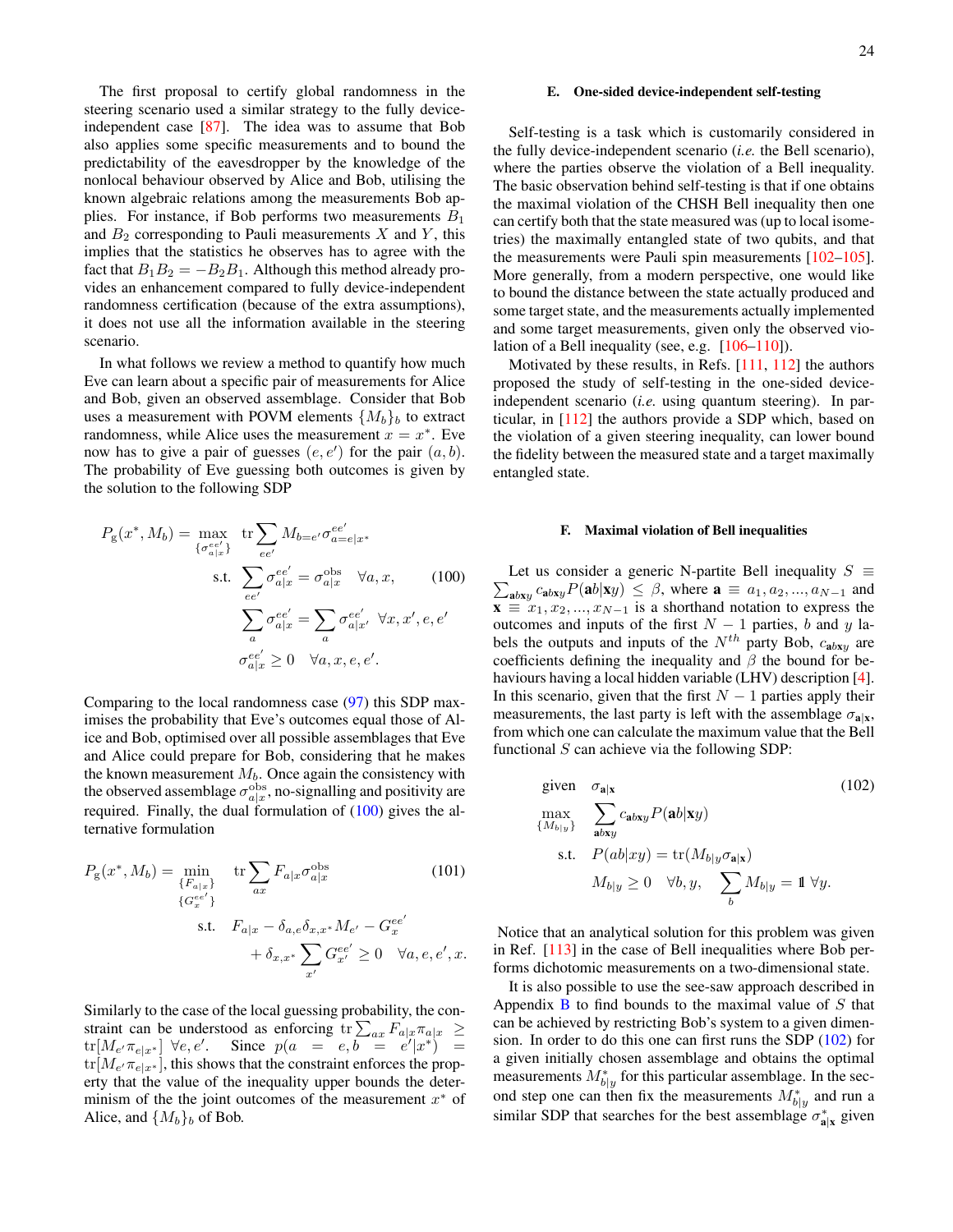these measurements. By iterating this procedure one can find better and better lower bounds on S.

#### <span id="page-24-0"></span>G. Further applications in the steering scenario

The first application in the steering scenario discussed in the literature (apart from entanglement certification) was oneside device-independent quantum key distribution. As noted in [\[101\]](#page-29-58), it was shown in Refs. [\[114,](#page-30-4) [115\]](#page-30-5) how to bound the secret key rate by a function that is based only on the uncertainty relations satisfied by Bob's measurements. Thus, since to estimate the value of this function no assumptions need to be made about Alice's implementation, this function can be seen as a steering witness [\[101\]](#page-29-58) (see also Ref. [\[116\]](#page-30-6) for analogous results in the continuous-variable case).

Another security task related to steering is quantum secret sharing. Such a connection was first qualitatively notice in Ref. [\[64\]](#page-29-23) and later on formalised in Ref. [\[117\]](#page-30-7) (see also [\[118\]](#page-30-8)).

Finally, steering has also been shown to be related to quantum teleportation. In Ref. [\[89\]](#page-29-62) the authors proved that any Gaussian state that is useful for secure teleportation is necessarily two-way steerable (*i.e.* , these states can be used to demonstrate steering when either Alice or Bob are the untrusted parties).

#### <span id="page-24-1"></span>IX. PRACTICAL ASPECTS

In the last section of this article we will describe how to use some of the techniques presented before in situations that might be relevant for experimental demonstrations. The first concerns a situation where one can implement a given set of measurements and would like to find the best state to demonstrate steering with them. A second case is the reverse: one can produce a given state and wants to find the best set of measurements to demonstrate steering with it. Finally we will also consider a third scenario, where the measurements performed are limited by a certain efficiency and the experimentalist would like to find the best set of measurements and state to demonstrate steering.

Let us start with the first case, where a set of measurements  $M_{a|x}$  is fixed and one would like to find the best steerable state  $\rho^{AB}$  for some steering test, quantifier or task (*i.e.* the state which maximally violates a given fixed steering inequality, the state with the biggest steering weight or robustness, or the state with the best local or global randomness). The starting point is to choose a state  $\rho^{(1)}$  which is steerable by the measurements  $M_{a|x}$ . Notice that any entangled pure state  $|\psi\rangle$  is steerable as soon as the measurements  $M_{a|x}$  are not jointly measurable  $14$ , so one can simply pick a pure entangled state at random. Then, by using the dual formulation of the

quantity of interest, one can follow the see-saw algorithm de-scribed in Appendix [B.](#page-26-0) That is, one can iterate a procedure that generates the best steering inequality for the assemblage  $\sigma_{a|x}^{(i)} = \text{tr}_{A}[(M_{a|x} \otimes \mathbb{1})\rho^{(i)}]$  and then searches for the state  $\rho^{(i+1)}$  that violates maximally the previously found steering inequality with the measurements  $M_{a|x}$ . One can then iterate this procedure until it finds a good pair of state  $\rho^{(k)}$  and steering operators  $F_{a|x}^{(k)}$  $\frac{\pi}{a|x}$ .

A special case of the previous approach is to further restrict the class of states one is searching over. For instance, in Ref. [\[32\]](#page-28-28) the authors used this method to find states with positive partial transposition that violate steering inequalities. This demonstrated, for the first time, that bound entangled states can be steerable.

A similar approach can be followed if one has a fixed state  $\rho^{AB}$  and wants to seek a good collection of measurements  $M_{a|x}$ . In this case there is an additional problem that is to find first a set of measurements that can demonstrate steering with the state  $\rho^{AB}$ . Nevertheless, it was shown in Ref. [\[51\]](#page-29-10) that random projective measurements are good candidate measurements for demonstrating steering in highly noisy quantum states.

Finally, we discuss the problem of detection efficiency. This is a situation where Alice chooses a set of measurements  $M_{a|x}$  with outcomes  $a = 0, ..., o<sub>A</sub> - 1$ , but, in reality, sometimes no outcome is registered by her measurement apparatus. In order to deal with this situation we will treat the "no-click" event as an additional outcome. The assemblage that Bob will observe in this case will be given by

<span id="page-24-3"></span>
$$
\sigma_{a|x}(\eta) = \begin{cases} \eta \sigma_{a|x} & \text{for } a = 0, \dots, o_A - 1, \\ (1 - \eta)\rho^B & \text{for } a = \emptyset. \end{cases}
$$
 (103)

where we have labelled the "no-click" outcome by  $\emptyset$ ,  $\rho^{\rm B}$  =  $\sum_a \sigma_{a|x}$  is the reduced state of Bob, and  $\eta$  is the probability that Alice's detector clicks. The problem is now to find a set of measurements and a state that can demonstrate steering given a certain detection efficiency  $\eta$ . First notice that the number of measurements has to be larger than  $1/\eta$ , otherwise no steering can be demonstrated [\[19,](#page-28-19) [22\]](#page-28-18). Again, the starting point will be to find an initial assemblage  $\sigma_{a|x}^{(1)}$  $a|x|$  of the form [\(103\)](#page-24-3) that demonstrates steering. As shown in Ref. [\[22\]](#page-28-18), any set of  $m_A$  projective measurements can demonstrate steering on any pure entangled state if  $\eta > 1/m_A$  (if  $\eta \leq 1/m_A$  no steering can be demonstrated), so we can choose projective measurements and a pure state at random as a starting point. We now fix  $\sigma_{a|x}^{(1)}$  $\frac{d^{(1)}}{d|x}$ , and search for the optimal steering inequality, with operators  $F_{a|x}^{(1)}$  $a|x|$ , that is violated by the assemblage. We then fix the inequality  $F_{a|x}^{(1)}$  $a|x|_x^{(1)}$ , and search for the assemblage  $\sigma^{(2)}_{a|x}$  $\int_{a|x}^{(2)}$  that maximally violates this inequality and has the form [\(103\)](#page-24-3). This process can be repeated until it converges. From the final assemblage  $\sigma_{a|a}^{(i)}$  $a|x|$  one can finally obtain a physical re-alisation of it by means of the GHJW construction [\[90,](#page-29-46) [91\]](#page-29-47): Writing  $\sum_a \sigma_{a|x}(\eta) = \rho^{\rm B} = \sum_i \lambda_i |i\rangle\langle i|$ , then the Schmidt

<span id="page-24-2"></span><sup>&</sup>lt;sup>14</sup> If  $M_{a|x}$  are jointly measurable they will not demonstrate steering on any state.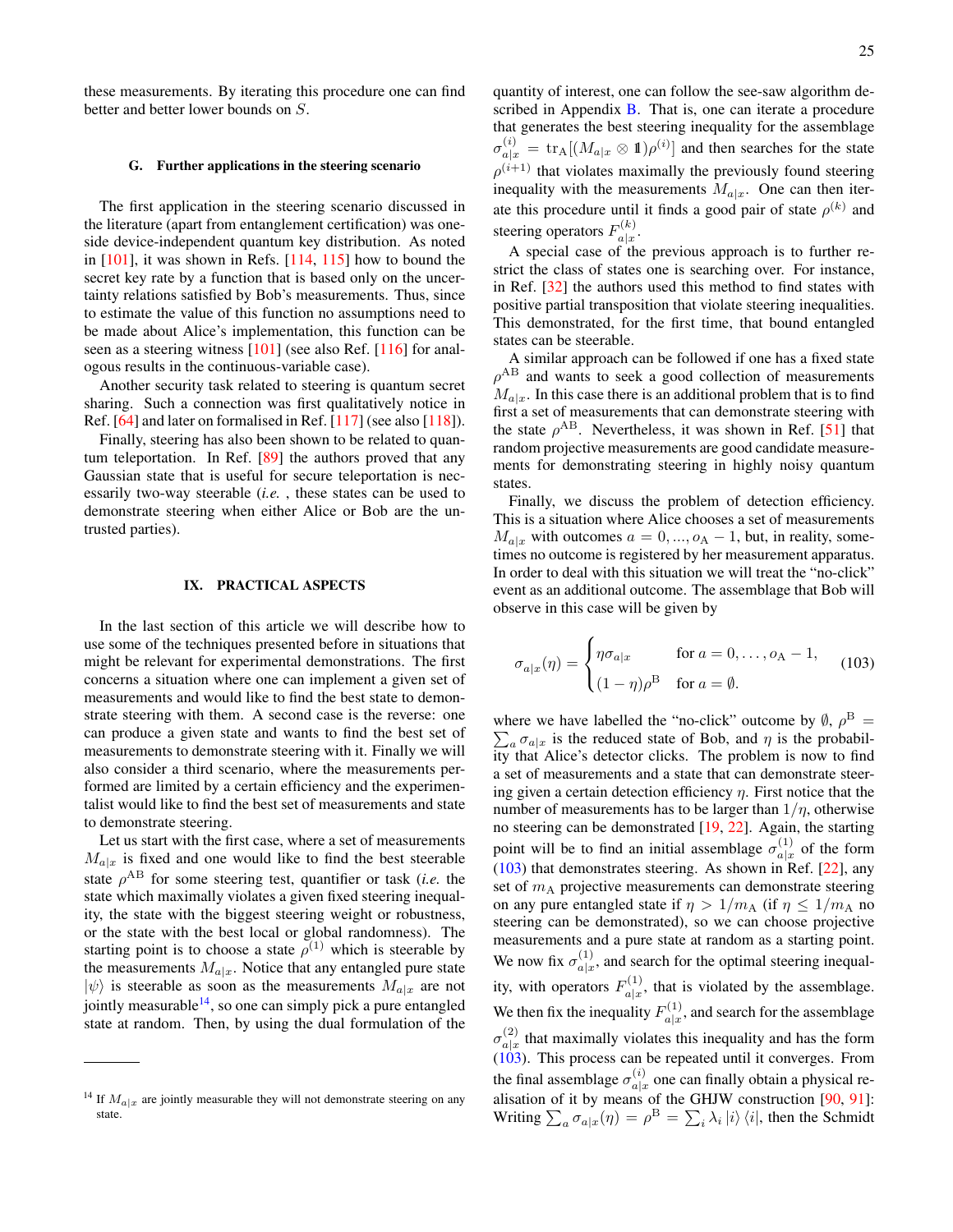state,

$$
|\psi\rangle = \sum_{i} \sqrt{\lambda_i} |i\rangle |i\rangle \tag{104}
$$

in combination with the measurements

$$
M_{a|x} = \frac{1}{\sqrt{\rho^B}} (\sigma_{a|x}(\eta))^T \frac{1}{\sqrt{\rho^B}},
$$
  
= 
$$
\sum_{ij} \frac{1}{\sqrt{\lambda_i \lambda_j}} |i\rangle \langle j| \sigma_{a|x}(\eta) |i\rangle \langle j|,
$$
 (105)

which are readily seen to be valid POVMs (positive semidefinite and sum to the identity), always reproduce the desired assemblage.

### <span id="page-25-0"></span>A. Experimental demonstrations of steering

We would finally like to briefly comment on some experimental demonstrations of steering. To the best of our knowledge the first experimental demonstration of steering was realised in the continuous-variable setting, by measuring amplitude and phase quadratures of two entangled optical fields [\[119\]](#page-30-9).

In the discrete case the first demonstration of steering was described in Ref. [\[18\]](#page-28-17) where the authors demonstrate steering by a Werner state that can not violate any Bell inequality for projective measurements. We would also like to highlight the fist loophole-free steering test of Ref. [\[80\]](#page-29-40), and the detection loophole-free demonstrations of Refs. [\[19,](#page-28-19) [120\]](#page-30-10). A demonstration of steering without using steering inequalities has been demonstrated in Ref. [\[121\]](#page-30-11).

Interesting experimental demonstrations of steering with a single photon shared by two spatial modes were recently reported in Refs. [\[122,](#page-30-12) [123\]](#page-30-13).

The question of one-way steering (*i.e.* states which are steerable from Alice to Bob, but not from Bob to Alice) was experimentally investigated in Ref. [\[11\]](#page-28-11) for the case of Gaussian states and Gaussian measurements. More recently it was also demonstrated for qubit-qutrit state with general POVM measurements [\[12\]](#page-28-36) and for a two-qubit state when Alice is restricted to apply two dichotomic measurements [\[13\]](#page-28-12).

In the multipartite scenario, Ref. [\[65\]](#page-29-24) provided a demonstration of tripartite steering concerning the definition discussed in Sec. [VI](#page-9-2) and Refs. [\[73,](#page-29-33) [124\]](#page-30-14) demonstrations of multipartite steering under the definition of Ref. [\[64\]](#page-29-23) (see Sec. VIG).

# <span id="page-25-1"></span>X. CONCLUSIONS

In this article we have reviewed the problem of characterising quantum steering through semidefinite programming. This is a powerful technique that is very suited to the study of many questions related to steering, including its detection, quantification, applications and generalisations. Nevertheless, there are still numerous open questions on this topic still to address, of which we will mention just a few below.

Concerning the detection of steering, there is no necessary and sufficient conditions to decide whether a quantum state is steerable. Although SDP techniques can be exploited to study this question, when the number of measurement inputs or outputs grow too large the presented SDP techniques usually become computationally too demanding to be practical. As such, it would be interesting to find alternative criteria to determine the steerability of quantum states or assemblages in situations where SDPs become costly.

On the practical level it is also desirable to recognise real situations where steering plays a major role. This involves asymmetric implementations where due to different laboratory capabilities or to lack of trust some parties are treated differently than other. Moreover, finding experimentally friendly inequalities suitable for real situations involving experimental limitations is an important research direction. In the multipartite setting it would be interesting to find applications where genuine multipartite steering is the key resource.

On the more foundational perspective, it would also be interesting to understand the extent of post-quantum steering, and whether there are tasks where it provides an advantage over what can be achieved quantum mechanically.

Other interesting open avenues of research concern generalisations of the steering scenario. Previous results have considered cases where the parties receive the inputs encoded in quantum states (rather than as classical information) [\[125,](#page-30-15) [126\]](#page-30-16), or when the quantum systems shared between the parties are promised to have certain dimensionality constraints [\[32\]](#page-28-28). We believe that the framework presented here can be useful to attack these and other questions.

## <span id="page-25-2"></span>ACKNOWLEDGMENTS

We thank Toni Acín for discussions and M. T. Quintino for comments on the manuscript. This work was supported by the Beatriu de Pinós (BP-DGR 2013) and Ramón y Cajal fellowship, Spanish MINECO (Severo Ochoa grant SEV-2015- 0522), the AXA Chair in Quantum Information Science, and the ERC AdG NLST.

#### <span id="page-25-3"></span>Appendix A: Semidefinite Programming Basics

In this Appendix, we outline the basic aspects of semidefinite programming that will be necessary for this review. Semidefinite programs are a specific type of convex optimisation problem, with nice analytic properties, and which can be solved efficiently in many cases of interest [\[15\]](#page-28-14). We will follow closely the presentation of Watrous' lecture notes [\[127\]](#page-30-17), which present SDPs in a form in line with the terminology of quantum information, but further from the presentation found in many other places. The basic SDP optimisation problem is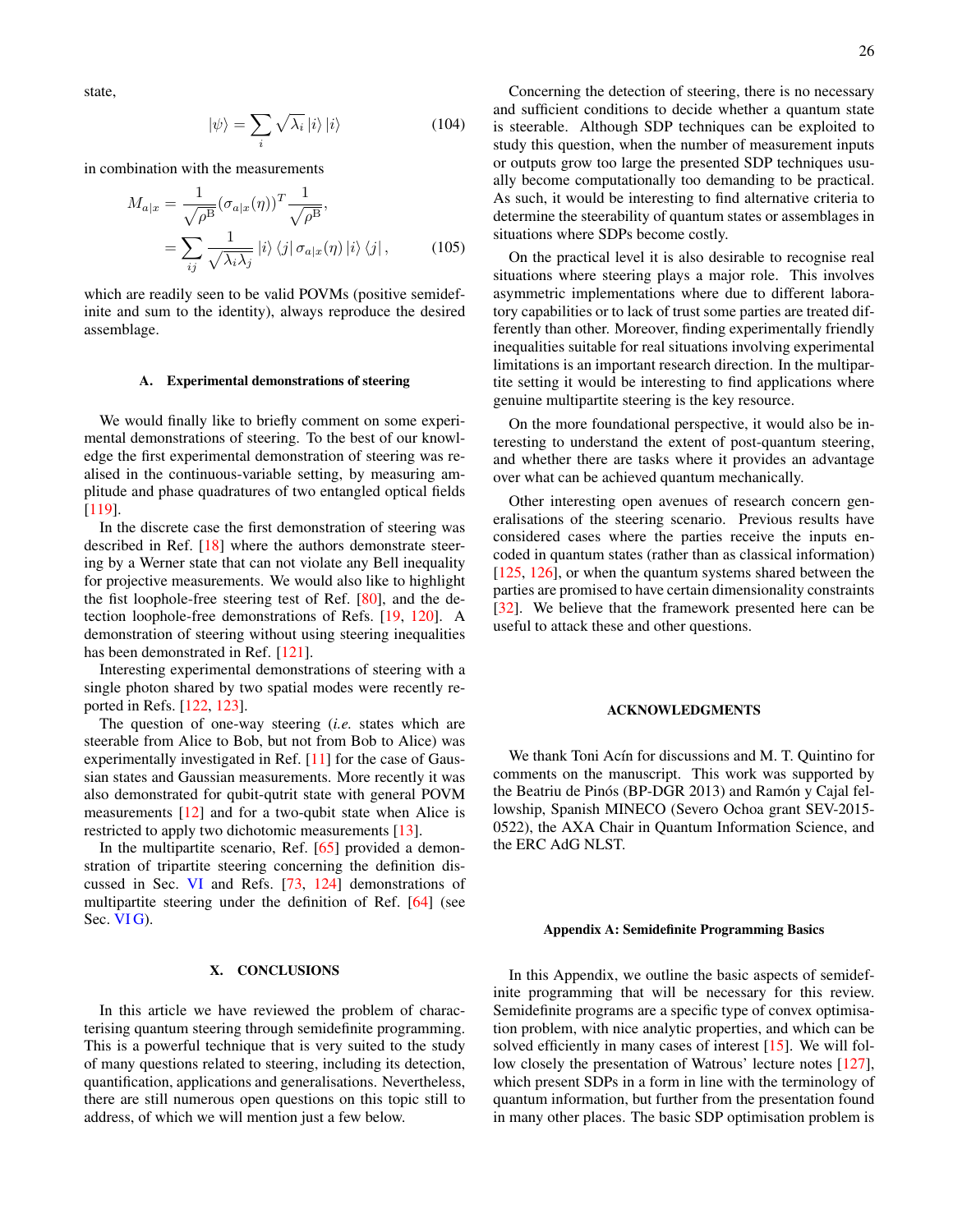the following:

given 
$$
A, \Phi(\cdot), B
$$
  
\nmax  $x$  tr[ $AX$ ] (A1)  
\ns.t.  $\Phi(X) = B$ ,  
\n $X \ge 0$ ,

where  $A^{\dagger} = A$ ,  $B^{\dagger} = B$ , and  $\Phi(\cdot)$  is a hermiticity-preserving linear map. That is, the problem is to maximise the real linear function  $tr[AX]$ , over the subset of positive semidefinite operators which satisfy the *linear matrix equality* (LME) constraint  $\Phi(X) = B$ . The above problem is referred to as the *primal problem* (for reasons that will become clear below). The function tr[AX] is referred to as the *primal objective* function. The set of operators  $X$  which satisfy the constraints  $(X \geq 0$ , and  $\Phi(X) = B$ ) are said to be *primal feasible*. Finally, the maximum value of the primal objective function over the primal feasible set, denoted  $\alpha$  is referred to as the *primal optimal value*.

To every SDP we can associate the (real scalar) *Lagragrian* functional, by introducing *Lagrange multipliers* for each constraint. For the above SDP, the Lagragrian is

$$
\mathcal{L} = \text{tr}[AX] + \text{tr}[Y(B - \Phi(X))] + \text{tr}[ZX],
$$
  
= 
$$
\text{tr}[(A - \Phi^{\dagger}(Y) + Z)X)] + \text{tr}[YB],
$$
 (A2)

where  $Y^{\dagger} = Y$ ,  $Z^{\dagger} = Z$  are the Lagrange multipliers associated to the first and second constraints respectively, and the conjugate map  $\Phi^{\dagger}(\cdot)$  is that which satisfies  $tr[\Phi(X)Y] =$  $tr[X\Phi^{\dagger}(Y)]$  for all hermitian X, Y. The Lagrangian has the property that  $tr[AX] \leq \mathcal{L}$  for all primal feasible X, as long as  $Z \geq 0$ . That is, the Lagrangian upper bounds  $\alpha$ . Moreover,  $\mathcal{L}$ becomes independent of X, and equal to  $\mathcal{L} = \text{tr}[YB]$ , if the condition  $Z = \Phi^{\dagger}(Y) - A$  is satisfied. Thus, by *minimising* the Lagrangian over the Lagrange multipliers, subject to this condition, we obtain the best possible upper bound on  $\alpha$ . This is known as the *dual problem*, and is given by

given 
$$
A, \Phi(\cdot), B
$$
  
\n
$$
\min_{Y,Z} \quad \text{tr}[YB] \tag{A3}
$$
\n
$$
\text{s.t.} \quad Z = \Phi^{\dagger}(Y) - A,
$$
\n
$$
Z \ge 0.
$$

More simply, Y and Z are referred to as the *dual variables*. The function  $tr[YB]$  is referred to as the *dual objective* function. The set of operators  $Y$ ,  $Z$  that satisfy the LME constraint  $Z = \Phi^{\dagger}(Y) - A$  are said to be *dual feasible*. The minimal value of the dual objective function, denoted  $\beta$ , is referred to as the *dual optimal value*. Note that – as often happens – the above problem can be simplified: the dual variable  $Z$ does not appear in the objective function, and the only purpose it serves is to ensure the *linear matrix inequality* (LMI) constraint  $\Phi^{\dagger}(Y) - A \geq 0$ . Such variables are referred to as *slack variables* and can always be eliminated to arrive at the <span id="page-26-1"></span>simpler form

<span id="page-26-3"></span>given 
$$
A, \Phi(\cdot), B
$$
  
\n
$$
\min_{Y} \quad \text{tr}[YB] \tag{A4}
$$
\n
$$
\text{s.t.} \quad \Phi^{\dagger}(Y) \ge A.
$$

By construction, the dual optimal value  $\beta$  upper bounds the primal optimal value  $\alpha$ , which can also easily be seen from  $\alpha = \text{tr}[AX^*] \leq \text{tr}[\Phi^{\dagger}(Y^*)X^*] = \text{tr}[Y^*\Phi(X^*)] =$  $tr[Y^*B] = \beta$ , where  $X^*$  and  $Y^*$  are the primal and dual variables which achieve the optimum of each problem. This is known as *weak duality*. Much more importantly, it is usually the case that  $\alpha = \beta$ , which is known as *strong duality*. The condition for strong duality to hold is that either the primal or the dual problem is *strictly feasible* – that one can find either a positive-definite  $X > 0$  such that  $\Phi(X) = B$ , or a Y such that  $\Phi^{\dagger}(Y) - A > 0$ .

Finally, we note that here we presented only the simplest case of a single optimisation variable, with a single equality constraint. One can easily extend to programs with multiple optimisation variables (e.g.  $X_1, X_2, \ldots$ , etc), and to programs with multiple inequality and equality constraints. In all cases, by introducing a Lagrange multiplier for each constraint, and passing to the Lagrangrian, the dual can always be straightforwardly written down.

# <span id="page-26-0"></span>Appendix B: See-saw algorithm

It is often the case that in the standard primal SDP  $(A1)$  the operator B appearing in the constraint  $\Phi(X) = B$  is itself the output of some linear hermiticity-preserving map  $\Lambda(\cdot)$ , i.e.  $B = \Lambda(C)$ , and that the input C is from some feasible set  $\{C|\Psi(C) = D, C \geq 0\}$ , where  $\Psi(\cdot)$  is another linear hermiticity-preserving map. In this case, the SDP [\(A1\)](#page-26-1) can be thought of as a function of  $C$ , and there are many instances where one is interested in minimising the primal optimal value over the set of feasible C, i.e. one wishes to solve the *min-max problem*

<span id="page-26-2"></span>given 
$$
A, \Phi(\cdot), \Lambda(\cdot), \Psi(\cdot), D
$$
  
\nmin  $\max_{C} \text{ tr}[AX]$   
\n  
\ns.t.  $\Phi(X) = \Lambda(C)$ ,  $\Psi(C) = D$ ,  
\n $X \ge 0$ ,  $C \ge 0$ .

This problem is not itself an SDP, however it can be solved heuristically by applying a *see-saw* approach. In particular, although the form  $(B1)$  is not suitable to work with directly, when strong duality holds we can equivalently use the dual SDP  $(A4)$  to express  $(B1)$  as

given 
$$
A, \Phi, \Lambda, \Psi, D
$$
  
\nmin  $\max_{C} \text{tr}[Y\Lambda(C)]$  (B2)  
\ns.t.  $\Phi^{\dagger}(Y) \ge A$ ,  
\n $\Psi(C) = D$ ,  $C \ge 0$ .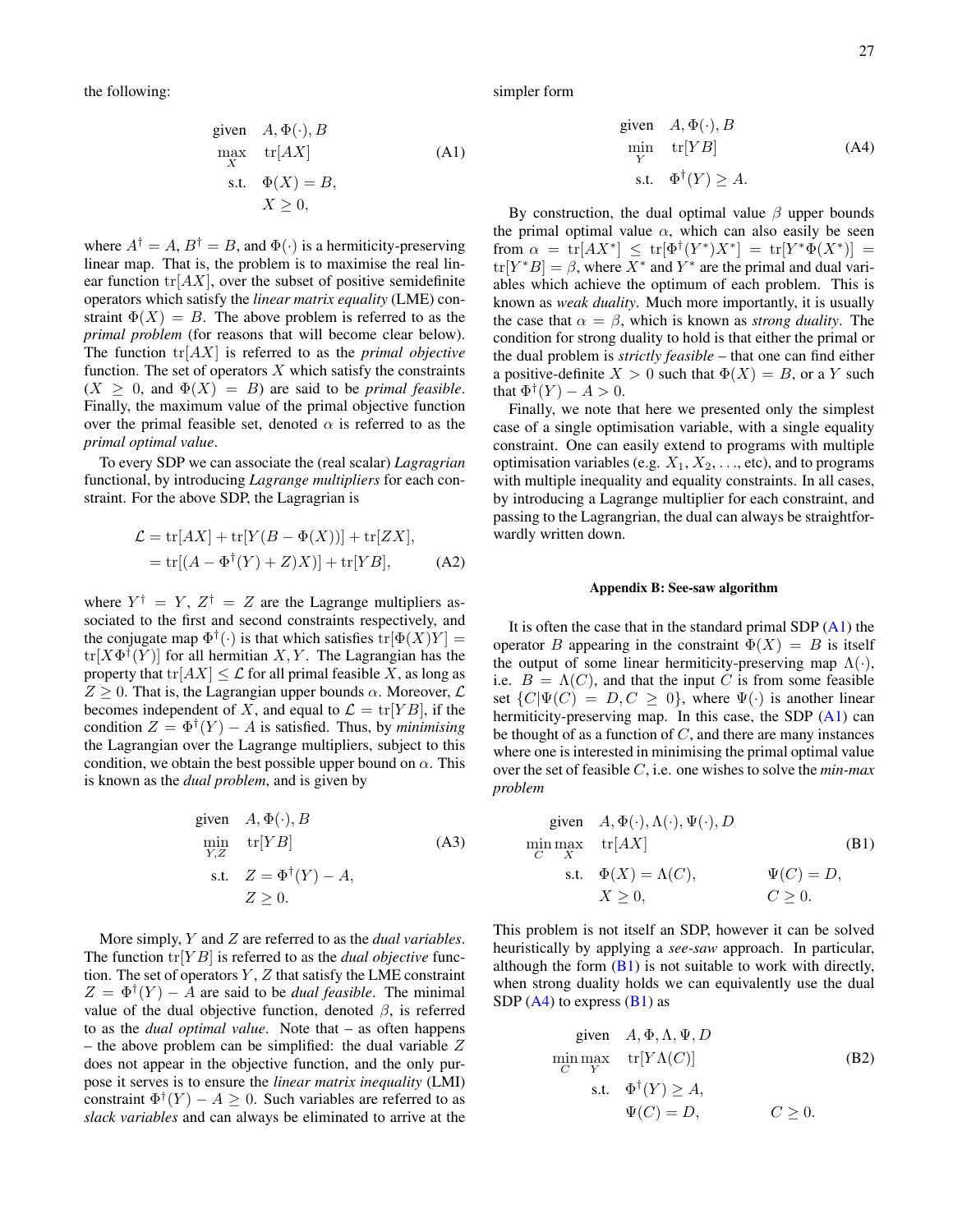The advantage of this form is that the objective function is now the *bilinear* expression  $tr[Y \Lambda(C)]$  in Y and C, and the constraints have decoupled into those which only involve  $Y$ , and those that only involve  $C$ . This then suggests the following iterative algorithm: alternatively hold either  $Y$  or  $C$  fixed, and carry out an SDP optimisation in the other variable. In particular, starting from a feasible  $C^{(0)}$  (i.e.  $C^{(0)} \geq 0$  and  $\Psi(C^{(0)}) = D$ , we solve

$$
\max_{Y} \text{tr}[Y\Lambda(C^{(0)})] \tag{B3}
$$
  
s.t.  $\Phi^{\dagger}(Y) \ge A$ ,

and denote by  $Y^{(0)}$  the minimising Y. We then solve

$$
\min_{C} \quad \text{tr}[Y^{(0)}\Lambda(C)]
$$
\n
$$
\text{s.t.} \quad \Psi(C) = D, \qquad C \ge 0,
$$
\n(B4)

and denote by  $C^{(1)}$  the minimising C. This procedure is then iterated, generating the sequence  $\{C^{(i)}, Y^{(i)}\}_i$ , which is terminated once the sequence converges, up to numerical precision.

We will see that for steering the see-saw approach allows one to solve a number of problems, including finding optimal measurements for a given state in many contexts, and for finding examples of post-quantum steering.

#### <span id="page-27-0"></span>Appendix C: Separability testing

In [\(49\)](#page-11-2), the last two terms on the right-hand-side both have the property that the each member of the assemblage is an (unnormalised) separable state. Testing for separability is a computationally hard problem [\[128\]](#page-30-18). However, Doherty, Parillo and Spedilieri (DPS) introduced a hierarchy of SDPs which test for membership of quantum states in an outer approximation to the separable set. Moreover, this hierarchy converge in the limit to the separable set itself [\[7\]](#page-28-7).

In particular, a state  $\rho^{AB}$  is said to have *k*-symmetric PPT *extension* if there exists a state  $\sigma^{AB_1\cdots B_k}$ , invariant under interchange of Bob's subsystems, and such that  $\rho^{AB} = \sigma^{AB_1}$ and  $(\sigma^{AB_1\cdots B_k})^{T_{B_1\cdots B_\ell}} \geq 0$ , for  $\ell = 1, \ldots, k$ , i.e. such that the reduced state of Alice and a single Bob coincides with the state  $\rho^{AB}$ , and which is PPT across all bipartitions. DPS showed that a state is separable if and only if it has a k-symmetric PPT extension for all  $k$ . Thus, to possess a  $k$ symmetric PPT extension for some fixed  $k$  is a necessary condition to be separable. Finally, to check if a state has a  $k$ symmetric PPT extension can be solved by SDP.

Using the above, an assemblage is said to have a  $k$ symmetric PPT extension if every member possesses an unnormalised k-symmetric PPT extension. This can then be decided by the following feasibility SDP:

given 
$$
\{\sigma_{a|x}^{\text{BC}}\}_{a,x}
$$
,  $k$   
\nfind  $\{\pi_{a|x}^{\text{BC}_1\cdots C_k}\}_{a,x}$  (C1)  
\ns.t.  $\text{tr}_{C_2\cdots C_k} \left[\pi_{a|x}^{\text{BC}_1\cdots C_k}\right] = \sigma_{a|x}^{\text{BC}} \quad \forall a, x,$   
\n $\left(\pi_{a|x}^{\text{BC}_1\cdots C_k}\right)^{T_{C_1\cdots C_\ell}} \ge 0 \quad \forall a, x, \ell \quad \pi_{a|x}^{\text{BC}_1\cdots C_k} \ge 0 \quad \forall a, x,$   
\n $(1\!\!1_B \otimes \Pi_k)\pi_{a|x}^{\text{BC}_1\cdots C_k} (1\!\!1_B \otimes \Pi_k) = \pi_{a|x}^{\text{BC}_1\cdots C_k} \quad \forall a, x,$ 

<span id="page-27-3"></span><span id="page-27-2"></span>where  $\Pi_k$  is the projector onto the symmetric subspace of  $\mathcal{H}_{C_1} \otimes \cdots \otimes \mathcal{H}_{C_k}$ . If no k-symmetric PPT extension can be found, then the assemblage is inconsistent with having only separable members. We will use the notation  $\{\sigma_{a|x}^{\text{BC}}\} \in$  $\Sigma_{k-\text{sep}}^{\text{BC}}$  if an assemblage has a k-symmetric PPT extension, i.e. if it satisfies the aboves feasibility SDP problem.

# <span id="page-27-1"></span>Appendix D: Codes

To accompany this review, we will also maintain a small collection of MATLAB code at [\[129\]](#page-30-19). This code uses the CVX, a modeling framework for disciplined convex programming [\[130,](#page-30-20) [131\]](#page-30-21) to implement all of the SDPs, and makes extensive use of the toolbox *QETLAB: A MATLAB Toolbox for Quantum Entanglement* [\[132\]](#page-30-22).

As a simple example, let us assume we have a steerable density operator  $\rho^{AB}$  stored in the matlab variable rhoAB and a collection of POVMs  $M_{a|x}$  stored in the 4-D array Max, such that  $M(:, :, a, x)$  equals  $M_{a|x}$ . Then, to generate an assemblage  $\sigma_{a|x}$  we can use the simple function

$$
\mathtt{sigma} = \mathtt{gen} \mathtt{Assemblage}(\mathtt{rhoAB}, \mathtt{Max})
$$

to generate a 4-D array sigma such that  $signa(:,:, a, x)$  is equal to  $\sigma_{a|x}$ .

To check that this assemblage satisifes the non-signalling constraints [\(2\)](#page-2-3), we can call

$$
{\tt NSAssembleage}({\tt sigma})
$$

which will return 1, to signify that this is the case. Moreover, we can check for normalisation by calling

$$
\verb+NSAssemblage(sigma,1)+
$$

which will also return 1. To certify that  $\sigma_{a|x}$  demonstrates steering we can call

LHSAssemblage(sigma)

which will return 0. To obtain a steering inequality that certifies this fact we call

$$
[is\_LHS, siglam,Fax] = LHSAs semblage(sigma)
$$

Here, is  $LHS = 0$  says that the assemblage demonstrates steering,  $siglam = []$  is the empty array, since there is no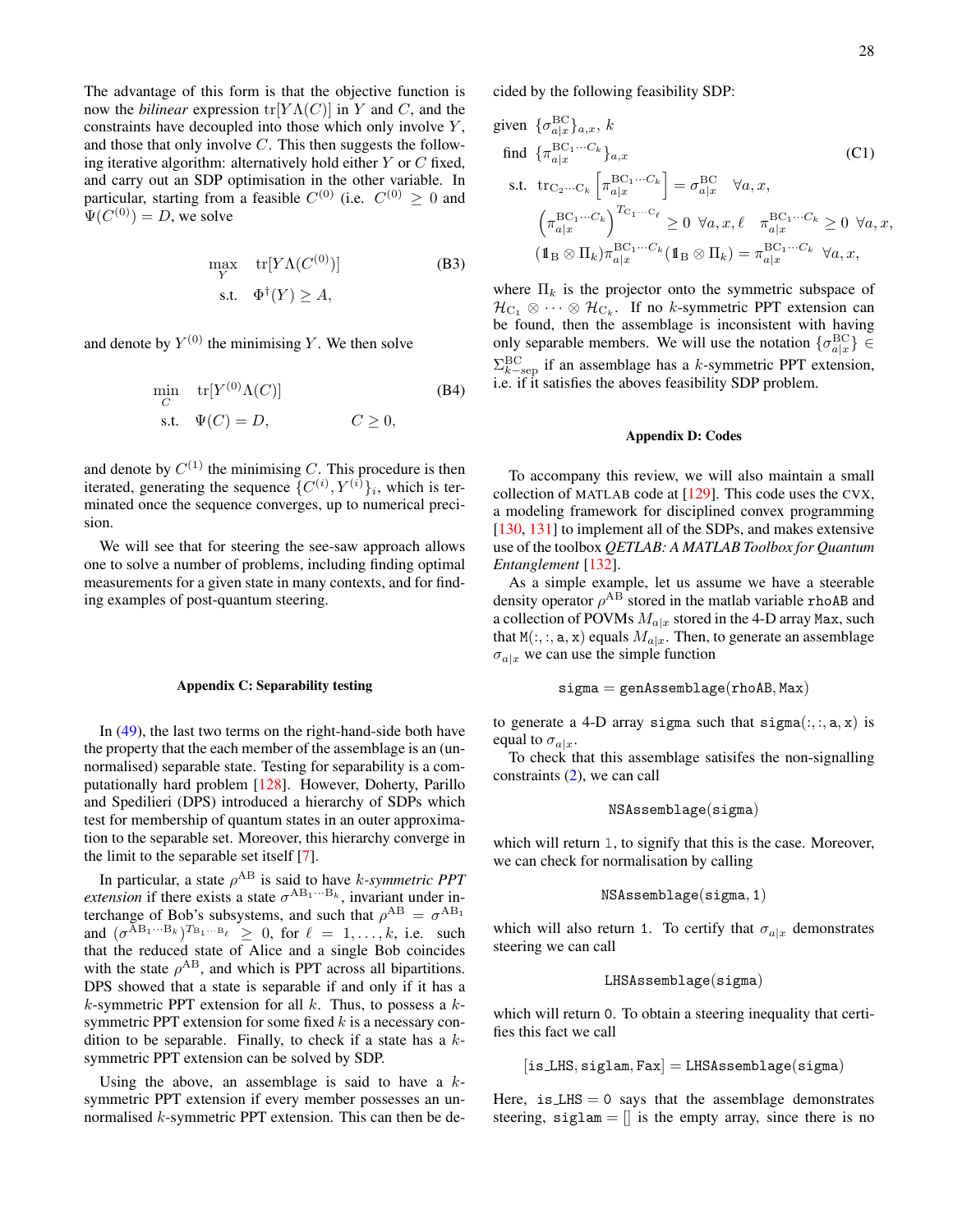LHS model in this instance<sup>[15](#page-28-37)</sup>, and Fax is a 4-D array such that Fax $(:, :, a, x)$  equals  $F_{a|x}$ .

To find the Steering Robustness  $\text{SR}(\sigma_{a|x})$ , one calls

$$
\mathtt{SR} = \mathtt{steeringRobustness}(\mathtt{sigma})
$$

Similarly, to find the local guessing probability of  $\sigma_{a|x}$  one calls

$$
\mathtt{Pg} = \mathtt{localSteeringGuessProb}(\mathtt{sigma})
$$

If one wants to estimate the Steering Robustness of  $\rho^{AB}$ directly, one can call

<span id="page-28-0"></span>
$$
{\tt Skrho} = {\tt steeringRobustnessState}({\tt rhoAB},{\tt Max})
$$

which, using  $M_{a|x}$  as the initial set of measurements, will perform the see-saw algorithm given in Appendix  $\overline{B}$  $\overline{B}$  $\overline{B}$  to find the set of measurements (with the same number of inputs and outcomes as  $M_{a|x}$ ) that maximise the steering robustness. One can similarly call

$$
{\tt local Steering GuessProbState}({\tt rhoAB}, {\tt Max})
$$

to estimate the local guessing probability of  $\rho^{AB}$ , starting again with the measurements  $M_{a|x}$ .

If one would like to find an example of a qubit-qudit state that has an LHS model for all projective measurements, given an qubit-qudit entanglement witness  $W$ , stored in the 2-D array W, one can call

 $rhoB = find$ PVMLHSStateGivenWitness(W, Max)

The above is a brief demonstration of some of the things which can straightforwardly be achieved using the code provided. A complete list can be found at [\[129\]](#page-30-19).

- <span id="page-28-1"></span>[1] E. Schrödinger, [Math. Proc. Camb. Phil. Soc.](http://dx.doi.org/10.1017/s0305004100013554)  $31$ , 555 (1935).<br>[2] A. Einstein, B. Podolsky, and N. Rosen.
- <span id="page-28-2"></span>and N. Rosen, Phys. Rev. 47[, 777 \(1935\).](http://dx.doi.org/10.1103/physrev.47.777)
- <span id="page-28-3"></span>[3] H. M. Wiseman, S. J. Jones, and A. C. Doherty, Phys. Rev. Lett. 98[, 140402 \(2007\).](http://dx.doi.org/10.1103/PhysRevLett.98.140402)
- <span id="page-28-4"></span>[4] N. Brunner, D. Cavalcanti, S. Pironio, V. Scarani, and S. Wehner, [Rev. Mod. Phys.](http://dx.doi.org/ 10.1103/RevModPhys.86.419) 86, 419 (2014).
- <span id="page-28-5"></span>[5] O. Gühne and G. Tóth, [Phys. Rep.](http://dx.doi.org/10.1016/j.physrep.2009.02.004)  $474$ , 1 (2009).
- <span id="page-28-6"></span>[6] R. Horodecki, P. Horodecki, M. Horodecki, and K. Horodecki, [Rev. Mod. Phys.](http://dx.doi.org/10.1103/RevModPhys.81.865) 81, 865 (2009).
- <span id="page-28-7"></span>[7] A. C. Doherty, P. A. Parrilo, and F. M. Spedalieri, Phys. Rev. Lett. 88[, 187904 \(2002\).](http://journals.aps.org/prl/abstract/10.1103/PhysRevLett.88.187904)
- <span id="page-28-8"></span>[8] M. F. Pusey, Phys. Rev. A 88[, 032313 \(2013\).](http://dx.doi.org/10.1103/PhysRevA.88.032313)
- <span id="page-28-9"></span>[9] J. Bowles, T. Vértesi, M. T. Quintino, and N. Brunner, Phys. Rev. Lett. **112**[, 200402 \(2014\).](http://dx.doi.org/10.1103/PhysRevLett.112.200402)
- <span id="page-28-10"></span>[10] M. T. Quintino, T. Vértesi, D. Cavalcanti, R. Augusiak, M. Demianowicz, A. Acín, and N. Brunner, Phys. Rev. A 92[, 032107 \(2015\).](http://dx.doi.org/ 10.1103/PhysRevA.92.032107)
- <span id="page-28-11"></span>[11] V. Händchen, T. Eberle, S. Steinlechner, A. Samblowski, T. Franz, R. F. Werner, and R. Schnabel, [Nat. Photon.](http://dx.doi.org/10.1038/nphoton.2012.202) 6, 598 (2012).
- <span id="page-28-36"></span>[12] S. Wollmann, N. Walk, A. J. Bennet, H. M. Wiseman, and G. J. Pryde, Phys. Rev. Lett. 116[, 160403 \(2016\).](http://dx.doi.org/ 10.1103/PhysRevLett.116.160403)
- <span id="page-28-12"></span>[13] K. Sun, X.-J. Ye, J.-S. Xu, X.-Y. Xu, J.-S. Tang, Y.-C. Wu, J.-L. Chen, C.-F. Li, and G.-C. Guo, Phys. Rev. Lett. 116[, 160404 \(2016\).](http://dx.doi.org/10.1103/PhysRevLett.116.160404)
- <span id="page-28-13"></span>[14] P. Busch, P. Lahti, and P. Mittelstaedt, *The Quantum Theory of Measurement* (Lecture Notes in Physics, Springer, 1996).
- <span id="page-28-14"></span>[15] L. Vandenberghe and S. Boyd, [SIAM Review](http://dx.doi.org/10.1137/1038003) 38, 49 (1996).
- <span id="page-28-15"></span>[16] E. G. Cavalcanti, S. J. Jones, H. M. Wiseman, and M. D. Reid, Phys. Rev. A 80[, 032112 \(2009\).](http://dx.doi.org/10.1103/PhysRevA.80.032112)
- <span id="page-28-16"></span>[17] M. D. Reid, *[Phys. Rev. A](http://link.aps.org/doi/10.1103/PhysRevA.40.913)* **40**, 913 (1989).
- <span id="page-28-17"></span>[18] D. J. Saunders, S. J. Jones, H. M. Wiseman, and G. J. Pryde, Nat. Phys. 6[, 845 \(2010\).](http://dx.doi.org/10.1038/nphys1766)
- <span id="page-28-19"></span>[19] A. J. Bennet, D. A. Evans, D. J. Saunders, C. Bran-

ciard, E. G. Cavalcanti, H. M. Wiseman, and G. J. Pryde, Phys. Rev. X 2[, 031003 \(2012\).](http://dx.doi.org/10.1103/physrevx.2.031003)

- <span id="page-28-20"></span>[20] D. A. Evans, E. G. Cavalcanti, and H. M. Wiseman, Phys. Rev. A 88[, 022106 \(2013\).](http://dx.doi.org/10.1103/PhysRevA.88.022106)
- <span id="page-28-21"></span>[21] D. A. Evans and H. M. Wiseman, Phys. Rev. A 90[, 012114 \(2014\).](http://dx.doi.org/10.1103/PhysRevA.90.012114)
- <span id="page-28-18"></span>[22] P. Skrzypczyk and D. Cavalcanti, Phys. Rev. A 92[, 022354 \(2015\).](http://dx.doi.org/10.1103/PhysRevA.92.022354)
- [23] Z. Yin, M. Marciniak, and M. Horodecki, [J. Phys. A: Math. Theor.](http://stacks.iop.org/1751-8121/48/i=13/a=135303) 48, 135303 (2015).
- <span id="page-28-22"></span>[24] M. Marciniak, A. Rutkowski, Z. Yin, M. Horodecki, and R. Horodecki, Phys. Rev. Lett. 115[, 170401 \(2015\).](http://dx.doi.org/10.1103/PhysRevLett.115.170401)
- <span id="page-28-23"></span>[25] A. Rutkowski, A. Buraczewski, P. Horodecki, and M. Stobińska, (2016), [arXiv:1603.07861.](http://arxiv.org/abs/1603.07861)
- <span id="page-28-24"></span>[26] M. T. Quintino, T. Vértesi, and N. Brunner, Phys. Rev. Lett. 113[, 160402 \(2014\).](http://dx.doi.org/10.1103/PhysRevLett.113.160402)
- <span id="page-28-25"></span> $[27]$  R. Uola, T. Moroder, and O. Gühne, Phys. Rev. Lett. 113[, 160403 \(2014\).](http://dx.doi.org/10.1103/PhysRevLett.113.160403)
- <span id="page-28-26"></span>[28] Q. Quan, H. Zhu, H. Fan, and W.-L. Yang, (2016), [arXiv:1601.00962.](http://arxiv.org/abs/1601.00962)
- [29] E. G. Cavalcanti, C. J. Foster, M. Fuwa, and H. M. Wiseman, [J. Opt. Soc. Am. B](http://dx.doi.org/10.1364/JOSAB.32.000A74) 32, A74 (2015).
- [30] A. Roy, S. S. Bhattacharya, A. Mukherjee, and M. Banik, [J. Phys. A: Math. Theor.](http://stacks.iop.org/1751-8121/48/i=41/a=415302) 48, 415302 (2015).
- <span id="page-28-27"></span>[31] P. Girdhar and E. G. Cavalcanti, Phys. Rev. A 94[, 32317 \(2016\).](http://link.aps.org/doi/10.1103/PhysRevA.94.032317)
- <span id="page-28-28"></span>[32] T. Moroder, O. Gittsovich, M. Huber, and O. Gühne, Phys. Rev. Lett. 113[, 050404 \(2014\).](http://dx.doi.org/10.1103/PhysRevLett.113.050404)
- <span id="page-28-29"></span>[33] E. G. Cavalcanti, M. J. W. Hall, and H. M. Wiseman, Phys. Rev. A 87[, 032306 \(2013\).](http://dx.doi.org/10.1103/PhysRevA.87.032306)
- <span id="page-28-30"></span>[34] J.-L. Chen, X.-J. Ye, C. Wu, H.-Y. Su, A. Cabello, L. C. Kwek, and C. H. Oh, Sci. Rep. 3[, 2143 \(2013\).](http://dx.doi.org/ 10.1038/srep02143)
- <span id="page-28-31"></span>[35] D. Cavalcanti, P. Skrzypczyk, and I. Šupić,  $(2016)$ , [1607.03249.](http://arxiv.org/abs/1607.03249)
- <span id="page-28-32"></span>[36] M. L. Almeida, S. Pironio, J. Barrett, G. Tóth, and A. Acín, Phys. Rev. Lett. 99[, 040403 \(2007\).](http://dx.doi.org/ 10.1103/PhysRevLett.99.040403)
- <span id="page-28-33"></span>[37] R. F. Werner, *Phys. Rev. A* **40**[, 4277 \(1989\).](http://link.aps.org/doi/10.1103/PhysRevA.40.4277)
- <span id="page-28-34"></span>[38] J. Barrett, Phys. Rev. A **65**[, 042302 \(2002\).](http://dx.doi.org/10.1103/PhysRevA.65.042302)
- <span id="page-28-35"></span>[39] D. Cavalcanti, L. Guerini, R. Rabelo, and P. Skrzypczyk, Phys. Rev. Lett. 117[, 190401 \(2016\).](http://link.aps.org/doi/10.1103/PhysRevLett.117.190401)

<span id="page-28-37"></span><sup>&</sup>lt;sup>15</sup> If  $\sigma_{a|x}$  was LHS, siglam would be a 3-D array such that siglam $(:, : , \lambda)$ equals  $\sigma_{\lambda}$ .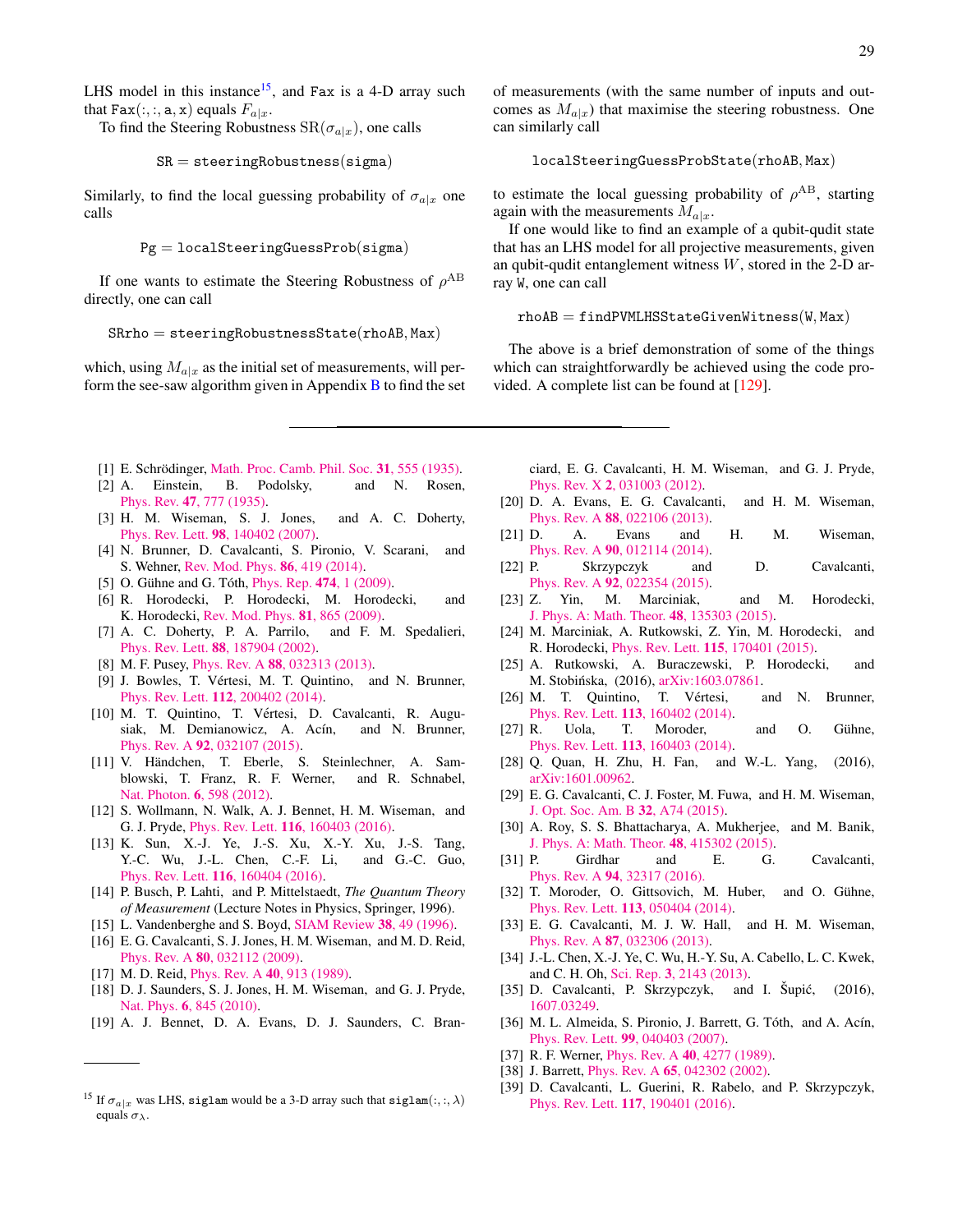- <span id="page-29-0"></span>[40] F. Hirsch, M. T. Quintino, T. Vertesi, M. F. Pusey, and ´ N. Brunner, Phys. Rev. Lett. 117[, 190402 \(2016\).](http://link.aps.org/doi/10.1103/PhysRevLett.117.190402)
- <span id="page-29-1"></span>[41] J. Bowles, F. Hirsch, M. T. Quintino, and N. Brunner, Phys. Rev. Lett. 114[, 120401 \(2015\).](http://dx.doi.org/10.1103/PhysRevLett.114.120401)
- <span id="page-29-2"></span>[42] H. Anwar, S. Jevtic, O. Rudolph, and S. Virmani, (2014), [arXiv:1412.3780.](http://arxiv.org/abs/1412.3780)
- <span id="page-29-3"></span>[43] F. Hirsch, M. T. Quintino, J. Bowles, and N. Brunner, Phys. Rev. Lett. 111[, 160402 \(2013\).](http://dx.doi.org/10.1103/PhysRevLett.111.160402)
- <span id="page-29-4"></span>[44] G. Tóth and A. Acín, *Phys. Rev. A* **74**[, 030306 \(2006\).](http://dx.doi.org/10.1103/PhysRevA.74.030306)
- <span id="page-29-26"></span>[45] R. Augusiak, M. Demianowicz, J. Tura, and A. Acín, Phys. Rev. Lett. 115[, 030404 \(2015\).](http://dx.doi.org/10.1103/PhysRevLett.115.030404)
- <span id="page-29-5"></span>[46] J. Bowles, J. Francfort, M. Fillettaz, F. Hirsch, and N. Brunner, Phys. Rev. Lett. 116[, 130401 \(2016\).](http://dx.doi.org/10.1103/PhysRevLett.116.130401)
- <span id="page-29-6"></span>[47] S. Jevtic, M. J. W. Hall, M. R. Anderson, M. Zwierz, and H. M. Wiseman, [J. Opt. Soc. Am. B](http://dx.doi.org/10.1364/josab.32.000a40) 32, A40 (2015).
- <span id="page-29-7"></span>[48] S. Jevtic, M. Pusey, D. Jennings, and T. Rudolph, Phys. Rev. Lett. 113[, 020402 \(2014\).](http://dx.doi.org/10.1103/PhysRevLett.113.020402)
- <span id="page-29-8"></span>[49] H. Chau Nguyen and T. Vu, (2016), [1604.03815.](http://arxiv.org/abs/1604.03815)
- <span id="page-29-9"></span>[50] J. Bowles, F. Hirsch, M. T. Quintino, and N. Brunner, Phys. Rev. A 93[, 022121 \(2016\).](http://dx.doi.org/10.1103/PhysRevA.93.022121)
- <span id="page-29-10"></span>[51] P. Skrzypczyk, M. Navascués, and D. Cavalcanti, Phys. Rev. Lett. 112[, 180404 \(2014\).](http://dx.doi.org/10.1103/PhysRevLett.112.180404)
- <span id="page-29-11"></span>[52] M. Lewenstein and A. Sanpera, [Phys. Rev. Lett.](http://link.aps.org/doi/10.1103/PhysRevLett.80.2261) 80, 2261 (1998).
- <span id="page-29-12"></span>[53] A. C. Elitzur, S. Popescu, and D. Rohrlich, [Phys. Lett. A](http://dx.doi.org/http://dx.doi.org/10.1016/0375-9601(92)90952-I) 162, 25 (1992).
- <span id="page-29-13"></span>[54] G. Vidal and R. Tarrach, *[Phys. Rev. A](http://dx.doi.org/10.1103/PhysRevA.59.141)* **59**, 141 (1999)

.

- <span id="page-29-14"></span>[55] M. Piani and J. Watrous, *Phys. Rev. Lett.* **114**[, 060404 \(2015\).](http://dx.doi.org/10.1103/PhysRevLett.114.060404)
- <span id="page-29-15"></span>[56] A. B. Sainz, L. Aolita, N. Brunner, R. Gallego, and P. Skrzypczyk, Phys. Rev. A 94[, 012308 \(2016\).](http://dx.doi.org/ 10.1103/PhysRevA.94.012308)
- <span id="page-29-16"></span>[57] G. Mauro D'Ariano, P. Lo Presti, and P. Perinotti, [J. Phys. A Math. Gen.](http://dx.doi.org/10.1088/0305-4470/38/26/010) 38, 5979 (2005).
- <span id="page-29-17"></span>[58] R. Gallego and L. Aolita, *Phys. Rev. X* **5**[, 041008 \(2015\).](http://dx.doi.org/10.1103/PhysRevX.5.041008)
- <span id="page-29-18"></span>[59] I. Kogias, A. R. Lee, S. Ragy, and G. Adesso, Phys. Rev. Lett. 114[, 060403 \(2015\).](http://dx.doi.org/ 10.1103/PhysRevLett.114.060403)
- <span id="page-29-19"></span>[60] I. Kogias and G. Adesso, [J. Opt. Soc. Am. B](http://dx.doi.org/10.1364/josab.32.000a27) 32, A27 (2015).
- <span id="page-29-20"></span>[61] S. Nagy and T. Vértesi, Sci. Rep. 6[, 21634 \(2016\).](http://dx.doi.org/10.1038/srep21634)
- <span id="page-29-21"></span>[62] D. Cavalcanti and P. Skrzypczyk, Phys. Rev. A 93[, 052112 \(2016\).](http://dx.doi.org/10.1103/PhysRevA.93.052112)
- <span id="page-29-22"></span>[63] S.-L. Chen, C. Budroni, Y.-C. Liang, and Y.-N. Chen, Phys. Rev. Lett. 116[, 240401 \(2016\).](http://dx.doi.org/10.1103/PhysRevLett.116.240401)
- <span id="page-29-23"></span>[64] Q. Y. He and M. D. Reid, Phys. Rev. Lett. 111[, 250403 \(2013\).](http://dx.doi.org/10.1103/PhysRevLett.111.250403)
- <span id="page-29-24"></span>[65] D. Cavalcanti, P. Skrzypczyk, G. H. Aguilar, R. V. Nery, P. H. S. Ribeiro, and S. P. Walborn, [Nat. Commun.](http://www.nature.com/ncomms/2015/150803/ncomms8941/full/ncomms8941.html) 6, 7941 (2015).
- <span id="page-29-25"></span>[66] A. B. Sainz, N. Brunner, D. Cavalcanti, P. Skrzypczyk, and T. Vértesi, *Phys. Rev. Lett.* **115**[, 190403 \(2015\).](http://journals.aps.org/prl/abstract/10.1103/PhysRevLett.115.190403)
- <span id="page-29-27"></span>[67] M. Navascués, S. Pironio, and A. Acín, New J. Phys. 10[, 73013 \(2008\).](http://iopscience.iop.org/1367-2630/10/7/073013)
- <span id="page-29-28"></span>[68] T. Moroder, J.-D. Bancal, Y.-C. Liang, M. Hofmann, and O. Gühne, *Phys. Rev. Lett.* **111**[, 030501 \(2013\).](http://link.aps.org/doi/10.1103/PhysRevLett.111.030501)
- <span id="page-29-29"></span>[69] M. Navascués, G. de la Torre, and T. Vértesi, Phys. Rev. X 4[, 011011 \(2014\).](http://dx.doi.org/10.1103/PhysRevX.4.011011)
- <span id="page-29-30"></span>[70] N. Johnston, R. Mittal, V. Russo, and J. Watrous, Proc. R. Soc. A 472[, 20160003 \(2016\).](http://dx.doi.org/10.1098/rspa.2016.0003)
- <span id="page-29-31"></span>[71] A. C. Doherty, P. A. Parrilo, and F. M. Spedalieri, Phys. Rev. A 71[, 032333 \(2005\).](http://dx.doi.org/10.1103/PhysRevA.71.032333)
- <span id="page-29-32"></span>[72] S. Popescu and D. Rohrlich, [Found. Phys.](http://dx.doi.org/10.1007/BF02058098) 24, 379 (1994).
- <span id="page-29-33"></span>[73] S. Armstrong, M. Wang, R. Y. Teh, Q. Gong, Q. He, J. Janousek, H.-A. Bachor, M. D. Reid, and P. K. Lam, Nat. Phys. 11[, 167 \(2015\).](http://dx.doi.org/10.1038/nphys3202)
- <span id="page-29-34"></span>[74] C.-M. Li, K. Chen, Y.-N. Chen, O. Zhang, Y.-A. Chen, and

J.-W. Pan, Phys. Rev. Lett. 115[, 010402 \(2015\).](http://dx.doi.org/ 10.1103/PhysRevLett.115.010402)

- <span id="page-29-35"></span>[75] T. Fritz, Rev. Math. Phys. **24**[, 1250012 \(2012\).](http://dx.doi.org/10.1142/S0129055X12500122)
- <span id="page-29-36"></span>[76] M. Banik, J. Math. Phys. 56[, 052101 \(2015\).](http://dx.doi.org/10.1063/1.4919546)
- <span id="page-29-37"></span>[77] I. Kogias, P. Skrzypczyk, D. Cavalcanti, A. Acín, and G. Adesso, Phys. Rev. Lett. 115[, 210401 \(2015\).](http://dx.doi.org/ 10.1103/PhysRevLett.115.210401)
- <span id="page-29-38"></span>[78] E. Shchukin and W. Vogel, Phys. Rev. Lett. 95[, 230502 \(2005\).](http://dx.doi.org/10.1103/PhysRevLett.95.230502)
- <span id="page-29-39"></span>[79] E. G. Cavalcanti and M. D. Reid, J. Mod. Opt. 54[, 2373 \(2007\).](http://dx.doi.org/10.1080/09500340701639623)
- <span id="page-29-40"></span>[80] B. Wittmann, S. Ramelow, F. Steinlechner, N. K. Langford, N. Brunner, H. M. Wiseman, R. Ursin, and A. Zeilinger, New J. Phys. 14[, 053030 \(2012\).](http://dx.doi.org/10.1088/1367-2630/14/5/053030)
- <span id="page-29-41"></span>[81] S. P. Walborn, A. Salles, R. M. Gomes, F. Toscano, and P. H. Souto Ribeiro, Phys. Rev. Lett. 106[, 130402 \(2011\).](http://link.aps.org/doi/10.1103/PhysRevLett.106.130402)
- [82] J. Schneeloch, C. J. Broadbent, S. P. Walborn, E. G. Cavalcanti, and J. C. Howell, Phys. Rev. A 87[, 062103 \(2013\).](http://dx.doi.org/10.1103/PhysRevA.87.062103)
- <span id="page-29-42"></span>[83] H. Zhu, M. Hayashi, and L. Chen, Phys. Rev. Lett. 116[, 070403 \(2016\).](http://dx.doi.org/ 10.1103/PhysRevLett.116.070403)
- <span id="page-29-43"></span>[84] M. D. Reid, *Phys. Rev. A* **88**[, 062108 \(2013\).](http://dx.doi.org/10.1103/PhysRevA.88.062108)
- <span id="page-29-44"></span>[85] G. Adesso and R. Simon, [J. Phys. A: Math. Gen.](http://dx.doi.org/10.1088/1751-8113/49/34/34LT02) 49, 34LT02 (2016).
- <span id="page-29-45"></span>[86] S. J. Jones and H. M. Wiseman, Phys. Rev. A 84[, 012110 \(2011\).](http://dx.doi.org/10.1103/PhysRevA.84.012110)
- <span id="page-29-56"></span>[87] Y. Z. Law, L. P. Thinh, J.-D. Bancal, and V. Scarani, [J. Phys. A: Math. Theor.](http://stacks.iop.org/1751-8121/47/i=42/a=424028) 47, 424028 (2014).
- <span id="page-29-57"></span>[88] E. Passaro, D. Cavalcanti, P. Skrzypczyk, and A. Acín, New J. Phys. 17[, 113010 \(2015\).](http://stacks.iop.org/1367-2630/17/i=11/a=113010)
- <span id="page-29-62"></span>[89] Q. He, L. Rosales-Zárate, G. Adesso, and M. D. Reid, Phys. Rev. Lett. 115[, 180502 \(2015\).](http://link.aps.org/doi/10.1103/PhysRevLett.115.180502)
- <span id="page-29-47"></span>
- <span id="page-29-46"></span>[90] N. Gisin, Helv. Phys. Acta  $62$ , 363 (1989).<br>[91] L. P. Hughston, R. Jozsa, and W. K. Wootters, [91] L. P. Hughston, R. Jozsa, [Phys. Lett. A](http://dx.doi.org/http://dx.doi.org/10.1016/0375-9601(93)90880-9) 183, 14 (1993).
- <span id="page-29-48"></span>[92] G. Vidal and R. F. Werner, *Phys. Rev. A* **65**[, 032314 \(2002\),](http://dx.doi.org/10.1103/PhysRevA.65.032314) [quant-ph/0102117.](http://arxiv.org/abs/quant-ph/0102117)
- <span id="page-29-50"></span>[93] T. Vértesi and N. Brunner, [Nat. Commun.](http://dx.doi.org/10.1038/ncomms6297) 5, 5297 (2014).
- <span id="page-29-49"></span>[94] G. Tóth, T. Moroder, and O. Gühne, Phys. Rev. Lett. 114[, 160501 \(2015\).](http://dx.doi.org/10.1103/PhysRevLett.114.160501)
- <span id="page-29-51"></span>[95] T. Heinosaari, J. Kiukas, D. Reitzner, and J. Schultz, [J. Phys. A: Math. Theor.](http://stacks.iop.org/1751-8121/48/i=43/a=435301) 48, 435301 (2015).
- <span id="page-29-53"></span>[96] M. F. Pusey, [J. Opt. Soc. Am. B](http://dx.doi.org/10.1364/JOSAB.32.000A56) 32, A56 (2015).
- <span id="page-29-52"></span>[97] R. Uola, C. Budroni, O. Gühne, and J.-P. Pellonpää, Phys. Rev. Lett. 115[, 230402 \(2015\).](http://dx.doi.org/10.1103/PhysRevLett.115.230402)
- <span id="page-29-54"></span>[98] R. Colbeck, *Quantum And Relativistic Protocols For Secure Multi-Party Computation*, Ph.D. thesis, PhD Thesis, 2009 (2009).
- [99] S. Pironio, A. Acín, S. Massar, A. B. de La Giroday, D. N. Matsukevich, P. Maunz, S. Olmschenk, D. Hayes, L. Luo, T. A. Manning, and C. Monroe, [Nature \(London\)](http://dx.doi.org/10.1038/nature09008) **464**, 1021 (2010).<br>[100] L. Masanes, S. Pironio,
- <span id="page-29-55"></span>Masanes, S. Pironio, and A. Acín, [Nat. Commun.](http://dx.doi.org/10.1038/ncomms1244) 2, 238 (2011).
- <span id="page-29-58"></span>[101] C. Branciard, E. G. Cavalcanti, S. P. Walborn, V. Scarani, and H. M. Wiseman, Phys. Rev. A 85[, 010301 \(2012\).](http://dx.doi.org/10.1103/PhysRevA.85.010301)
- <span id="page-29-59"></span>[102] S. J. Summers and R. Werner, [Commun. Math. Phys.](http://dx.doi.org/10.1007/BF01207366) 110, 247 (1987).
- [103] S. Popescu and D. Rohrlich, *[Phys. Lett. A](http://dx.doi.org/ http://dx.doi.org/10.1016/0375-9601(92)90819-8)* **169**, 411 (1992).
- [104] B. S. Tsirelson, Hadronic J. Supp. 8, 329 (1993).
- <span id="page-29-60"></span>[105] D. Mayers and A. Yao, [Quantum Info. Comput.](http://dl.acm.org/citation.cfm?id=2011827.2011830) 4, 273 (2004).
- <span id="page-29-61"></span>[106] C. A. Miller and Y. Shi, 8th Conference on the Theory of Quantum Computation, Communication and Cryptography, vol. 22, 254-262 (2013). [arXiv:1207.1819.](http://arxiv.org/abs/1207.1819)
- [107] M. McKague, T. H. Yang, and V. Scarani, [J. Phys. A: Math. Theor.](http://stacks.iop.org/1751-8121/45/i=45/a=455304) 45, 455304 (2012).
- [108] B. W. Reichardt, F. Unger, and U. Vazirani,